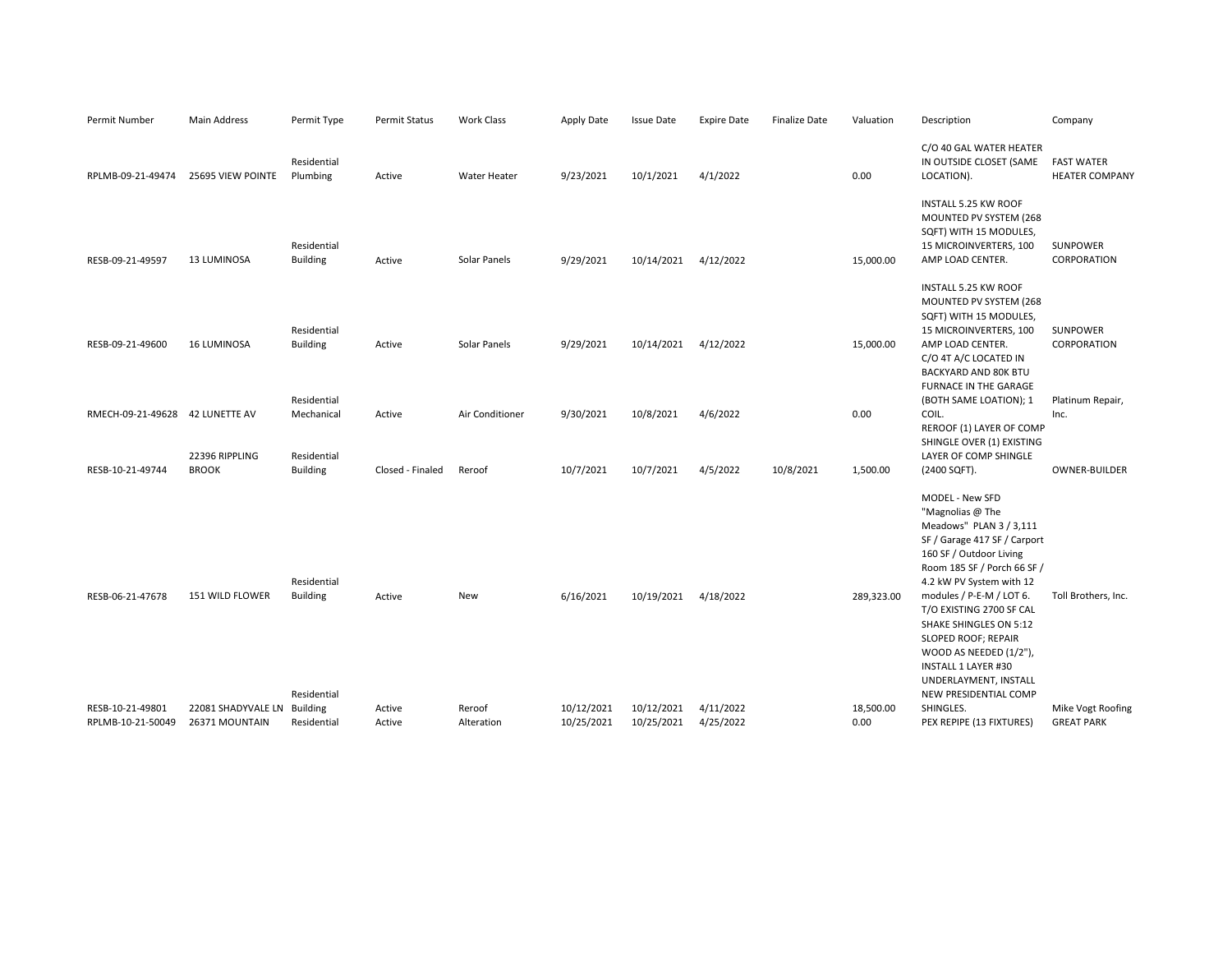|                                        | 26356 VINTAGE                          | Residential                              |                                      |                            |                         |                         |                       |                         |              | REPLACE DAMAGED 2ND<br>STORY DECK COMPONENTS,<br>LIKE-FOR-LIKE; TO INCLUDE<br><b>REPLACEMENT OF</b><br><b>GUARDRAIL POSTS,</b><br><b>GUARDRAIL PICKETS, AND</b><br>SLIDING PANELS AT LOW<br>WALL FRAMING (AS<br>NEEDED). BUILDING 20, | <b>LANDIS WILLIAMS</b>             |
|----------------------------------------|----------------------------------------|------------------------------------------|--------------------------------------|----------------------------|-------------------------|-------------------------|-----------------------|-------------------------|--------------|---------------------------------------------------------------------------------------------------------------------------------------------------------------------------------------------------------------------------------------|------------------------------------|
| RESB-10-21-49650                       | WOODS RD, BLDG 20                      | <b>Building</b><br>Residential           | Active                               | Deck                       | 10/1/2021               | 10/4/2021               | 4/4/2022              |                         | 20,000.00    | UNITS: I, J, K, L, M, N, O, P.<br>PEX REPIPE: 13 FIXTURES, 2<br>HOSE BIBS. **10/18/21<br>REVISE: C/O 40 GAL WATER                                                                                                                     | <b>CONSTRUCTION</b>                |
| RPLMB-10-21-49815                      | 28381 BOULDER DR                       | Plumbing<br>Residential                  | Closed - Finaled                     | Alteration                 | 10/12/2021              | 10/12/2021              | 4/11/2022             | 10/20/2021              | 0.00         | HEATER.**<br>INSTALL 4.2 KW ROOF<br>MOUNTED PV SYSTEM (215<br>SQFT) WITH 12 MODULES, 1                                                                                                                                                | <b>REPIPE 1</b>                    |
| RESB-10-21-50118                       | 3032 VIEJO RIDGE                       | <b>Building</b>                          | Active                               | Solar Panels               | 10/27/2021              | 10/29/2021              | 4/27/2022             |                         | 9,240.00     | <b>INVERTER.</b><br>C/O 50 GAL WATER HEATER I                                                                                                                                                                                         | <b>VIVINT SOLAR</b>                |
| RPLMB-10-21-49872 22431 GOLDRUSH       |                                        | Residential<br>Plumbing                  | Active                               | Alteration                 | 10/14/2021              | 10/27/2021              | 4/25/2022             |                         | 0.00         | N GARAGE (SAME LOCATION AFFORDABLE<br>$\mathcal{L}$<br>INSTALL 240V/50A NEMA 14-<br>50 OUTLET FOR EV<br>CHARGER, NEW 240V/60A<br><b>CIRCUIT FOR EV CHARGER</b>                                                                        | <b>WATER HEATERS</b>               |
| RELEC-10-21-49954                      | 3 ESPALIER DR                          | Residential<br>Electrical<br>Residential | Active                               | Alteration                 | 10/20/2021              | 10/20/2021              | 4/18/2022             |                         | 0.00         | (GARAGE), 200 AMP PANEL<br>UPGRADE.<br><b>INSTALL 4.2 KW ROOF</b><br>MOUNTED PV SYSTEM (215<br>SQFT) WITH 12 MODULES, 1                                                                                                               | <b>Trout Electric</b>              |
| RESB-10-21-50113                       | 3022 VIEJO RIDGE                       | <b>Building</b>                          | Active                               | Solar Panels               | 10/27/2021              | 10/29/2021              | 4/27/2022             |                         | 9,240.00     | <b>INVERTER.</b><br>C/O 40 GAL WATER HEATER                                                                                                                                                                                           | <b>VIVINT SOLAR</b>                |
| RPLMB-10-21-49765                      | 19048 CANYON COVE<br><b>DR</b>         | Residential<br>Plumbing                  | Active                               | <b>Water Heater</b>        | 10/8/2021               | 10/8/2021               | 4/6/2022              |                         | 0.00         | IN GARAGE (SAME<br>LOCATION).                                                                                                                                                                                                         | Pristine Plumbing,<br>Inc.         |
|                                        |                                        | Residential                              |                                      |                            |                         |                         |                       |                         |              | MODEL - New SFD "The Oaks<br>@ The Meadows" PLAN 4 /<br>2,728 SF / Garage 463 SF /<br>Porch 25 SF / Outdoor Living<br>Room 158 SF / Primary<br>Covered Deck Option 158 SF<br>/ 4.2 kW PV System with 12                               |                                    |
| RESB-06-21-47812                       | 200 AMBER OAK                          | <b>Building</b>                          | Active                               | New                        | 6/24/2021               | 10/27/2021 4/25/2022    |                       |                         | 253,704.00   | modules / P-E-M / LOT 51. Toll Brothers, Inc.<br>CHANGE OUT 40 GAL WATER                                                                                                                                                              |                                    |
| RPLMB-10-21-49730<br>RPLMB-10-21-49920 | 21982 RAINTREE LN<br>22091 SUMMIT HILL | Residential<br>Plumbing<br>Residential   | Closed - Finaled<br>Closed - Finaled | Water Heater<br>Alteration | 10/7/2021<br>10/18/2021 | 10/7/2021<br>10/18/2021 | 4/5/2022<br>4/18/2022 | 10/8/2021<br>10/27/2021 | 0.00<br>0.00 | HEATER IN GARAGE (SAME<br>LOCATION).<br>PEX REPIPE (13 FIXTURES)                                                                                                                                                                      | OWNER-BUILDER<br><b>GREAT PARK</b> |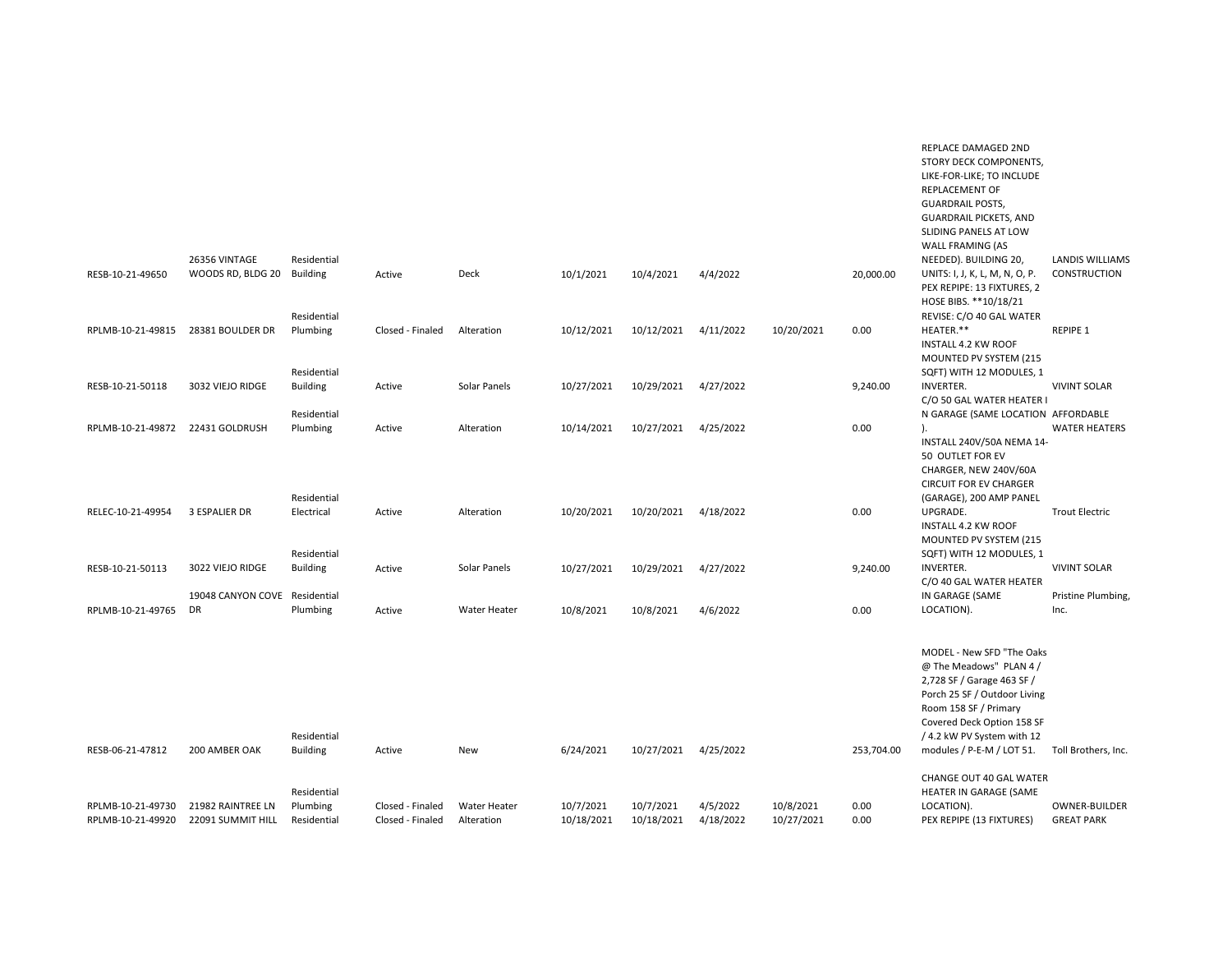|                   |                                                 | Residential                                   |                            |                       |                         |                         |                       |            |            | INSTALL 9.23 KW ROOF<br>MOUNTED PV SYSTEM (510<br>SQFT) WITH 26 MODULES, 2<br><b>INVERTERS, 1 LOAD CENTER</b>                                                                                                                    |                                                              |
|-------------------|-------------------------------------------------|-----------------------------------------------|----------------------------|-----------------------|-------------------------|-------------------------|-----------------------|------------|------------|----------------------------------------------------------------------------------------------------------------------------------------------------------------------------------------------------------------------------------|--------------------------------------------------------------|
| RESB-09-21-49622  | 25405 TETON WAY<br>21362 CALLE                  | <b>Building</b><br>Residential                | Active                     | Solar Panels          | 9/30/2021               | 10/14/2021              | 4/12/2022             |            | 26,000.00  | $(100 \text{ AMP})$<br><b>INSTALL 5.60 KW ROOF</b><br>MOUNTED PV SYSTEM (310<br>SQFT) WITH 16 MODULES, 1                                                                                                                         | SUNRUN                                                       |
| RESB-10-21-49747  | SENDERO                                         | <b>Building</b>                               | Active                     | Solar Panels          | 10/7/2021               | 10/15/2021              | 4/13/2022             |            | 16,000.00  | <b>INVERTER.</b>                                                                                                                                                                                                                 | SUNRUN                                                       |
|                   | 25392                                           | Commercial                                    |                            |                       |                         |                         |                       |            |            | Installation of High-Piled<br>Storage Racks (850 LF; 20' to<br>30' in height) in existing<br>warehouse building for<br>"Herbalife Nutrition". NOTE:<br>Herbalife T.I. permit is BP                                               |                                                              |
| COMB-04-21-46288  | <b>COMMERCENTRE DR</b>                          | <b>Building</b><br>Residential                | Active                     | <b>Storage Racks</b>  | 4/8/2021                | 10/20/2021              | 4/18/2022             |            | 975,000.00 | #45893.<br>New 3-Story SFD / Plan 4D -<br>"Soria" 2,727 SF / Garage<br>462 SF / 2nd Fl. Covered<br>Deck 157 SF / (9) Solar<br>Panels 3.06/2.88 kW / LOT                                                                          | Sure Bid<br><b>LENNAR HOMES OF</b>                           |
| RESB-09-21-49523  | 535 CATALONIA                                   | <b>Building</b>                               | Active                     | New                   | 9/24/2021               | 10/25/2021              | 4/25/2022             |            | 358,548.00 | 85.<br>T/O 5800 SF 6:12 SLOPED<br>TILE ROOF; WOOD REPAIR<br>AS NEEDED; INSTALL 2<br>LAYERS OF #40<br>UNDERLAYMENT; INSTALL<br>NEW EAGLE CAPISTRANO                                                                               | CALIFORNIA, INC.                                             |
| RESB-10-21-49977  | 25431, 25435, 25441,<br><b>25445 YOUNTVILLE</b> | Residential<br><b>Building</b>                | Active                     | Reroof                | 10/21/2021              | 10/21/2021              | 4/19/2022             |            | 31,000.00  | <b>CONCRETE TILES (9 PSF PER</b><br>IAPMO ER-1900).                                                                                                                                                                              | <b>JORDAN ROOF</b><br>COMPANY                                |
| RMECH-10-21-50016 | 2 RODEO                                         | Residential                                   | Active                     | Alteration            | 10/22/2021              | 10/22/2021              | 4/20/2022             |            | 0.00       | REPLACE 11 DUCTS.                                                                                                                                                                                                                | <b>SERVICE</b>                                               |
| RELEC-10-21-49808 | 1071 SUMMIT OAK<br><b>DRIVE</b>                 | Residential<br>Electrical                     | Active                     | Alteration            | 10/12/2021              | 10/12/2021              | 4/11/2022             |            | 0.00       | INSTALL 240V/60A CIRCUIT<br>FOR EV CHARGER (GARAGE). Trout Electric<br>RESIDENTIAL KITCHEN<br>REMODEL: R/R: 1 -<br>DISHWASHER, 1 - SINK &<br>FAUCET. 1 - GARBAGE<br>DISPOSAL AND 1 - LIGHT<br>FIXTURE (ALL SAME<br>LOCATION) (NO |                                                              |
| RESB-10-21-49955  | 22541 CHARWOOD<br><b>CIR</b>                    | Residential                                   |                            |                       |                         |                         |                       |            | 12,000.00  | CONSTRUCTION/NO                                                                                                                                                                                                                  |                                                              |
| RPLMB-10-21-49718 | 22836 MESA WAY                                  | <b>Building</b><br>Residential<br>Residential | Active<br>Closed - Finaled | Remodel<br>Alteration | 10/20/2021<br>10/6/2021 | 10/20/2021<br>10/6/2021 | 4/18/2022<br>4/4/2022 | 10/26/2021 | 0.00       | DRYWALL).<br>PEX REPIPE: 10 FIXTURES.                                                                                                                                                                                            | OWNER-BUILDER<br><b>AMERICAL REPIPE</b><br><b>ALICIA AIR</b> |
| RMECH-10-21-50097 | 22781 JUBILO PL                                 | Mechanical                                    | Active                     | Alteration            | 10/26/2021              | 10/26/2021              | 4/25/2022             |            | 0.00       | DUCT WORK (6).<br>C/O 50 GAL WATER HEATER<br>IN GARAGE (SAME                                                                                                                                                                     | <b>CONDITIONING &amp;</b><br>All American                    |
| RPLMB-10-21-49847 | 25454 MORNINGSTAR Residential<br><b>RD</b>      | Plumbing                                      | Closed - Finaled           | Alteration            | 10/14/2021              | 10/14/2021              | 4/12/2022             | 10/28/2021 | 0.00       | LOCATION). PEX REPIPE: 13<br><b>FIXTURES.</b>                                                                                                                                                                                    | Repipe & Plumbing,<br>Inc.                                   |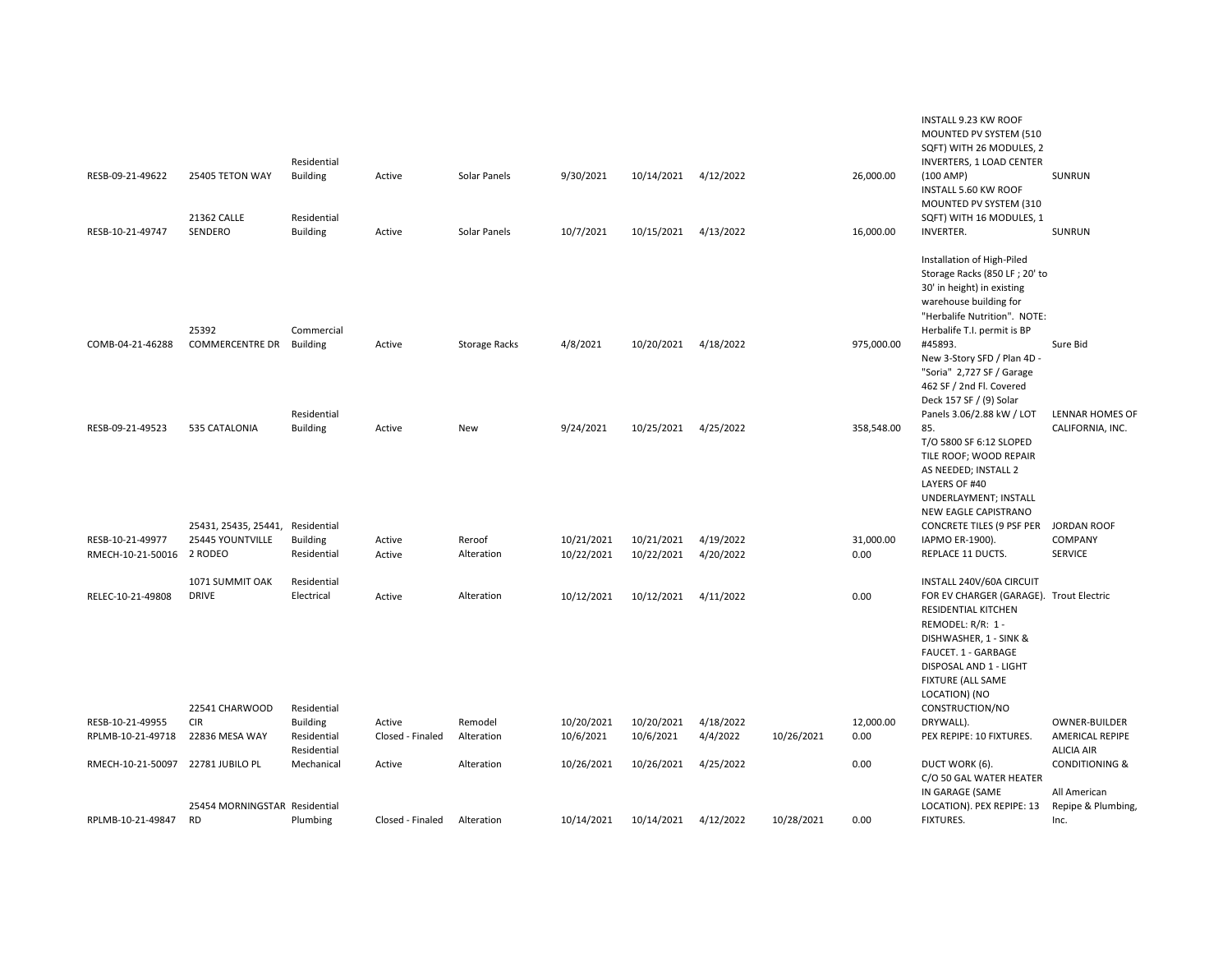|                                       |                                              | Residential                                   |                            |                       |                        |                        |                       |            |              | New 3-Story SFD / Plan 2B -<br>"Soria" 2,467 SF / Garage<br>462 SF / 2nd Fl. Covered<br>Deck 85 SF / 3rd Fl. Covered<br>Deck 151 SF / (8) Solar<br>Panels 2.72/2.56 kW / LOT                                                                                                                                          | LENNAR HOMES OF                          |
|---------------------------------------|----------------------------------------------|-----------------------------------------------|----------------------------|-----------------------|------------------------|------------------------|-----------------------|------------|--------------|-----------------------------------------------------------------------------------------------------------------------------------------------------------------------------------------------------------------------------------------------------------------------------------------------------------------------|------------------------------------------|
| RESB-09-21-49515                      | 527 CATALONIA                                | <b>Building</b><br>Residential                | Active                     | New                   | 9/24/2021              | 10/25/2021 4/25/2022   |                       |            | 328,988.00   | 89.<br>INSTALL 4.55 KW ROOF<br>MOUNTED PV SYSTEM (252<br>SQFT) WITH 13 MODULES, 1                                                                                                                                                                                                                                     | CALIFORNIA, INC.                         |
| RESB-10-21-49692                      | 22131 COMANCHE RD Building                   |                                               | Active                     | Solar Panels          | 10/5/2021              | 10/18/2021             | 4/18/2022             |            | 13,000.00    | <b>INVERTER.</b>                                                                                                                                                                                                                                                                                                      | SUNRUN                                   |
|                                       |                                              |                                               |                            |                       |                        |                        |                       |            |              | REPLACE DAMAGED 2ND<br>STORY DECK COMPONENTS,<br>LIKE-FOR-LIKE; TO INCLUDE<br>REPLACEMENT OF<br><b>GUARDRAIL POSTS,</b><br><b>GUARDRAIL PICKETS, AND</b><br>SLIDING PANELS AT LOW<br>WALL FRAMING (AS                                                                                                                 |                                          |
| RESB-10-21-49651                      | 26356 VINTAGE<br>WOODS RD, BLDG 21           | Residential<br>Building                       | Active                     | Deck                  | 10/1/2021              | 10/4/2021              | 4/4/2022              |            | 20,000.00    | NEEDED). BUILDING 21,<br>UNITS: I, J, K, L, M, N, O, P.<br><b>INSTALL 4.2 KW ROOF</b><br>MOUNTED PV SYSTEM (215                                                                                                                                                                                                       | <b>LANDIS WILLIAMS</b><br>CONSTRUCTION   |
| RESB-10-21-50114                      | 3062 VIEJO RIDGE                             | Residential<br><b>Building</b>                | Active                     | Solar Panels          | 10/27/2021             | 10/29/2021             | 4/27/2022             |            | 9,240.00     | SQFT) WITH 12 MODULES, 1<br>INVERTER.                                                                                                                                                                                                                                                                                 | <b>VIVINT SOLAR</b>                      |
|                                       | RMECH-10-21-49742 24511 VIA TONADA           | Residential<br>Mechanical                     | Active                     | Alteration            | 10/7/2021              | 10/7/2021              | 4/5/2022              |            | 0.00         | C/O 4 TON A/C UNIT IN SIDE<br>YARD AND 40K BTU<br>FURNACE IN GARAGE (BOTH<br>SAME LOCATION); 1 COIL,<br>DISCONNECT, DUCTWORK.                                                                                                                                                                                         | ALISO AIR INC                            |
| RESB-10-21-49643<br>RPLMB-10-21-49677 | 28621 SHADY RIDGE<br>LN<br>22066 SUMMIT HILL | Residential<br><b>Building</b><br>Residential | Active<br>Closed - Finaled | Remodel<br>Alteration | 10/1/2021<br>10/4/2021 | 10/1/2021<br>10/4/2021 | 3/30/2022<br>4/4/2022 | 10/11/2021 | 0.00<br>0.00 | RUN NEW GAS LINE AND<br>NEW ELECTRICAL LINE TO<br><b>FIRE PIT</b><br>PEX REPIPE (13) FIXTURES                                                                                                                                                                                                                         | MENDOZA<br>PLUMBING<br><b>GREAT PARK</b> |
| RESB-10-21-50175                      | 21981 CHASTER RD                             | Residential<br><b>Building</b>                | Active                     | Remodel               | 10/28/2021             | 10/28/2021             | 4/26/2022             |            | 12,000.00    | Interior Remodel (approx.<br>300 SF) - In existing dining<br>room area, remove two<br>walls, replace with a beam,<br>and also remove existing<br>sliding door; Add new walls<br>to enlarge existing bedroom<br>and existing family room<br>(and eliminate dining room). Onscope Services,<br>3-Rec 6-Lights 1-Switch. | Inc.                                     |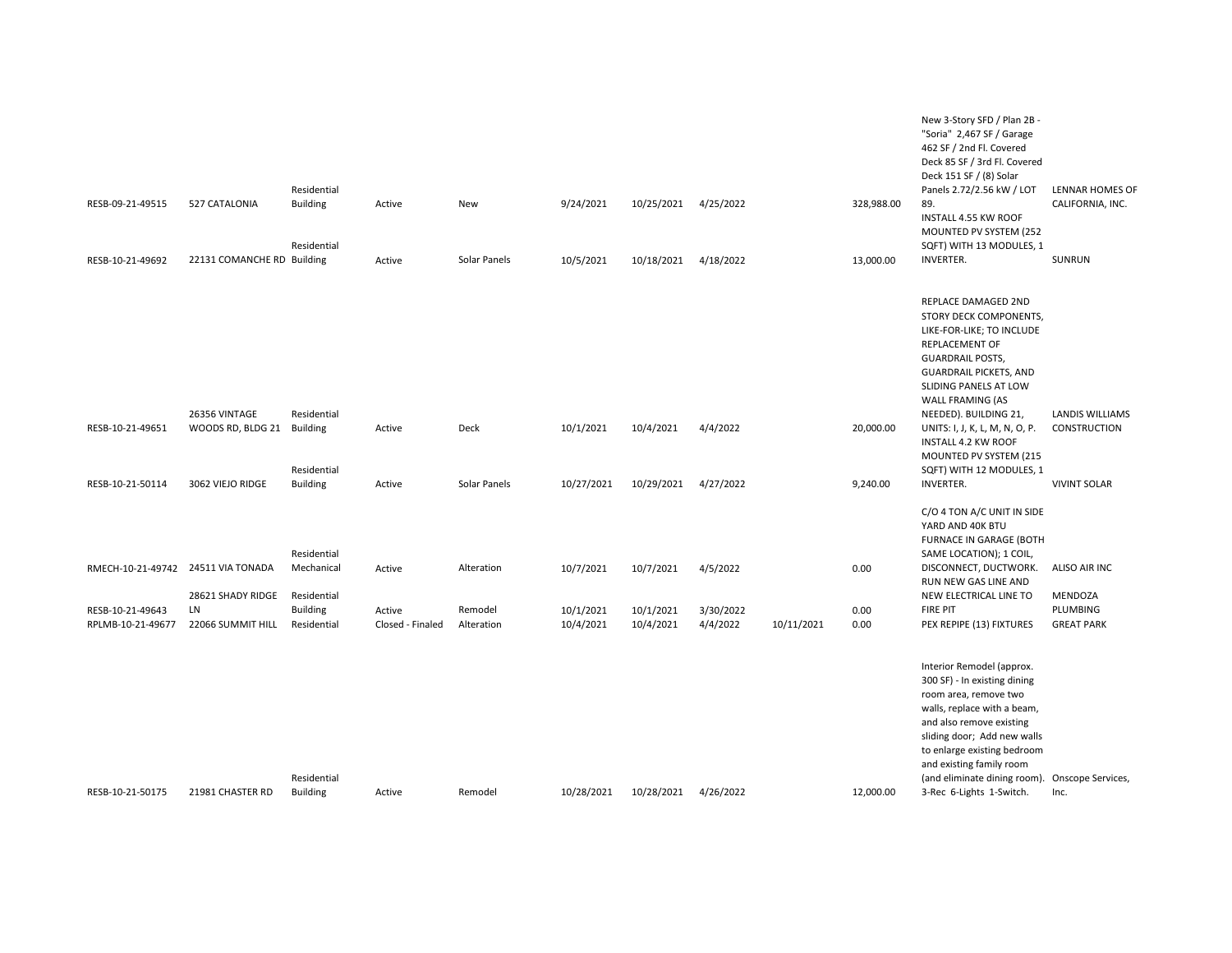| RESB-07-21-48142                       | 250 AMBER OAK                               | Residential<br><b>Building</b> | Active           | New                      | 7/9/2021               | 10/27/2021             | 4/25/2022            |            | 188,883.00   | MODEL - New SFD "The<br>Willows @ The Meadows"<br>PLAN 2 / 2,031 SF / Garage<br>420 SF / Porch 69 SF /<br>Outdoor Living Room Option<br>127 SF / Primary Covered<br>Deck Option 127 SF / 4.2 kW<br>PV System with 12 modules /<br>P-E-M / LOT 56.                       | Toll Brothers, Inc.                           |
|----------------------------------------|---------------------------------------------|--------------------------------|------------------|--------------------------|------------------------|------------------------|----------------------|------------|--------------|-------------------------------------------------------------------------------------------------------------------------------------------------------------------------------------------------------------------------------------------------------------------------|-----------------------------------------------|
| RESB-10-21-49648                       | 26356 VINTAGE<br>WOODS RD, BLDG 16 Building | Residential                    | Active           | <b>Deck</b>              | 10/1/2021              | 10/4/2021              | 4/4/2022             |            | 20,000.00    | REPLACE DAMAGED 2ND<br>STORY DECK COMPONENTS,<br>LIKE-FOR-LIKE; TO INCLUDE<br><b>REPLACEMENT OF</b><br><b>GUARDRAIL POSTS,</b><br><b>GUARDRAIL PICKETS, AND</b><br>SLIDING PANELS AT LOW<br>WALL FRAMING (AS<br>NEEDED). BUILDING 16,<br>UNITS: I, J, K, L, M, N, O, P. | <b>LANDIS WILLIAMS</b><br><b>CONSTRUCTION</b> |
|                                        |                                             | Residential                    |                  |                          |                        |                        |                      |            |              | MODEL - New SFD "The<br>Redwoods @ The Meadows"<br>PLAN 3 / 2,297 SF, Plus Loft<br>(Bed 5) Option 361 SF /<br>Garage 403 SF / Portico 208<br>SF / Porch 46 SF / Outdoor<br>Living Room Option 99 SF /<br>4.9 kW PV System with 14                                       |                                               |
| RESB-06-21-47538                       | 120 LONGDEN                                 | <b>Building</b>                | Active           | New                      | 6/10/2021              | 10/20/2021             | 4/18/2022            |            | 247,194.00   | modules / P-E-M / LOT 3.                                                                                                                                                                                                                                                | Toll Brothers, Inc.                           |
| RPLMB-10-21-49678<br>RPLMB-10-21-49717 | 26363 MOUNTAIN<br>25342 VIA VERDE           | Residential<br>Residential     | Active<br>Active | Alteration<br>Alteration | 10/4/2021<br>10/6/2021 | 10/4/2021<br>10/6/2021 | 4/4/2022<br>4/4/2022 |            | 0.00<br>0.00 | PEX REPIPE (13) FIXTURES<br>PEX REPIPE: 11 FIXTURES.                                                                                                                                                                                                                    | <b>GREAT PARK</b><br><b>AMERICAL REPIPE</b>   |
|                                        |                                             | Residential                    |                  |                          |                        |                        |                      |            |              | C/O 47 GAL ELECTRIC<br>WATER HEATER IN GARAGE ( AFFORDABLE                                                                                                                                                                                                              |                                               |
| RPLMB-10-21-49874                      | 22045 LAKELAND AV                           | Plumbing                       | Active           | Water Heater             | 10/14/2021             | 10/27/2021             | 4/25/2022            |            | 0.00         | SAME LOCATION).                                                                                                                                                                                                                                                         | <b>WATER HEATERS</b>                          |
| RPLMB-10-21-49676                      | 22251 NEWBRIDGE<br>21721 SHASTA LAKE        | Residential<br>Residential     | Closed - Finaled | Alteration               | 10/4/2021              | 10/4/2021              | 4/4/2022             | 10/14/2021 | 0.00         | PEX REPIPE (13) FIXTURES<br>INSTALL 8.16 KW ROOF<br>MOUNTED PV SYSTEM (472<br>SQFT) WITH 14 MODULES, 1<br><b>INVERTER, 1 ENERGY</b><br>STORAGE SYSTEM (13.5<br>KWH) WITH 1 BATTERY, 1<br><b>BACKUP LOADS PANEL (225</b>                                                 | <b>GREAT PARK</b>                             |
| RESB-09-21-49526                       | <b>RD</b>                                   | <b>Building</b>                | Active           | Solar Panels             | 9/24/2021              | 10/8/2021              | 4/6/2022             |            | 22,500.00    | AMP).                                                                                                                                                                                                                                                                   | <b>TESLA</b>                                  |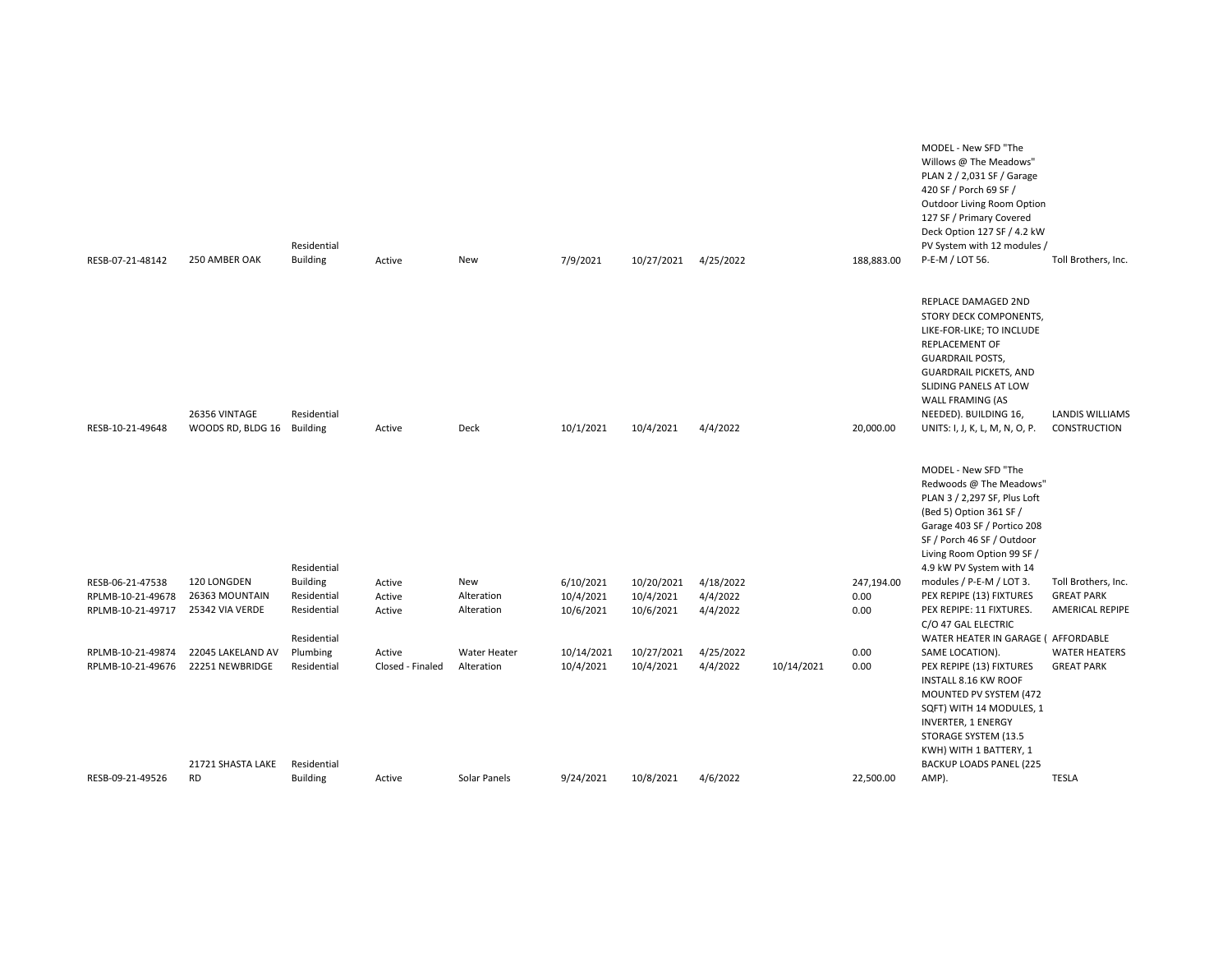|                   |                            | Residential     |                  |                |            |                      |           |            |           | <b>INVERTERS, 1 ENERGY</b><br>STORAGE SYSTEM (40.5<br>KWH), 1 BACKUP LOADS |                        |
|-------------------|----------------------------|-----------------|------------------|----------------|------------|----------------------|-----------|------------|-----------|----------------------------------------------------------------------------|------------------------|
| RESB-10-21-49753  | 116 SUMMIT POINTE Building |                 | Active           | Solar Panels   | 10/7/2021  | 10/19/2021           | 4/18/2022 |            | 47,000.00 | PANEL (200 AMP).                                                           | <b>TESLA</b>           |
|                   |                            |                 |                  |                |            |                      |           |            |           | INSTALL 4.56 KW ROOF                                                       |                        |
|                   |                            |                 |                  |                |            |                      |           |            |           | MOUNTED PV SYSTEM (234                                                     |                        |
|                   |                            |                 |                  |                |            |                      |           |            |           | SQFT) WITH (12) MODULES,<br>(12) MICROINVERTERS, (1)                       |                        |
|                   |                            | Residential     |                  |                |            |                      |           |            |           | 80 AMP LOAD CENTER, 200                                                    |                        |
| RESB-10-21-49686  | 22311 PRAIRIE RD           | <b>Building</b> | Active           | Solar Panels   | 10/4/2021  | 10/12/2021 4/11/2022 |           |            | 15,768.00 | AMP PANEL UPGRADE.                                                         | ALTAIR SOLAR, INC.     |
|                   |                            |                 |                  |                |            |                      |           |            |           | INSTALL 6.84 KW ROOF                                                       |                        |
|                   |                            |                 |                  |                |            |                      |           |            |           | MOUNTED PV SYSTEM (373                                                     |                        |
|                   |                            |                 |                  |                |            |                      |           |            |           | SQFT) WITH 19 MODULES, 1                                                   |                        |
|                   |                            | Residential     |                  |                |            |                      |           |            |           | <b>INVERTER, 1 BACKUP LOADS</b>                                            |                        |
| RESB-10-21-49696  | 21672 MIDCREST DR          | <b>Building</b> | Active           | Solar Panels   | 10/5/2021  | 10/21/2021           | 4/19/2022 |            | 19,000.00 | PANEL (125 AMPS).                                                          | <b>SUNRUN</b>          |
|                   |                            |                 |                  |                |            |                      |           |            |           | INSTALL (2) ILLUMINATED                                                    |                        |
|                   |                            |                 |                  |                |            |                      |           |            |           | <b>CHANNEL LETTER SIGNS (13</b>                                            |                        |
|                   | 25432 TRABUCO RD           |                 |                  |                |            |                      |           |            |           | SQFT) "ESTATE BUYERS THE                                                   |                        |
| SIGN-10-21-49916  | 104                        | Sign            | Active           | Channel Letter | 10/18/2021 | 10/19/2021           | 4/18/2022 |            | 3,000.00  | <b>JEWELRY BOX"</b>                                                        | Sign Max               |
|                   |                            |                 |                  |                |            |                      |           |            |           |                                                                            |                        |
|                   |                            |                 |                  |                |            |                      |           |            |           | REPLACE DAMAGED 2ND                                                        |                        |
|                   |                            |                 |                  |                |            |                      |           |            |           | STORY DECK COMPONENTS,                                                     |                        |
|                   |                            |                 |                  |                |            |                      |           |            |           | LIKE-FOR-LIKE; TO INCLUDE<br>REPLACEMENT OF                                |                        |
|                   |                            |                 |                  |                |            |                      |           |            |           | <b>GUARDRAIL POSTS,</b>                                                    |                        |
|                   |                            |                 |                  |                |            |                      |           |            |           | <b>GUARDRAIL PICKETS, AND</b>                                              |                        |
|                   |                            |                 |                  |                |            |                      |           |            |           | SLIDING PANELS AT LOW                                                      |                        |
|                   |                            |                 |                  |                |            |                      |           |            |           | WALL FRAMING (AS                                                           |                        |
|                   | 26356 VINTAGE              | Residential     |                  |                |            |                      |           |            |           | NEEDED). BUILDING 24,                                                      | <b>LANDIS WILLIAMS</b> |
| RESB-10-21-49653  | WOODS RD, BLDG 24          | <b>Building</b> | Active           | Deck           | 10/1/2021  | 10/4/2021            | 4/4/2022  |            | 20,000.00 | UNITS: I, J, K, L, M, N, O, P.                                             | <b>CONSTRUCTION</b>    |
|                   |                            |                 |                  |                |            |                      |           |            |           | <b>INSTALL 8.5 KW ROOF</b>                                                 |                        |
|                   |                            |                 |                  |                |            |                      |           |            |           | MOUNTED PV SYSTEM (477                                                     |                        |
|                   |                            |                 |                  |                |            |                      |           |            |           | SQFT) WITH 20 MODULES, 1                                                   |                        |
|                   |                            |                 |                  |                |            |                      |           |            |           | <b>INVERTER, 1 ENERGY</b>                                                  |                        |
|                   |                            |                 |                  |                |            |                      |           |            |           | STORAGE SYSTEM (13.5                                                       |                        |
|                   |                            | Residential     |                  |                |            |                      |           |            |           | KWH), 1 INTERNAL LOAD                                                      |                        |
| RESB-10-21-49834  | 21381 MONTERRA             | <b>Building</b> | Active           | Solar Panels   | 10/14/2021 | 10/19/2021           | 4/18/2022 |            | 24,500.00 | CENTER (200 AMP).                                                          | <b>TESLA</b>           |
|                   |                            |                 |                  |                |            |                      |           |            |           | PEX REPIPE FOR BLDG #5 OF                                                  |                        |
|                   |                            |                 |                  |                |            |                      |           |            |           | "CEDAR GLEN CONDOS" -                                                      |                        |
|                   |                            |                 |                  |                |            |                      |           |            |           | Whole house PEX repipe for                                                 |                        |
|                   |                            |                 |                  |                |            |                      |           |            |           | 8 condo units (#159, 160,                                                  |                        |
|                   | 25885 TRABUCO RD,          | Residential     |                  |                |            |                      |           |            |           | 161, 162, 163, 164, 165,                                                   | Repipe Plus            |
| RPLMB-09-21-49451 | BLDG 5 #159-166            | Plumbing        | Closed - Finaled | Alteration     | 9/22/2021  | 10/4/2021            | 4/4/2022  | 10/14/2021 | 0.00      | 166).                                                                      | Plumbing Co.           |

INSTALL 12.24 KW ROOF MOUNTED PV SYSTEM (708 SQFT) WITH 36 MODULES, 2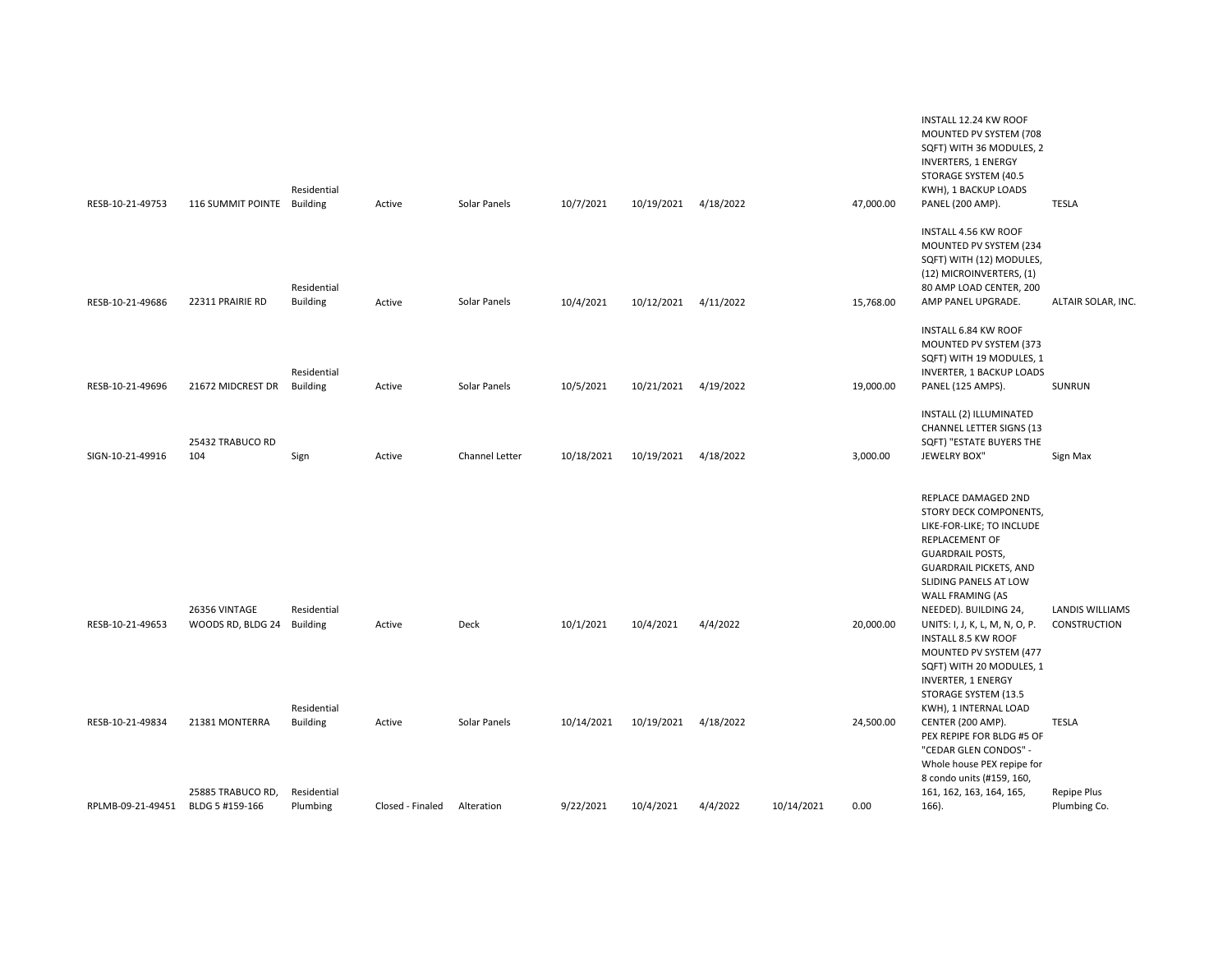| RESB-10-21-49917                      | 25102 CINERIA WAY                    | Residential<br><b>Building</b> | Active | Reroof          | 10/18/2021              | 10/18/2021               | 4/18/2022              |            | 9,550.00         | Remove existing tile;<br>Replace sheathing, where<br>necessary; Install two (2)<br>layers of 30 lb felt<br>underlayment (slope = $4:12$ );<br>New flashings; Install new<br>Boral Saxony 600 roof tiles<br>(5.7 lbs/sf - IAPMO UES ER<br>#412). | <b>BRANNON'S</b><br><b>ROOFING</b>                  |
|---------------------------------------|--------------------------------------|--------------------------------|--------|-----------------|-------------------------|--------------------------|------------------------|------------|------------------|-------------------------------------------------------------------------------------------------------------------------------------------------------------------------------------------------------------------------------------------------|-----------------------------------------------------|
| RESB-10-21-49685                      | 22131 COMANCHE RD Building           | Residential                    | Active | Reroof          | 10/4/2021               | 10/4/2021                | 4/4/2022               |            | 4,488.75         | T/O TILE ROOF UNDER<br>SOLAR ARRAY AND REROOF<br>WITH COMP SHINGLES (900<br>SQFT); INSTALL 1 LAYER #30<br>UNDERLAYMENT; (4:12<br>SLOPE).                                                                                                        | SUNRUN                                              |
| RESB-06-21-47798                      | 180 AMBER OAK                        | Residential<br><b>Building</b> | Active | New             | 6/23/2021               | 10/27/2021               | 4/25/2022              |            | 257,145.00       | MODEL - New SFD "The Oaks<br>@ The Meadows" PLAN 2 /<br>2,641 SF, Plus Primary<br>Retreat Option 124 SF /<br>Garage 410 SF / Porch 93 SF<br>/ Outdoor Living Room 124<br>SF / 4.2 kW PV System with<br>12 modules / P-E-M / LOT<br>49.          | Toll Brothers, Inc.                                 |
|                                       |                                      |                                |        |                 |                         |                          |                        |            |                  | C/O 3.5T A/C LOCATED IN<br>SIDE YARD (SAME<br>LOCATION), 80K BTU                                                                                                                                                                                |                                                     |
|                                       |                                      |                                |        |                 |                         |                          |                        |            |                  | <b>FURANCE IN INDOOR</b><br>CLOSET (SAME LOCATION),                                                                                                                                                                                             | <b>MIGHTY DUCTS</b>                                 |
| RMECH-10-21-49966 24252 MCCOY RD      |                                      | Residential<br>Mechanical      | Active | Air Conditioner | 10/21/2021              | 10/21/2021               | 4/19/2022              |            | 0.00             | C/O DISCONNECT, C/O<br>DUCTWORK.<br>(ROLL PLANS) REPLACE (44)<br>METAL HALIDE WITH (44)                                                                                                                                                         | <b>HEATING &amp;</b><br>COOLING INC                 |
| CELEC-10-21-49823                     | 26462 TOWNE<br><b>CENTRE DR</b>      | Commercial<br>Electrical       | Active | Alteration      | 10/13/2021              | 10/14/2021               | 4/12/2022              |            | 25,000.00        | LED FIXTURES. (E) POLES<br>WILL BE RE-USED.                                                                                                                                                                                                     | Horizon Lighting,<br>Inc.                           |
| RELEC-10-21-49944                     | 23055 EL CABALLO ST Electrical       | Residential                    | Active | Alteration      | 10/19/2021              | 10/19/2021               | 4/18/2022              |            | 0.00             | INSTALL NEMA 14-50 EV<br>CHARGER IN GARAGE.                                                                                                                                                                                                     | A-Home Services<br>inc.                             |
|                                       |                                      | Residential                    |        |                 |                         |                          |                        |            |                  | INSTALL 4.565 KW ROOF<br>MOUNTED PV SYSTEM (254<br>SQFT) WITH 11 MODULES,<br>11 MICROINVERTERS, 200<br>AMP PANEL UPGRADE, 1                                                                                                                     |                                                     |
| RESB-09-21-49592<br>RPLMB-10-21-49882 | 21295 VINTAGE WAY<br>22195 NEWBRIDGE | <b>Building</b><br>Residential | Active | Solar Panels    | 9/29/2021<br>10/15/2021 | 10/19/2021<br>10/15/2021 | 4/18/2022<br>4/13/2022 | 10/22/2021 | 8,000.00<br>0.00 | LOAD CENTER (125 AMPS).<br>PEX REPIPE (13 FIXTURES).                                                                                                                                                                                            | Avatar Solar, Inc.<br><b>GREAT PARK</b><br>PLUMBING |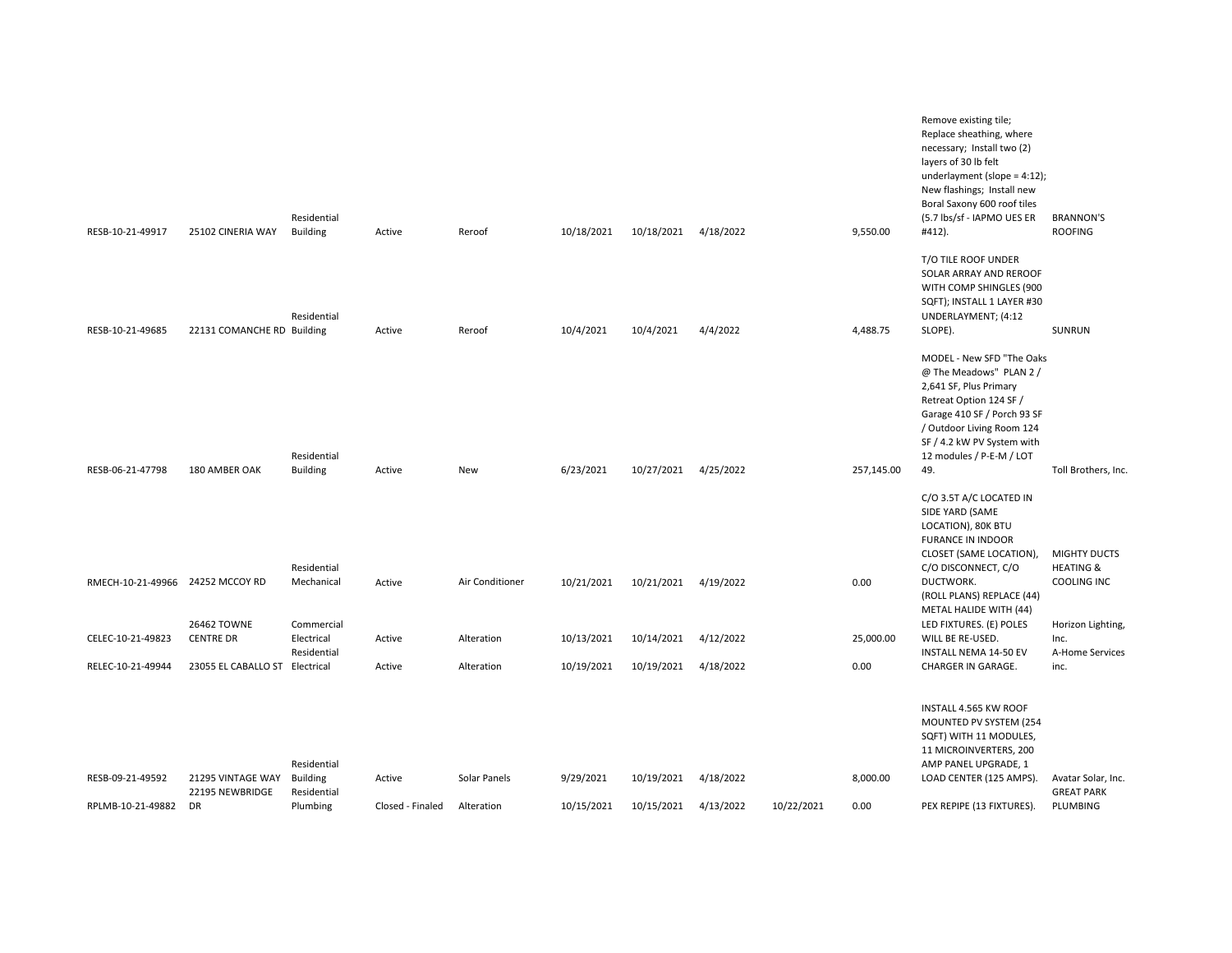| RESB-09-21-49514  |                        | Residential<br><b>Building</b> |        |                              | 9/24/2021  | 10/25/2021 | 4/25/2022 | 328,988.00 | New 3-Story SFD / Plan 2A(R)<br>- "Soria" 2,467 SF / Garage<br>462 SF / 2nd Fl. Covered<br>Deck 85 SF / 3rd Fl. Covered<br>Deck 151 SF / (8) Solar<br>Panels 2.72/2.56 kW / LOT<br>87.                                                                                                                                                                                                                                                                                                                        | LENNAR HOMES OF     |
|-------------------|------------------------|--------------------------------|--------|------------------------------|------------|------------|-----------|------------|---------------------------------------------------------------------------------------------------------------------------------------------------------------------------------------------------------------------------------------------------------------------------------------------------------------------------------------------------------------------------------------------------------------------------------------------------------------------------------------------------------------|---------------------|
|                   | 531 CATALONIA          | Residential                    | Active | <b>New</b>                   |            |            |           |            | PEX REPIPE, (11) FIXTURES,                                                                                                                                                                                                                                                                                                                                                                                                                                                                                    | CALIFORNIA, INC.    |
| RPLMB-10-21-49680 | 21512 KINSALE DR       | Plumbing                       | Active | Alteration                   | 10/4/2021  | 10/4/2021  | 4/4/2022  | 0.00       | (2) HOSE BIBS                                                                                                                                                                                                                                                                                                                                                                                                                                                                                                 | MR. REPIPE          |
|                   | 26702 PORTOLA          |                                |        |                              |            |            |           |            | REMOVE (3) EXISTING "DEL<br>TACO" ILLUMINATED WALL<br>SIGNS AND RE-INSTALL THE<br>SAME (3) ILLUMINATED<br>WALL SIGNS; REFACE (3)<br>DIRECTIONAL SIGNS (NO                                                                                                                                                                                                                                                                                                                                                     | Signtech Electrical |
| SIGN-10-21-49949  | <b>PKWY</b>            | Sign                           | Active | Wall Sign                    | 10/20/2021 | 10/20/2021 | 4/18/2022 | 8,000.00   | STRUCTURAL CHANGES).                                                                                                                                                                                                                                                                                                                                                                                                                                                                                          | Advertising, Inc.   |
| RELEC-10-21-49698 | 21672 MIDCREST DR      | Residential<br>Electrical      | Active | Alteration                   | 10/5/2021  | 10/21/2021 | 4/19/2022 | 0.00       | INSTALL (1) ENERGY<br>STORAGE SYSTEM (9.8 KWH)<br>TO (E) SOLAR SYSTEM.                                                                                                                                                                                                                                                                                                                                                                                                                                        | SUNRUN              |
|                   | 25862                  | Commercial                     |        |                              |            |            |           |            | T.I. (700 SF) for "Segue /<br>Ellison" - Construct a new<br>demising wall in existing<br>building to give added<br>warehouse area to "Segue";<br>Construct a new opening in<br>existing demising wall; New<br>restroom improvements. (4)-<br>Lav 1-Mop Sink (6)-Toilets<br>(1)-Urinals 4-Water Heaters;<br>5-Rec 85-Lights 4-Switches<br>4-Fans 4-Power Apps (2-10<br>hp) 6-Power Apps (11-50<br>hp); 1-Mech Alt (8 air<br>in/outlets) 4-Vent Fans.<br>**10/14/21 REVISION TO<br><b>BAHTROOM LAYOUT &amp;</b> | Faith Industries    |
| COMB-04-21-46599  | <b>COMMERCENTRE DR</b> | <b>Building</b><br>Combination | Active | Tenant Improvement 4/22/2021 |            | 10/5/2021  | 4/4/2022  | 72,000.00  | COUNTS**<br>336 SQFT VINYL LINER<br>SWIMMING POOL AND                                                                                                                                                                                                                                                                                                                                                                                                                                                         | Construction, Inc.  |
| POOL-10-21-50046  | 21916 RAINTREE LN      | Pool/Spa                       | Active | Residential                  | 10/25/2021 | 10/28/2021 | 4/26/2022 | 26,000.00  | RELATED EQUIPMENT.                                                                                                                                                                                                                                                                                                                                                                                                                                                                                            | <b>SECARD POOLS</b> |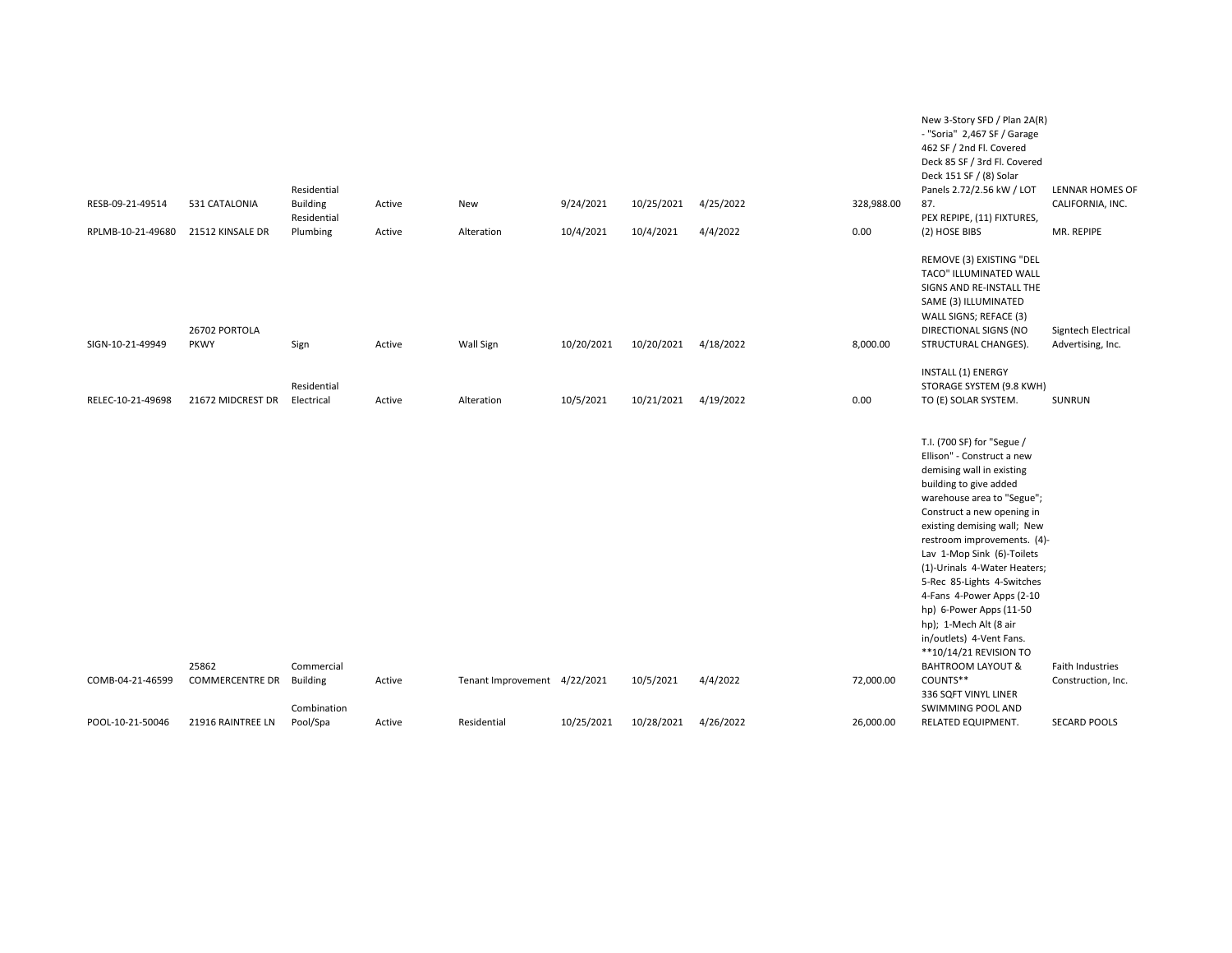|                   |                    |                 |                  |                       |            |            |           |            |           | <b>BATHTUB AND TILE</b>    |                          |
|-------------------|--------------------|-----------------|------------------|-----------------------|------------|------------|-----------|------------|-----------|----------------------------|--------------------------|
|                   |                    |                 |                  |                       |            |            |           |            |           | WALLS/LATH, R/R 1 SINK, 1  |                          |
|                   |                    |                 |                  |                       |            |            |           |            |           | TOILET; INSTALL 2 NEW      |                          |
|                   |                    |                 |                  |                       |            |            |           |            |           | EXHAUST FANS (IN EA.       |                          |
|                   |                    |                 |                  |                       |            |            |           |            |           | BATH) INCLUDES ELECTRICAL  |                          |
|                   |                    |                 |                  |                       |            |            |           |            |           | : 22 REC/2 LIGHTS/10 SW;   |                          |
|                   |                    |                 |                  |                       |            |            |           |            |           | R/R RETROFIT WINDOWS ON    |                          |
|                   |                    |                 |                  |                       |            |            |           |            |           | 1ST & 2ND FLR: ON 1ST FLR: |                          |
|                   |                    |                 |                  |                       |            |            |           |            |           | R/R 1 SLIDER AND 1         |                          |
|                   |                    |                 |                  |                       |            |            |           |            |           | WINDOW IN FAMILY ROOM      |                          |
|                   |                    |                 |                  |                       |            |            |           |            |           | AND 1 WINDOW IN LIVING     |                          |
|                   |                    |                 |                  |                       |            |            |           |            |           | ROOM; ON 2ND FLR: R/R 3    |                          |
|                   |                    |                 |                  |                       |            |            |           |            |           | TOTAL SLIDING WINDOWS (2   |                          |
|                   |                    |                 |                  |                       |            |            |           |            |           | IN MASTER BEDROOM & 1      |                          |
|                   |                    |                 |                  |                       |            |            |           |            |           | IN BEDROOM 1) AND 1        |                          |
|                   | 25885 TRABUCO RD   | Residential     |                  |                       |            |            |           |            |           | PICTURE WINDOW ABOVE       |                          |
| RESB-09-21-49341  | 209                | <b>Building</b> | Active           | Remodel               | 9/16/2021  | 10/14/2021 | 4/12/2022 |            | 20,000.00 | STAIRWAY.                  | <b>OCLA Construction</b> |
|                   |                    |                 |                  |                       |            |            |           |            |           | INSTALL 7.00 KW ROOF       |                          |
|                   |                    |                 |                  |                       |            |            |           |            |           | MOUNTED PV SYSTEM (387     |                          |
|                   | 23652 DUNE MEAR    | Residential     |                  |                       |            |            |           |            |           | SQFT) WITH 20 MODULES, 1   |                          |
| RESB-10-21-49694  | <b>RD</b>          | <b>Building</b> | Active           | Solar Panels          | 10/5/2021  | 10/18/2021 | 4/18/2022 |            | 20,000.00 | <b>INVERTER.</b>           | SUNRUN                   |
|                   |                    |                 |                  |                       |            |            |           |            |           | INSTALL 8.40 KW ROOF       |                          |
|                   |                    |                 |                  |                       |            |            |           |            |           | MOUNTED PV SYSTEM (464     |                          |
|                   |                    | Residential     |                  |                       |            |            |           |            |           | SQFT) WITH 20 MODULES, 1   |                          |
| RESB-10-21-49743  | 22056 RICHFORD DR  | <b>Building</b> | Active           | Solar Panels          | 10/7/2021  | 10/15/2021 | 4/13/2022 |            | 20,000.00 | <b>INVERTER.</b>           | SUNRUN                   |
|                   |                    |                 |                  |                       |            |            |           |            |           | LIKE FOR LIKE TERMITE AND  |                          |
|                   |                    |                 |                  |                       |            |            |           |            |           | DRY ROT REPAIR FOR         |                          |
|                   |                    |                 |                  |                       |            |            |           |            |           | CARPORTS #11,12,13 @       |                          |
|                   |                    |                 |                  |                       |            |            |           |            |           | "LAKESIDE PARK": BEAM,     |                          |
|                   |                    |                 |                  |                       |            |            |           |            |           | RAFTER, POST, FACIA BOARD  |                          |
|                   |                    |                 |                  |                       |            |            |           |            |           | AS NEEDED PER CARPORT;     |                          |
|                   |                    |                 |                  |                       |            |            |           |            |           | 1200 SF. ** APPROVED       | Carasso                  |
|                   |                    | Residential     |                  |                       |            |            |           |            |           | DRAWINGS/CALX UNDER        | Construction             |
| RESB-09-21-49238  | 24856 LAKEFIELD ST | <b>Building</b> | Active           | Repair                | 9/11/2020  | 10/19/2021 | 4/18/2022 |            | 6,600.00  | PERMIT #42067**            | Services, Inc.           |
|                   |                    |                 |                  |                       |            |            |           |            |           | ATTACHED ALUMINUM          |                          |
|                   | 21095 AVENIDA      | Residential     |                  | Patio Cover (Over 200 |            |            |           |            |           | LATTICE PATIO COVER (293   |                          |
| RESB-10-21-49741  | <b>MAGNIFICA</b>   | <b>Building</b> | Active           | sq.ft.)               | 10/7/2021  | 10/7/2021  | 4/5/2022  |            | 2,800.00  | SQFT)                      | <b>OWNER-BUILDER</b>     |
|                   | 21155 LARCHMONT    | Residential     |                  |                       |            |            |           |            |           |                            | <b>MEYER ELECTRICAL</b>  |
| RELEC-10-21-50062 | <b>DR</b>          | Electrical      | Closed - Finaled | Meter                 | 10/25/2021 | 10/25/2021 | 4/25/2022 | 10/27/2021 | 0.00      | 200 AMP PANEL UPGRADE      | <b>CONTRACTOR INC</b>    |
|                   |                    |                 |                  |                       |            |            |           |            |           |                            |                          |

KITCHEN AND 2 BATHROOMS REMODEL: IN KITCHEN R/R CABINETS AND 1 SINK; IN 1ST FLOOR BATH: R/R 1 SINK & 1 TOILET; IN MASTER BATH: R/R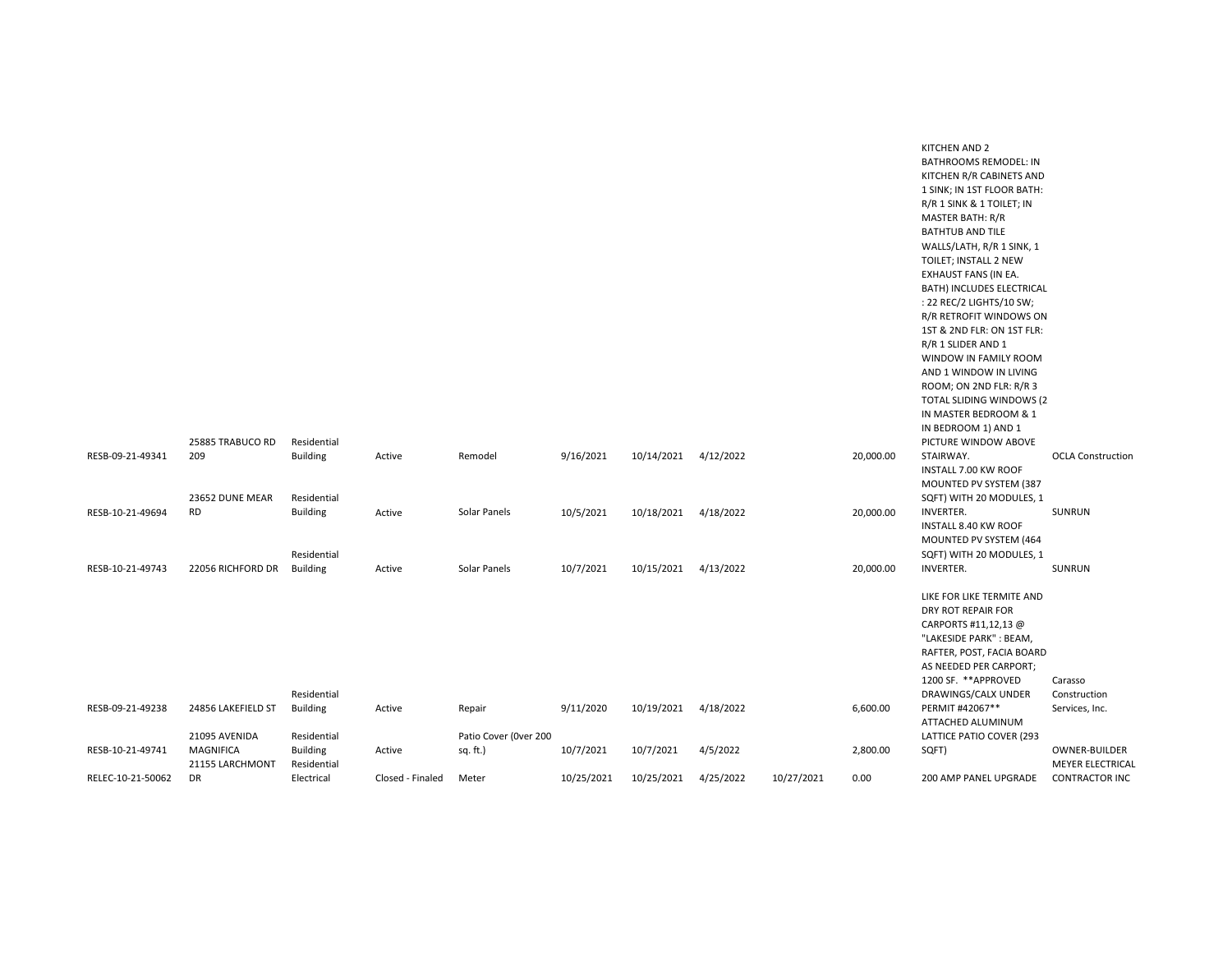|                   | 24376 WOODWALK                      | Residential                            |                  |              |            |            |           |           |            | INSTALL 12.16 KW ROOF<br>MOUNTED PV SYSTEM (653<br>SQFT) WITH 32 MODULES,                                                                                                                           |                                            |
|-------------------|-------------------------------------|----------------------------------------|------------------|--------------|------------|------------|-----------|-----------|------------|-----------------------------------------------------------------------------------------------------------------------------------------------------------------------------------------------------|--------------------------------------------|
| RESB-09-21-49484  | <b>RD</b>                           | <b>Building</b>                        | Closed - Finaled | Solar Panels | 9/23/2021  | 10/7/2021  | 4/5/2022  | 10/8/2021 | 35,000.00  | 32 MICROINVERTERS.                                                                                                                                                                                  | PARAGONSUN                                 |
| RPLMB-10-21-49711 | 82 ANACAPA CT                       | Residential<br>Residential             | Active           | Alteration   | 10/5/2021  | 10/5/2021  | 4/4/2022  |           | 0.00       | PEX REPIPE: 14 FIXTURES.<br>INSTALL 10.29 KW ROOF<br>MOUNTED PV SYSTEM (569<br>SQFT) WITH 29 MODULES, 1                                                                                             | ALADDIN'S                                  |
| RESB-10-21-49748  | 24892 WOODSIDE LN Building          | Residential                            | Active           | Solar Panels | 10/7/2021  | 10/15/2021 | 4/13/2022 |           | 29,000.00  | <b>INVERTER.</b><br>C/O 3T A/C UNIT IN SIDE<br>YARD (SAME LOCATION), 1                                                                                                                              | SUNRUN<br>Platinum Repair,                 |
| RMECH-10-21-49729 | 28401 QUIET HILL LN                 | Mechanical<br>Residential              | Active           | Alteration   | 10/7/2021  | 10/12/2021 | 4/11/2022 |           | 0.00       | COIL DISCONNECT.<br>PEX REPIPE (13) FIXTURES,                                                                                                                                                       | Inc.                                       |
| RPLMB-10-21-50167 | 21032 CHAMPLAIN                     | Plumbing                               | Active           | Alteration   | 10/28/2021 | 10/28/2021 | 4/26/2022 |           | 0.00       | (2) HOSE BIBS                                                                                                                                                                                       | <b>REPIPE 1</b>                            |
|                   |                                     | Residential                            |                  |              |            |            |           |           |            | MODEL - New 3-Story SFD<br>"The Parklands @ The<br>Meadows" PLAN 1 / 2,775<br>SF / Garage 412 SF / Portico<br>261 SF / Porch 49 SF / 3rd<br>Floor Covered Deck 214 SF /<br>4.9 kW PV System with 14 |                                            |
| RESB-06-21-47693  | 141 PARKLAND ALLEY Building         |                                        | Active           | New          | 6/17/2021  | 10/28/2021 | 4/26/2022 |           | 277,500.00 | modules / P-E-M / LOT 34.                                                                                                                                                                           | Toll Brothers, Inc.                        |
| RPLMB-10-21-50050 | 22019 NEWBRIDGE                     | Residential                            | Active           | Alteration   | 10/25/2021 | 10/25/2021 | 4/25/2022 |           | 0.00       | PEX REPIPE (13 FIXTURES)<br>C/O 40 GAL WATER HEATER                                                                                                                                                 | <b>GREAT PARK</b>                          |
| RPLMB-10-21-49693 | 19036 CANYON COVE Residential<br>DR | Plumbing                               | Active           | Water Heater | 10/5/2021  | 10/20/2021 | 4/18/2022 |           | 0.00       | IN GARAGE (SAME<br>LOCATION).<br>INSTALL 13.49 KW ROOF<br>MOUNTED PV SYSTEM (746<br>SQFT) WITH 38 MODULES, 1<br>INVERTER. DERATE (E)<br>PANEL FROM 200 AMPS TO                                      | <b>FAST WATER</b><br><b>HEATER COMPANY</b> |
| RESB-09-21-49483  | 25081 PASEO CIPRES                  | Residential<br>Building<br>Residential | Active           | Solar Panels | 9/23/2021  | 10/7/2021  | 4/5/2022  |           | 38,000.00  | 175 AMPS, 100 AMP LOAD<br>CENTER.<br>INSTALL 8.5 KW ROOF<br>MOUNTED PV SYSTEM (477<br>SQFT) WITH 20 MODULES, 1<br><b>INVERTER, 1 ENERGY</b><br>STORAGE SYSTEM (13.5<br>KWH), 1 BACKUP LOADS         | SUNRUN                                     |
| RESB-10-21-49667  | 24791 EVEREVE CIR                   | <b>Building</b>                        | Active           | Solar Panels | 10/1/2021  | 10/19/2021 | 4/18/2022 |           | 24,500.00  | PANEL (200 AMP).                                                                                                                                                                                    | <b>TESLA</b>                               |
|                   |                                     |                                        |                  |              |            |            |           |           |            |                                                                                                                                                                                                     |                                            |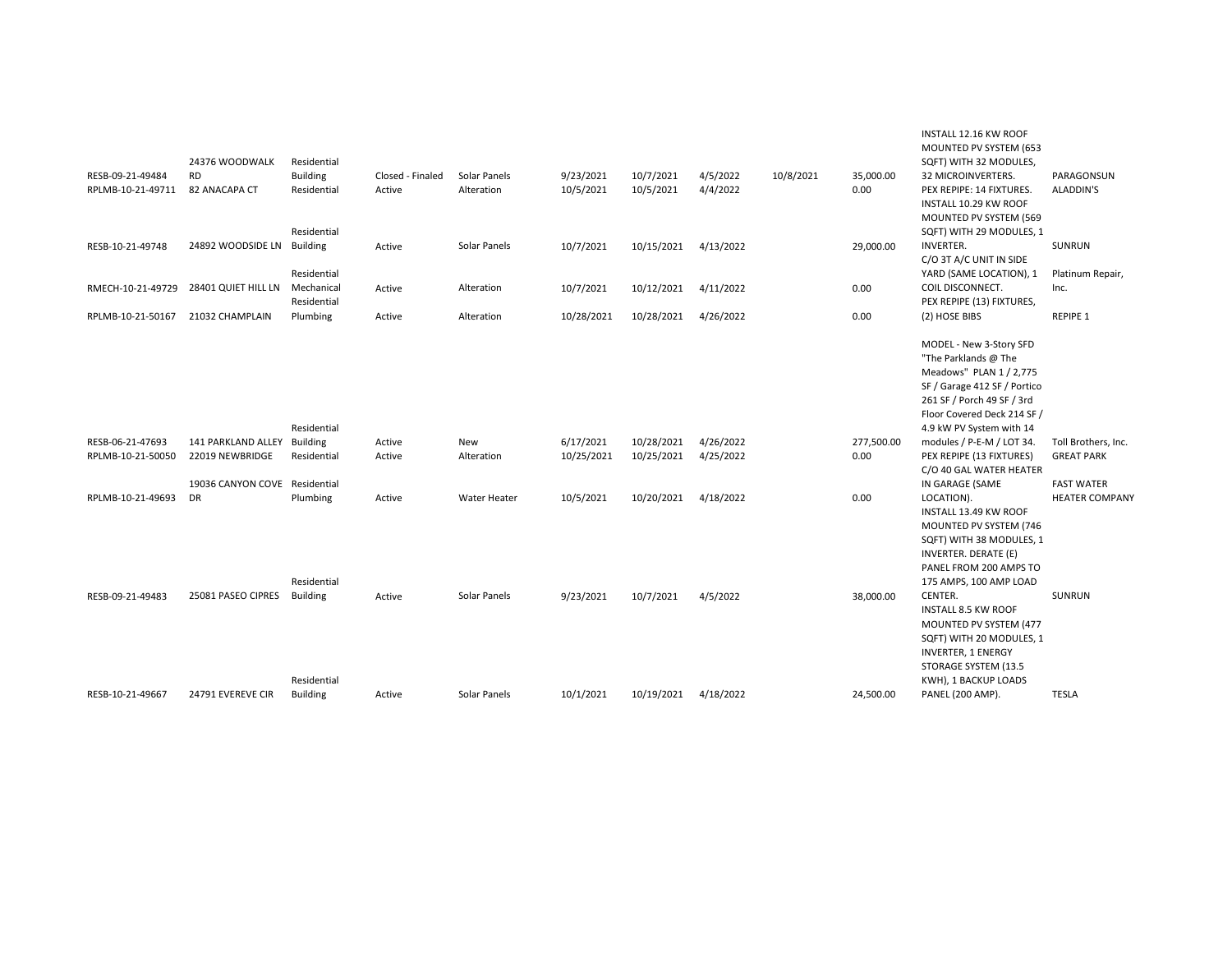|                                     |                                | Residential                    |        |                 |            |            |           |           | C/O (1) 2 TON HEAT PUMP<br>LOCATED IN RIGHT SIDE<br>YARD (SAME LOCATION), (1)<br>3 TON HEAT PUMP IN RIGHT<br>SIDE YARD (SAME<br>LOCATION), (1) 40K BTU AIR<br>HANDLER IN ATTIC (SAME<br>LOCATION), (1) 30K BTU AIR<br>HANDLER IN GARAGE (SAME<br>LOCATION), (2) COILS, |                                   |
|-------------------------------------|--------------------------------|--------------------------------|--------|-----------------|------------|------------|-----------|-----------|------------------------------------------------------------------------------------------------------------------------------------------------------------------------------------------------------------------------------------------------------------------------|-----------------------------------|
| RMECH-10-21-49642 12 FLORES         |                                | Mechanical                     | Active | Air Conditioner | 10/1/2021  | 10/1/2021  | 3/30/2022 | 0.00      | REPLACE (8) DUCTS.                                                                                                                                                                                                                                                     | SoCal Airflow Pros                |
|                                     |                                | Residential                    |        |                 |            |            |           |           | INSTALL 8.05 KW ROOF<br>MOUNTED PV SYSTEM (445<br>SQFT) WITH 23 MODULES, 1<br><b>INVERTER, 1 ENERGY</b><br>STORAGE SYSTEM (9.8 KWH)<br>WITH 1 BATTERY, 1 BACKUP                                                                                                        |                                   |
| RESB-09-21-49383                    | 24192 FORTUNE DR               | <b>Building</b>                | Active | Solar Panels    | 9/17/2021  | 10/11/2021 | 4/11/2022 | 23,000.00 | LOADS PANEL (125 AMP).                                                                                                                                                                                                                                                 | SUNRUN                            |
|                                     |                                |                                |        |                 |            |            |           |           | INSTALL 8.5 KW ROOF                                                                                                                                                                                                                                                    |                                   |
|                                     |                                |                                |        |                 |            |            |           |           | MOUNTED PV SYSTEM (477<br>SQFT) WITH 20 MODULES, 1                                                                                                                                                                                                                     |                                   |
|                                     |                                |                                |        |                 |            |            |           |           | <b>INVERTER, 1 ENERGY</b>                                                                                                                                                                                                                                              |                                   |
|                                     |                                |                                |        |                 |            |            |           |           | STORAGE SYSTEM (13.5                                                                                                                                                                                                                                                   |                                   |
| RESB-10-21-49752                    | 22396 RIPPLING<br><b>BROOK</b> | Residential<br><b>Building</b> | Active | Solar Panels    | 10/7/2021  | 10/19/2021 | 4/18/2022 | 25,500.00 | KWH), 1 BACKUP LOADS<br>PANEL (225 AMP).                                                                                                                                                                                                                               | <b>TESLA</b>                      |
|                                     |                                |                                |        |                 |            |            |           |           | LIKE FOR LIKE TERMITE AND<br>DRY ROT REPAIR FOR<br>CARPORTS #75,76,77 @<br>"LAKESIDE PARK": BEAM,<br>RAFTER, POST, FACIA BOARD<br>AS NEEDED PER CARPORT;                                                                                                               |                                   |
|                                     |                                | Residential                    |        |                 |            |            |           |           | 1200 SF. ** APPROVED<br>DRAWINGS/CALX UNDER                                                                                                                                                                                                                            | Carasso<br>Construction           |
| RESB-09-21-49240                    | 21912 LAKELAND AV              | <b>Building</b>                | Active | Repair          | 9/11/2020  | 10/19/2021 | 4/18/2022 | 6,600.00  | PERMIT #42067**                                                                                                                                                                                                                                                        | Services, Inc.                    |
|                                     | 20961 NORTH                    | Residential                    |        |                 |            |            |           |           | INSTALL 7.35 KW ROOF<br>MOUNTED PV SYSTEM WITH<br>21 SOLAR MODULES (417<br>SF), 21 MICRO-INVERTERS, 1<br>COMBINER BOX, AND 125<br>AMP SERVICE PANEL                                                                                                                    |                                   |
| RESB-08-21-48825                    | <b>HAMPTON WAY</b>             | <b>Building</b>                | Active | Solar Panels    | 8/19/2021  | 10/7/2021  | 4/5/2022  | 54,753.00 | UPGRADE.<br>C/O 3.5T A/C IN SIDE YARD<br>AND 42K BTU FURNACE IN                                                                                                                                                                                                        | Infinity Energy, Inc.             |
| RMECH-10-21-50122 25191 VISTA FUSCO |                                | Residential<br>Mechanical      | Active | Air Conditioner | 10/27/2021 | 10/27/2021 | 4/25/2022 | 0.00      | ATTIC (BOTH SAME<br>LOCATION); 1 COIL.                                                                                                                                                                                                                                 | <b>SERVICE</b><br>CHAMPIONS, INC. |
|                                     |                                |                                |        |                 |            |            |           |           |                                                                                                                                                                                                                                                                        |                                   |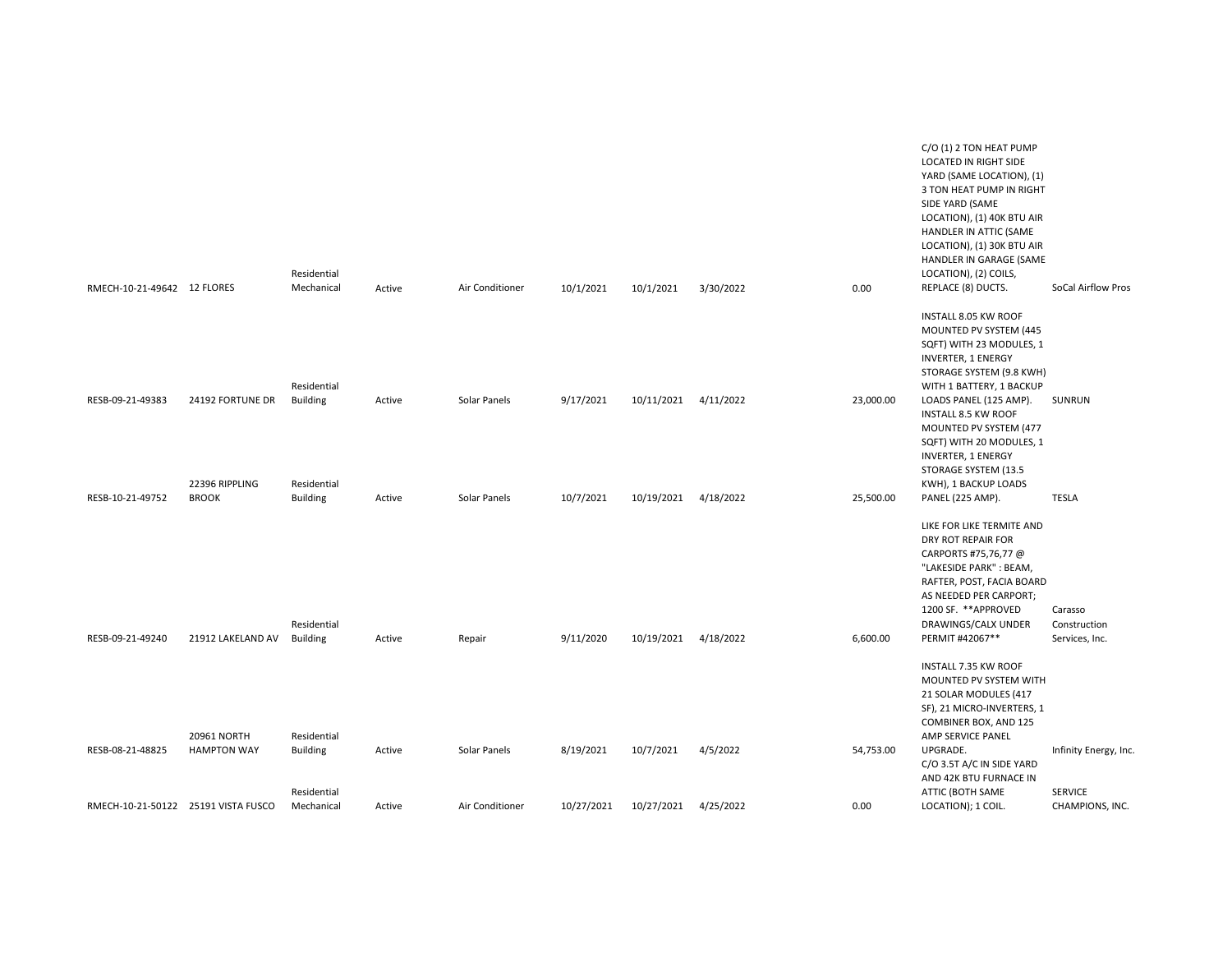| RESB-06-21-47675 | 131 WILD FLOWER    | Residential<br><b>Building</b> | Active | New      | 6/16/2021  | 10/19/2021           | 4/18/2022 | 276,210.00 | MODEL - New SFD<br>"Magnolias @ The<br>Meadows" PLAN 1 / 2,806<br>SF, Plus Primary Retreat<br>Option 164 SF / Garage 420<br>SF / Carport 165 SF /<br>Outdoor Living Room 142 SF<br>/ Porch 41 SF / 4.2 kW PV<br>System with 12 modules / P-<br>E-M / LOT 4.                                                                                                                                                                                                                                                                                                                   | Toll Brothers, Inc. |
|------------------|--------------------|--------------------------------|--------|----------|------------|----------------------|-----------|------------|-------------------------------------------------------------------------------------------------------------------------------------------------------------------------------------------------------------------------------------------------------------------------------------------------------------------------------------------------------------------------------------------------------------------------------------------------------------------------------------------------------------------------------------------------------------------------------|---------------------|
|                  |                    |                                |        |          |            |                      |           |            |                                                                                                                                                                                                                                                                                                                                                                                                                                                                                                                                                                               |                     |
|                  |                    | Residential                    |        |          |            |                      |           |            | New SFD "Teresina @<br>Serrano Highlands" Plan 2-A<br>/ 3,257 SF / Garage 419 SF /<br>Porch 5 SF / Outdoor Room<br>209 SF / Master Terrace 209 SHEA HOMES So Cal                                                                                                                                                                                                                                                                                                                                                                                                              |                     |
| RESB-10-21-49829 | 18 LUMINOSA        | <b>Building</b>                | Active | New      | 10/13/2021 | 10/22/2021           | 4/20/2022 | 435,245.00 | SF / P-E-M / LOT 17                                                                                                                                                                                                                                                                                                                                                                                                                                                                                                                                                           | GC, Inc.            |
|                  |                    | Residential                    |        |          |            |                      |           |            | ENCLOSE 312 SF 2'D FLOOR<br>DECK TO CREATE A NEW<br>WALK IN CLOSET AND<br>MODIFICATIONS TO<br><b>EXISTING RAILNG AND</b><br>WINDOWS, 297 SF 1'SF<br>FLOOR REMODEL TO TURN<br>THE EXISTING LAUNDRY<br>ROOM INTO A NEW FAMILY<br>ROOM WITH A NEW<br><b>OPENING BETWEEN</b><br>FAMILY.R AND DINNING.R,<br>115 SF 2'D FLOOR REMODEL<br>TO TURN THE EXISTING<br>WALK IN CLOSET INTO A<br>NEW LAUNDRY, 1'S FLOOR<br>KICHEN REMODEL; 2 SINKS,<br>1 FLOOR SINK, EXTENSION<br>TO GAS, WATER, AND<br>SEWER LINES, 1 CLOTHES.W,<br>1 DRYER, 1 CEILING FAN, 1<br>VENTILATING FAN, 20 REC, | OXFORD              |
| RESB-08-20-41398 | <b>15 HYACINTH</b> | <b>Building</b>                | Active | Addition | 8/6/2020   | 10/21/2021 4/19/2022 |           | 65,000.00  | 10 LIGHTS, 4 SW.                                                                                                                                                                                                                                                                                                                                                                                                                                                                                                                                                              | CONSTRUCTION        |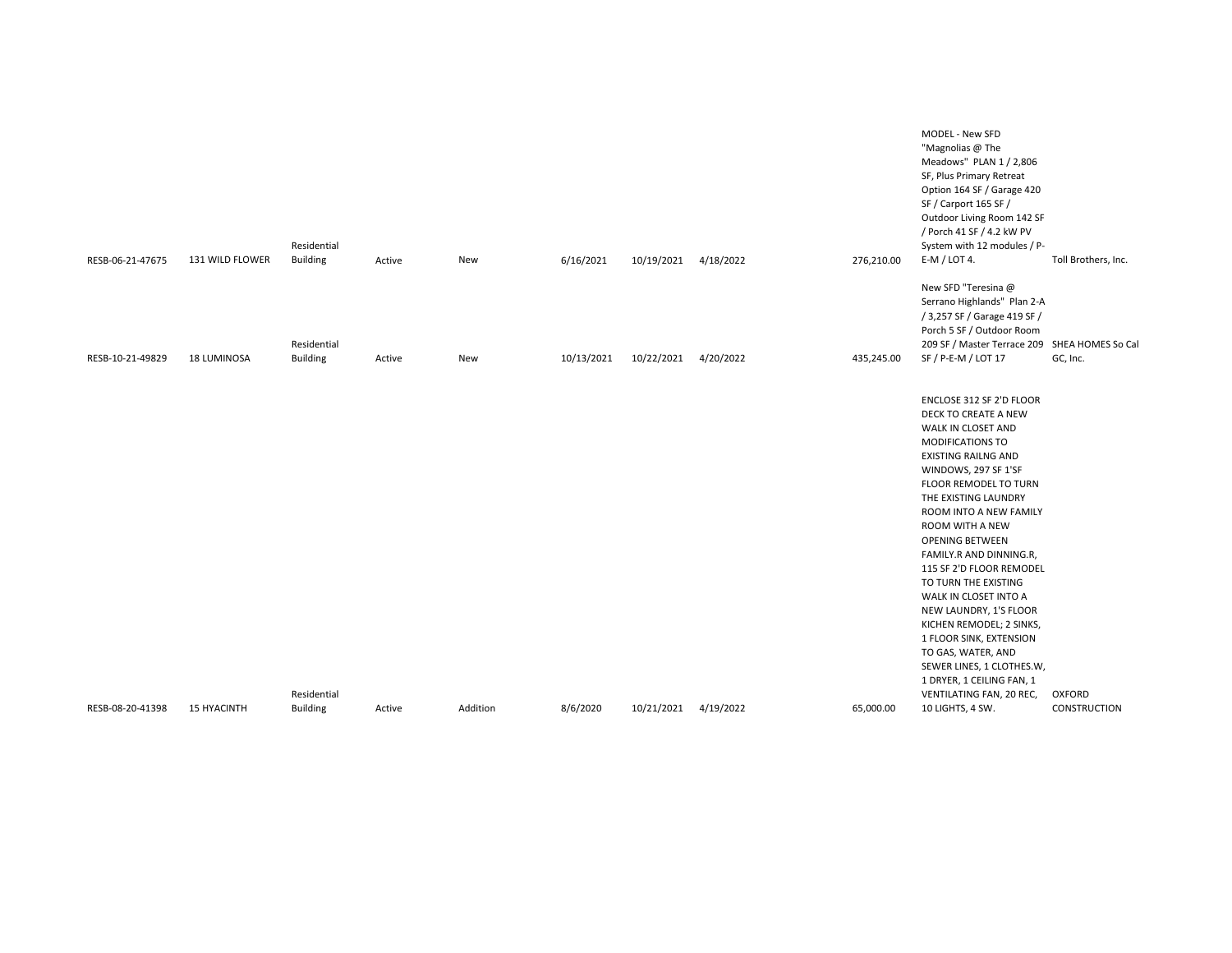|                  |                            |                 |        |         |            |                      |           |            | للمستعدد سالم المديد والمسالمة وللد                              |                     |
|------------------|----------------------------|-----------------|--------|---------|------------|----------------------|-----------|------------|------------------------------------------------------------------|---------------------|
|                  |                            |                 |        |         |            |                      |           |            | ROOM BATHROOM<br>REMODEL ADJACENT TO THE<br>KITCHEN AND 1 MASTER |                     |
|                  |                            |                 |        |         |            |                      |           |            | BATHROOM REMODEL.<br>KITCHEN REMODEL:                            |                     |
|                  |                            |                 |        |         |            |                      |           |            | REMOVE DROP CEILING                                              |                     |
|                  |                            |                 |        |         |            |                      |           |            | AND RAISE CEILING 8';<br>REMOVE A PORTION OF                     |                     |
|                  |                            |                 |        |         |            |                      |           |            | NON-LOAD BEARING WALL<br>AND INSTALL NEW                         |                     |
|                  |                            |                 |        |         |            |                      |           |            | DOORWAY (FOR NEW<br>PANTRY); CONSTRUCT NEW                       |                     |
|                  |                            |                 |        |         |            |                      |           |            | PANTRY; R/R 1 BAY                                                |                     |
|                  |                            |                 |        |         |            |                      |           |            | WINDOW; R/R: 1 SINK, 1<br>STOVE/RANGE/HOOD, 1                    |                     |
|                  |                            |                 |        |         |            |                      |           |            | DISHWASHER, 1 DISPOSAL;<br>POWDER ROOM: REMOVE                   |                     |
|                  |                            |                 |        |         |            |                      |           |            | PORTION OF WALL TO<br>INSTALL AN ENTRY DOOR;                     |                     |
|                  |                            |                 |        |         |            |                      |           |            | R/R 1 TOILET, 1 SINK;                                            |                     |
|                  |                            |                 |        |         |            |                      |           |            | MASTER BATHROOM: R/R 1<br>SHOWER AND TILE WALLS                  |                     |
|                  |                            |                 |        |         |            |                      |           |            | AND INSTALL SHOWER/TUB<br>COMBO WITH NEW TILE                    |                     |
|                  | 22761 COSTA BELLA          | Residential     |        |         |            |                      |           |            | WALLS; R/R 2 SINKS, 1<br>TOILET AND 1 EXHAUST FAN;               |                     |
| RESB-10-21-49710 | DR                         | <b>Building</b> | Active | Remodel | 10/5/2021  | 10/21/2021           | 4/19/2022 | 50,000.00  | R/R 14 REC, 13 LIGHTS, 5                                         | OWNER-BUILDER       |
|                  |                            |                 |        |         |            |                      |           |            | MODEL - New SFD "The                                             |                     |
|                  |                            |                 |        |         |            |                      |           |            | Evergreens @ The<br>Meadows" PLAN 1 / 3,411                      |                     |
|                  |                            |                 |        |         |            |                      |           |            | SF / Garage 435 SF / Outdoor<br>Living Room 288 SF / Porch       |                     |
|                  |                            |                 |        |         |            |                      |           |            | 72 SF / Primary Covered<br>Deck Option 317 SF / 4.9 kW           |                     |
|                  |                            | Residential     |        |         |            |                      |           |            | PV System with 14 modules /                                      |                     |
| RESB-06-21-47582 | 171 EVERGREEN WAY Building |                 | Active | New     | 6/11/2021  | 10/19/2021 4/18/2022 |           | 317,223.00 | P-E-M / LOT 20.                                                  | Toll Brothers, Inc. |
|                  |                            |                 |        |         |            |                      |           |            | <b>REMODEL MASTER</b>                                            |                     |
|                  |                            |                 |        |         |            |                      |           |            | BATHROOM (50 SQFT), NEW<br>SHOWER ENCLOSURE, NEW                 |                     |
|                  |                            |                 |        |         |            |                      |           |            | VANITY, NEW TOILET,<br>REMOVE (E) PONY WALL                      |                     |
|                  |                            |                 |        |         |            |                      |           |            | NEXT TO VANITY, NEW PONY<br>WALL NEXT TO SHOWER (3'              |                     |
|                  |                            |                 |        |         |            |                      |           |            | HIGH). (2) OUTLETS, (4)                                          |                     |
|                  |                            | Residential     |        |         |            |                      |           |            | LIGHTS, (2) SWITCHES, (1)<br>TOILET, (1) SHOWER, (1)             |                     |
| RESB-10-21-50064 | 21905 RED RIVER DR         | <b>Building</b> | Active | Remodel | 10/25/2021 | 10/25/2021           | 4/25/2022 | 10,000.00  | SINK, (1) VENT FAN.                                              | Eskan Developmen    |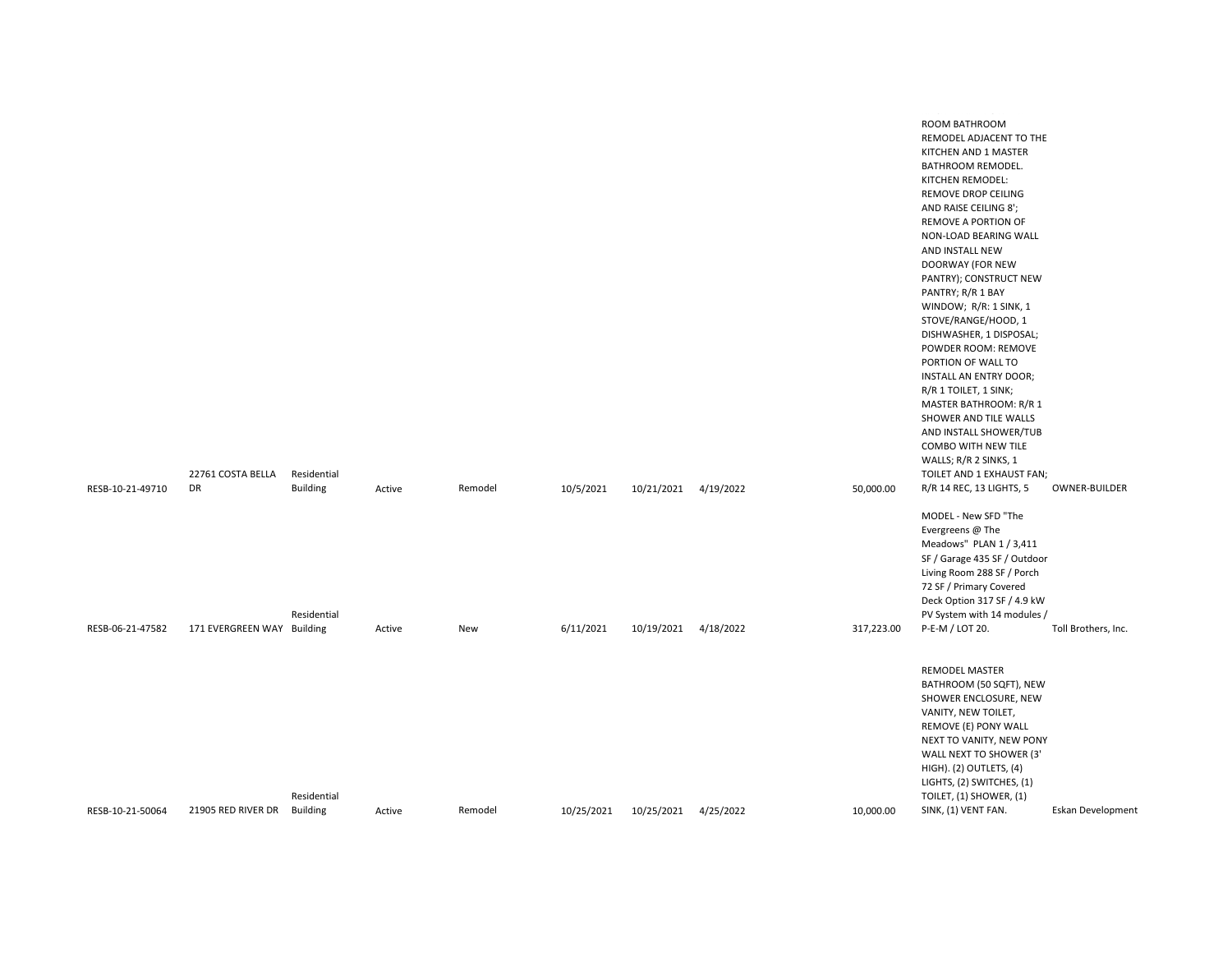| RPLMB-10-21-49875 12 CASA VERDE   |                                             | Residential<br>Plumbing                       | Active           | Water Heater    | 10/14/2021 | 10/27/2021 | 4/25/2022 |            | 0.00       | C/O 50 GAL WATER HEATER I<br>N GARAGE (SAME LOCATION AFFORDABLE<br>).<br>"ROLL PLANS" DEMO.<br>EXISTING 2ND FL DECK DUE<br>TO DETERIORATION;                                                                                                                                                                                                                                       | <b>WATER HEATERS</b>                   |
|-----------------------------------|---------------------------------------------|-----------------------------------------------|------------------|-----------------|------------|------------|-----------|------------|------------|------------------------------------------------------------------------------------------------------------------------------------------------------------------------------------------------------------------------------------------------------------------------------------------------------------------------------------------------------------------------------------|----------------------------------------|
| RESB-09-21-49420                  | 25457 ALTA LOMA                             | Residential<br><b>Building</b>                | Active           | Deck            | 9/9/2021   | 10/7/2021  | 4/5/2022  |            | 8,000.00   | <b>CONSTRUCTION OF NEW</b><br>DECK (26 SQFT)                                                                                                                                                                                                                                                                                                                                       | GIMA<br>CONSTRUCTION                   |
| RPLMB-10-21-49769                 | 22821 LARKIN ST                             | Residential<br>Plumbing                       | Active           | Alteration      | 10/8/2021  | 10/8/2021  | 4/6/2022  |            | 0.00       | PEX REPIPE: 11 FIXTURES, 2 CALIFORNIA<br><b>HOSE BIBS.</b>                                                                                                                                                                                                                                                                                                                         | <b>PROPERTY</b>                        |
| RMECH-10-21-49797                 | 20981 CALISTOGA                             | Residential<br>Mechanical                     | Active           | Air Conditioner | 10/12/2021 | 10/13/2021 | 4/11/2022 |            | 0.00       | C/O 3T AC IN BACKYARD<br>(SAME LOCATION).                                                                                                                                                                                                                                                                                                                                          | PLATINUM REPAIR                        |
| RESB-10-21-49652                  | 26356 VINTAGE<br>WOODS RD, BLDG 22 Building | Residential                                   | Active           | Deck            | 10/1/2021  | 10/4/2021  | 4/4/2022  |            | 20,000.00  | REPLACE DAMAGED 2ND<br>STORY DECK COMPONENTS,<br>LIKE-FOR-LIKE; TO INCLUDE<br>REPLACEMENT OF<br><b>GUARDRAIL POSTS,</b><br><b>GUARDRAIL PICKETS, AND</b><br>SLIDING PANELS AT LOW<br>WALL FRAMING (AS<br>NEEDED). BUILDING 22,<br>UNITS: I, J, K, L, M, N, O, P.<br>MODEL - New SFD "The Oaks<br>@ The Meadows" PLAN 1 /<br>2,439 SF, Plus Loft Option<br>279 SF / Garage 489 SF / | <b>LANDIS WILLIAMS</b><br>CONSTRUCTION |
| RESB-06-21-47797                  | 190 AMBER OAK                               | Residential<br><b>Building</b>                | Active           | New             | 6/23/2021  | 10/27/2021 | 4/25/2022 |            | 252,774.00 | Porch 32 SF / Outdoor Living<br>Room 150 SF / Primary<br>Covered Deck Option 150 SF<br>/ 4.2 kW PV System with 12<br>modules / P-E-M / LOT 50.<br>T/O ASPHALT SHINGLE                                                                                                                                                                                                              | Toll Brothers, Inc.                    |
|                                   |                                             |                                               |                  |                 |            |            |           |            |            | ROOF; INSTALL 1 LAYER #30<br>UNDERLAYMENT; INSTALL                                                                                                                                                                                                                                                                                                                                 |                                        |
| RESB-10-21-50058                  | 25322 PIZARRO RD                            | Residential<br><b>Building</b><br>Residential | Active           | Reroof          | 10/25/2021 | 10/25/2021 | 4/25/2022 |            | 13,000.00  | <b>GAF TIMBERLINE COMP</b><br>SHINGLES (5:12 SLOPE).<br>200A MAIN SERVICE PANEL                                                                                                                                                                                                                                                                                                    | <b>Coastline Roofing</b><br>Services   |
| RELEC-10-21-49943                 | 24325 TWIN LAKES LN Electrical              |                                               | Active           | Alteration      | 10/19/2021 | 10/19/2021 | 4/18/2022 |            | 0.00       | UPGRADE.<br><b>COPPER REPIPE: 23</b><br>FIXTURES; WHOLE HOUSE.<br>**10/14/21 REVISE: ADD                                                                                                                                                                                                                                                                                           | JOHNNY ELECTRIC                        |
| RPLMB-10-21-49731 24762 SUNSET LN |                                             | Residential<br>Plumbing                       | Closed - Finaled | Alteration      | 10/7/2021  | 10/7/2021  | 4/5/2022  | 10/18/2021 | 0.00       | WATER FILTRATION SYSTEM<br>(GARAGE).**                                                                                                                                                                                                                                                                                                                                             | <b>Pristine Plumbing</b>               |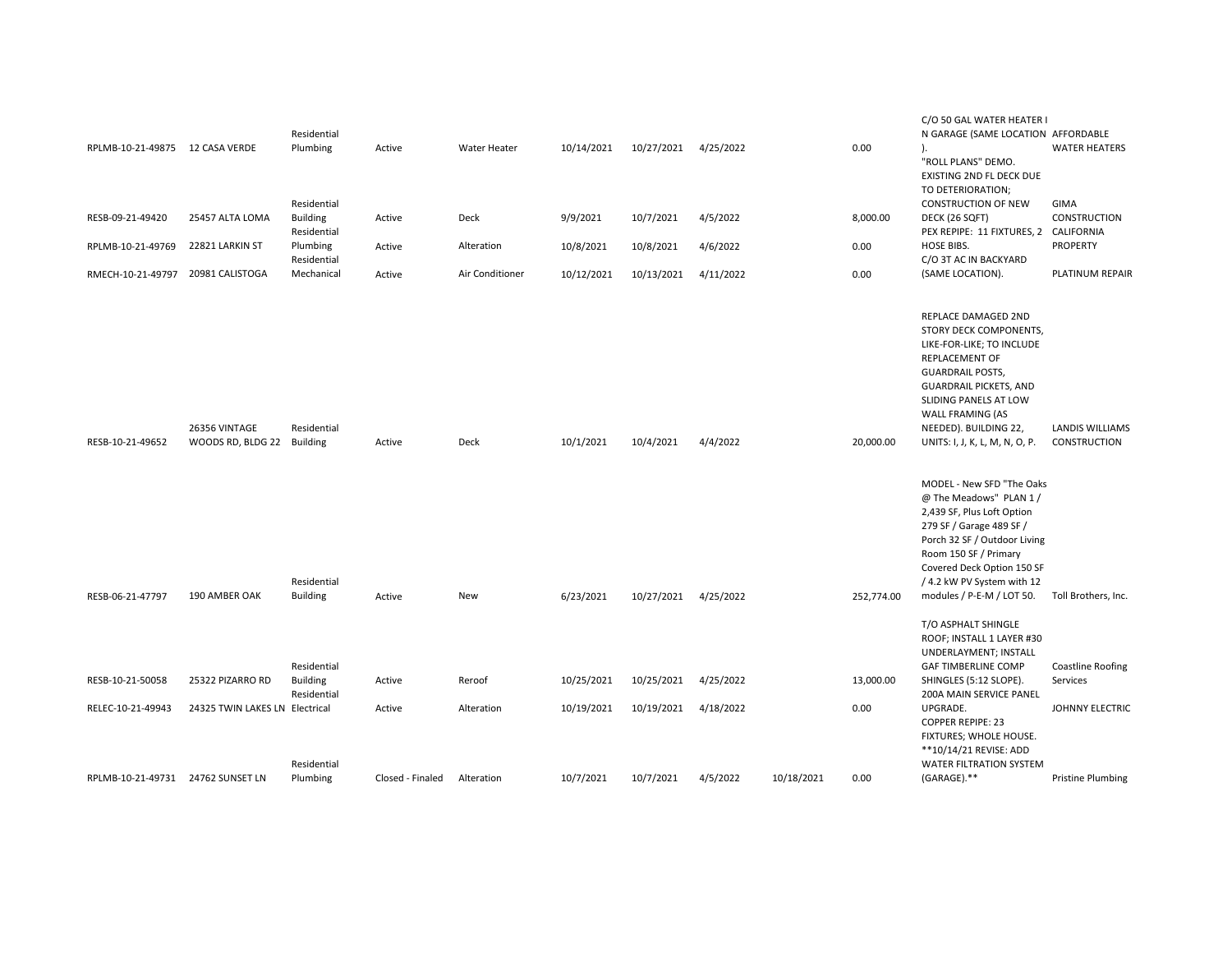| RPLMB-10-21-49641                      | 25346 VIA VERDE                                               | Residential<br>Plumbing                       | Closed - Finaled                     | Alteration                   | 10/1/2021               | 10/1/2021               | 3/30/2022             | 10/8/2021                | 0.00         | PEX REPIPE (10) FIXTURES,<br><b>NEW TANKLESS WATER</b><br>HEATER (GARAGE), NEW<br><b>GASLINE FOR WH.</b><br><b>INSTALL 8.5 KW ROOF</b><br>MOUNTED PV SYSTEM (477<br>SQFT) WITH 20 MODULES, 1 | <b>AMERICAL REPIPE</b>           |
|----------------------------------------|---------------------------------------------------------------|-----------------------------------------------|--------------------------------------|------------------------------|-------------------------|-------------------------|-----------------------|--------------------------|--------------|----------------------------------------------------------------------------------------------------------------------------------------------------------------------------------------------|----------------------------------|
| RESB-09-21-49520                       | 20921 PASEO OLMA                                              | Residential<br><b>Building</b>                | Active                               | Solar Panels                 | 9/24/2021               | 10/15/2021              | 4/13/2022             |                          | 14,500.00    | <b>INVERTER, 1 ENERGY</b><br>STORAGE SYSTEM (13.5<br>KWH), 225 AMP LOAD<br>CENTER.                                                                                                           | <b>TESLA</b>                     |
| RPLMB-09-21-49454<br>RPLMB-10-21-49844 | 25885 TRABUCO RD,<br>BLDG 8 #99-106<br><b>14 RUE BRITTANY</b> | Residential<br>Plumbing<br>Residential        | Closed - Finaled<br>Closed - Finaled | Alteration<br>Alteration     | 9/22/2021<br>10/14/2021 | 10/4/2021<br>10/14/2021 | 4/4/2022<br>4/12/2022 | 10/25/2021<br>10/20/2021 | 0.00<br>0.00 | PEX REPIPE FOR BLDG #8 OF<br>"CEDAR GLEN CONDOS" -<br>Whole house PEX repipe for<br>8 condo units (#99, 100, 101, Repipe Plus<br>102, 103, 104, 105, 106).<br>PEX REPIPE: 13 FIXTURES        | Plumbing Co.<br>G&W Plumbing &   |
| COMB-07-21-48368                       | 26521 RANCHO PKWY Commercial<br>S                             | <b>Building</b>                               | Active                               | Tenant Improvement 7/23/2021 |                         | 10/19/2021              | 4/18/2022             |                          | 0.00         | <b>INSTALLATION OF 4 EV</b><br><b>CHARGER STATIONS AT</b><br>"SCHNEIDER ELECTRIC";<br>200A NEW SUB PANEL, 45<br>KVA NEW TRANSFORMER.                                                         | PACIFIC WINDS<br><b>BUILDING</b> |
|                                        |                                                               |                                               |                                      |                              |                         |                         |                       |                          |              | INSTALL 4.20 KW ROOF<br>MOUNTED PV SYSTEM (215                                                                                                                                               |                                  |
| RESB-09-21-49596                       | 12 LUMINOSA                                                   | Residential<br><b>Building</b>                | Active                               | Solar Panels                 | 9/29/2021               | 10/14/2021              | 4/12/2022             |                          | 12,000.00    | SQFT) WITH 12 MODULES,<br>12 MICROINVERTERS.<br><b>INSTALL 8.9 KW ROOF</b><br>MOUNTED PV SYSTEM (491                                                                                         | <b>SUNPOWER</b><br>CORPORATION   |
| RESB-09-21-49603                       | 22 MALLORCA                                                   | Residential<br><b>Building</b>                | Active                               | Solar Panels                 | 9/29/2021               | 10/13/2021              | 4/11/2022             |                          | 45,060.00    | SQFT) WITH 27 MODULES, 1<br><b>INVERTER.</b><br>INSTALL 4.2 KW ROOF<br>MOUNTED PV SYSTEM (215                                                                                                | <b>LARSUN SOLAR</b>              |
| RESB-10-21-50117                       | 3052 VIEJO RIDGE                                              | Residential<br><b>Building</b><br>Residential | Active                               | Solar Panels                 | 10/27/2021              | 10/29/2021              | 4/27/2022             |                          | 9,240.00     | SQFT) WITH 12 MODULES, 1<br><b>INVERTER.</b><br>CHANGEOUT (2) FAUCETS IN TRANSFORM SR                                                                                                        | <b>VIVINT SOLAR</b>              |
| RPLMB-10-21-49950                      | 55 WILD ROSE                                                  | Plumbing                                      | Active                               | Alteration                   | 10/20/2021              | 10/20/2021              | 4/18/2022             |                          | 0.00         | BATHROOM.                                                                                                                                                                                    | <b>HOME</b>                      |
| RESB-08-21-48684                       | 333,335,337,339<br>ADELA UNIT 99-102                          | Residential<br><b>Building</b>                | Active                               | New                          | 8/11/2021               | 10/20/2021              | 4/18/2022             |                          | 954,739.00   | A New MFD 4-Plex<br>Townhome Building -<br>"Covera @ Serrano Summit<br>7,152 SF / Deck 232 SF /<br>Patio 80 SF / Utility 31 SF /<br>Garage 1,827 SF / BLDG #19. CALIFORNIA, INC.             | LENNAR HOMES OF                  |
|                                        |                                                               |                                               |                                      |                              |                         |                         |                       |                          |              |                                                                                                                                                                                              |                                  |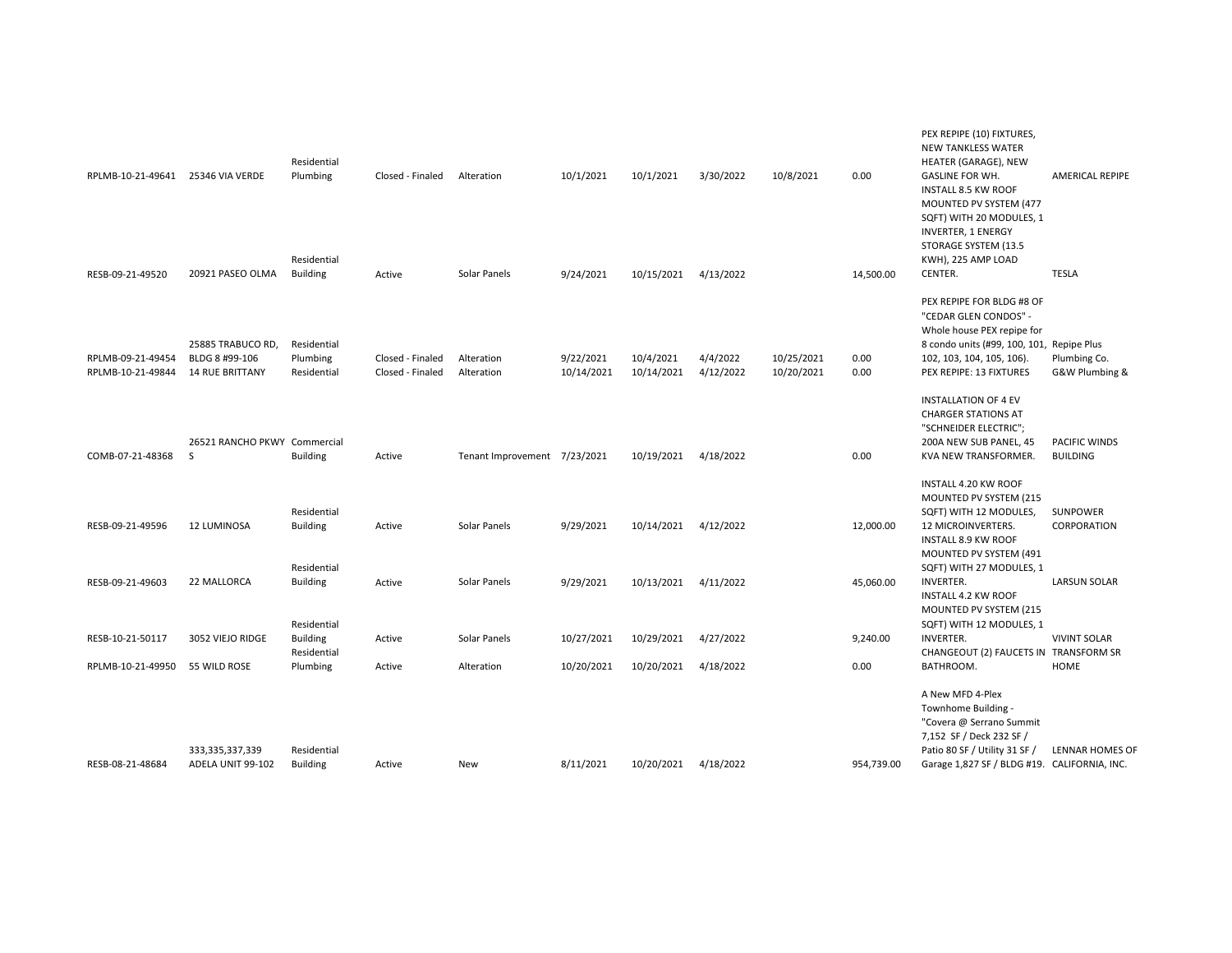| RESB-10-21-49930                   | 22422 SILVER SPUR             | Residential<br><b>Building</b>           | Active | Solar Panels    | 10/19/2021 | 10/22/2021 | 4/20/2022 | 8,000.00   | <b>INSTALL 2.8 KW ROOF</b><br>MOUNTED PV SYSTEM (155<br>SQFT) WITH 8 MODULES, 1<br>INVERTER, 1 SUBPANEL (100<br>AMPS).                                                                                                   | <b>SUNRUN</b>                       |
|------------------------------------|-------------------------------|------------------------------------------|--------|-----------------|------------|------------|-----------|------------|--------------------------------------------------------------------------------------------------------------------------------------------------------------------------------------------------------------------------|-------------------------------------|
|                                    |                               | Residential                              |        |                 |            |            |           |            | ADDITION (206 SQFT) AND<br>REMODEL (178 SQFT) OF<br>KITCHEN INCLUDING: (11)<br>RECEPTACLES, (10) LIGHTS,<br>(3) LIGHTS, (1) KITCHEN<br>HOOD, (1) DISHWASHER, (2)                                                         |                                     |
| RESB-09-21-49373                   | 1 CORONADO                    | <b>Building</b>                          | Active | Addition        | 9/17/2021  | 10/25/2021 | 4/25/2022 | 30,000.00  | GAS OUTLETS, (1) SINK.                                                                                                                                                                                                   | <b>OWNER-BUILDER</b>                |
|                                    |                               | Residential                              |        |                 |            |            |           |            | MODEL - New SFD "The<br>Evergreens @ The<br>Meadows" PLAN 3 / 3,572<br>SF, Plus Primary Retreat<br>Option 217 SF / Garage 430<br>SF / Outdoor Living Room<br>191 SF / Porch 9 SF / 4.9 kW<br>PV System with 14 modules / |                                     |
| RESB-06-21-47605                   | 181 EVERGREEN WAY Building    |                                          | Active | New             | 6/14/2021  | 10/19/2021 | 4/18/2022 | 352,377.00 | P-E-M / LOT 21.<br><b>INSTALL 4.25 KW ROOF</b><br>MOUNTED PV SYSTEM (238<br>SQFT) WITH 10 MODULES, 1<br><b>INVERTER, 1 ENERGY</b><br>STORAGE SYSTEM (13.5<br>KWH) WITH 1 BATTERY, 1                                      | Toll Brothers, Inc.                 |
| RESB-09-21-49529                   | <b>21212 CALLE</b><br>SENDERO | Residential<br><b>Building</b>           | Active | Solar Panels    | 9/24/2021  | 10/8/2021  | 4/6/2022  | 16,000.00  | BACKUP LOADS PANEL (200<br>AMP).                                                                                                                                                                                         | <b>TESLA</b>                        |
| RESB-10-21-49821                   | 107 ECLIPSE                   | Residential<br><b>Building</b>           | Active | Solar Panels    | 10/13/2021 | 10/26/2021 | 4/25/2022 | 10,000.00  | <b>INSTALL 3.4 KW ROOF</b><br>MOUNTED PV SYSTEM (181<br>SQFT) WITH 10 MODULES,<br>10 MICROINVERTERS.                                                                                                                     | <b>MOMENTUM</b><br>SOLAR            |
|                                    |                               |                                          |        |                 |            |            |           |            | 200A MAIN SERVICE PANEL                                                                                                                                                                                                  |                                     |
| RELEC-10-21-49965                  | 56 BLANCO                     | Residential<br>Electrical<br>Residential | Active | Alteration      | 10/21/2021 | 10/21/2021 | 4/19/2022 | 0.00       | UPGRADE AND 50A NEMA<br>14-50 OUTLET IN GARAGE.<br>C/O 4T HEAT PUMP<br>LOCATED IN RIGHT SIDE<br>YARD (SAME LOCATION),                                                                                                    | <b>Trout Electric</b>               |
| RMECH-10-21-50189                  | 15 TESSERA AV                 | Mechanical<br>Residential                | Active | Air Conditioner | 10/29/2021 | 10/29/2021 | 4/27/2022 | 0.00       | C/O COIL.<br>PEX REPIPE: 9 FIXTURES, 2                                                                                                                                                                                   | SoCal Airflow Pros<br>SEVERSON      |
| RPLMB-10-21-49796                  | 26101 HILLSFORD PL            | Plumbing<br>Residential                  | Active | Alteration      | 10/12/2021 | 10/14/2021 | 4/12/2022 | 0.00       | HOSE BIBS.<br>PEX REPIPE: 10 FIXTURES, 2                                                                                                                                                                                 | PLUMBING, INC.<br>California Repipe |
| RPLMB-10-21-50092 21001 PROVIDENCE |                               | Plumbing                                 | Active | Alteration      | 10/26/2021 | 10/26/2021 | 4/25/2022 | 0.00       | HOSE BIBS.                                                                                                                                                                                                               | Specialist                          |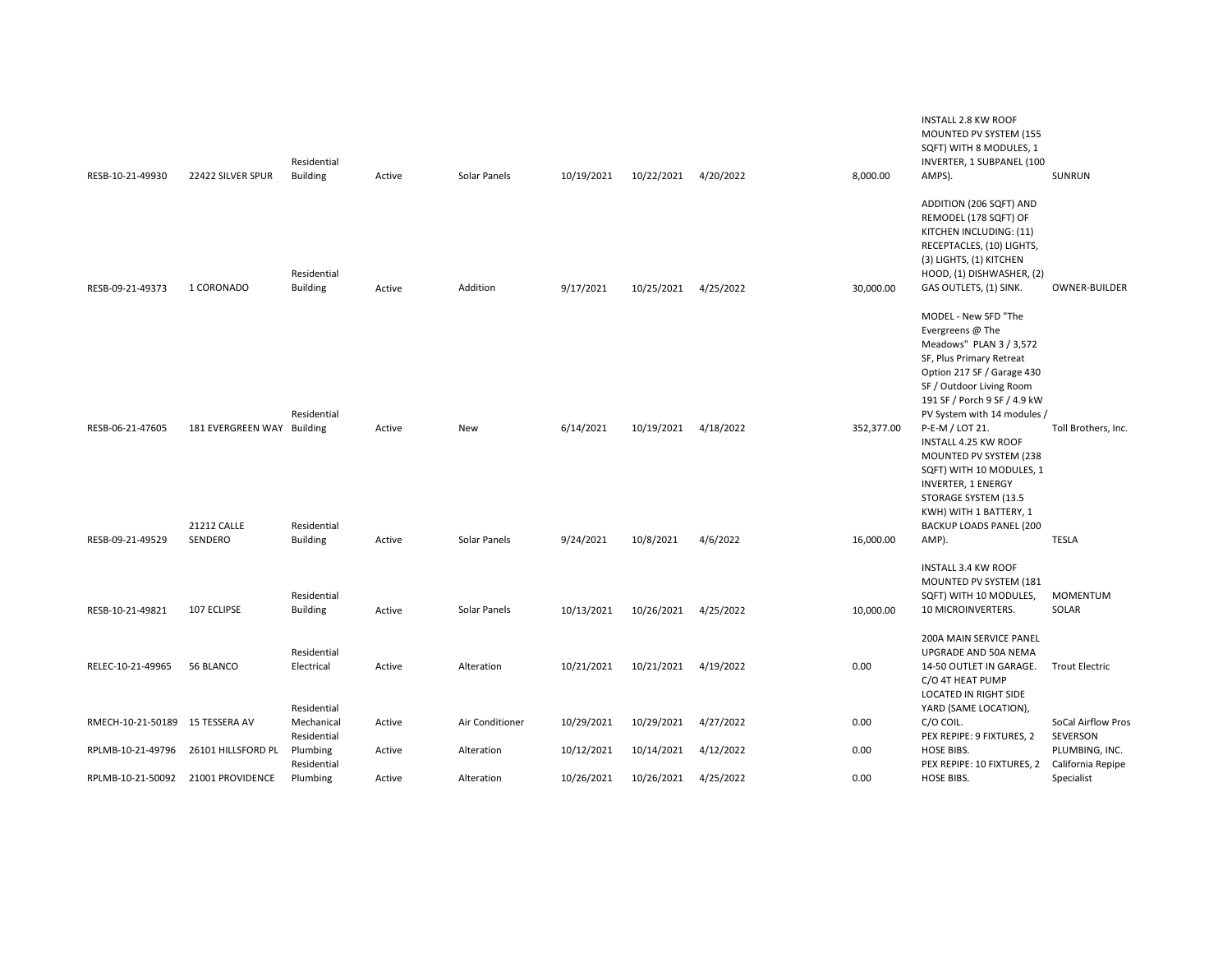|                                 |                              |                 |        |                 |            |                      |           |           | mandalan da ada arasan masar                 |                     |
|---------------------------------|------------------------------|-----------------|--------|-----------------|------------|----------------------|-----------|-----------|----------------------------------------------|---------------------|
|                                 |                              |                 |        |                 |            |                      |           |           | (approx. 800 SF) - 1ST FL:                   |                     |
|                                 |                              |                 |        |                 |            |                      |           |           | Complete removal of                          |                     |
|                                 |                              |                 |        |                 |            |                      |           |           | fireplace / chimney; Remove                  |                     |
|                                 |                              |                 |        |                 |            |                      |           |           | wall btwn. kitchen & living                  |                     |
|                                 |                              |                 |        |                 |            |                      |           |           | room; Kitchen Remodel (w/                    |                     |
|                                 |                              |                 |        |                 |            |                      |           |           | new island, fill-in 1 window                 |                     |
|                                 |                              |                 |        |                 |            |                      |           |           | & replace 1 window); Install                 |                     |
|                                 |                              |                 |        |                 |            |                      |           |           | new larger slider doors to                   |                     |
|                                 |                              |                 |        |                 |            |                      |           |           | patio area; New electric                     |                     |
|                                 |                              |                 |        |                 |            |                      |           |           | fireplace; Change one                        |                     |
|                                 |                              |                 |        |                 |            |                      |           |           | bedroom door to french                       |                     |
|                                 |                              |                 |        |                 |            |                      |           |           | doors; New exterior water                    |                     |
|                                 |                              |                 |        |                 |            |                      |           |           | feature (max 3'H, with                       |                     |
|                                 |                              |                 |        |                 |            |                      |           |           | pump inside). 2ND FL:                        |                     |
|                                 |                              |                 |        |                 |            |                      |           |           | Replace glass railing on                     |                     |
|                                 |                              |                 |        |                 |            |                      |           |           | existing 2nd fl. deck;                       |                     |
|                                 |                              |                 |        |                 |            |                      |           |           | Remodel master bathroom;                     |                     |
|                                 |                              |                 |        |                 |            |                      |           |           | Add new window in master                     |                     |
|                                 |                              |                 |        |                 |            |                      |           |           | bedroom. PEX Repipe                          |                     |
|                                 |                              |                 |        |                 |            |                      |           |           | (entire house) 1-Sink 1-                     |                     |
|                                 |                              |                 |        |                 |            |                      |           |           | Shower (w/tile & lath) 1-                    |                     |
|                                 |                              |                 |        |                 |            |                      |           |           | Tankless WH (same int.                       |                     |
|                                 |                              |                 |        |                 |            |                      |           |           |                                              |                     |
|                                 |                              |                 |        |                 |            |                      |           |           | closet location); 43-Rec 45-                 |                     |
|                                 |                              |                 |        |                 |            |                      |           |           | Lights 27-Switches 5-Fixed                   |                     |
|                                 |                              |                 |        |                 |            |                      |           |           | Appl. (WH, DW, Disposal,                     |                     |
|                                 | 24181 MINNETONKA Residential |                 |        |                 |            |                      |           |           | Fan, Hood); 1-FAU                            | Miley Home          |
| RESB-09-21-49084                | LN                           | <b>Building</b> | Active | Remodel         | 9/2/2021   | 10/28/2021           | 4/26/2022 | 50,000.00 | Changeout (70,000 BTU,                       | Improvement         |
|                                 |                              |                 |        |                 |            |                      |           |           |                                              |                     |
|                                 |                              |                 |        |                 |            |                      |           |           | C/O 3T A/C LOCATED IN                        |                     |
|                                 |                              |                 |        |                 |            |                      |           |           | <b>BACK YARD (SAME</b>                       |                     |
|                                 |                              |                 |        |                 |            |                      |           |           | LOCATION), 60K BTU                           |                     |
|                                 |                              |                 |        |                 |            |                      |           |           | FURANCE IN GARAGE (SAME                      |                     |
|                                 |                              | Residential     |        |                 |            |                      |           |           | LOCATION), 1 COIL, REPLACE White Mechanical, |                     |
| RMECH-10-21-49921 16 PARRELL AV |                              | Mechanical      | Active | Air Conditioner | 10/18/2021 | 10/18/2021           | 4/18/2022 | 0.00      | DISCONNECT.                                  | Inc.                |
|                                 | 28981 MODJESKA               | Residential     |        |                 |            |                      |           |           | PEX Repipe (13 fixtures & 2                  |                     |
| RPLMB-10-21-49923               | <b>PEAK LN</b>               | Plumbing        | Active | Alteration      | 10/18/2021 | 10/18/2021           | 4/18/2022 | 0.00      | hose bibbs)                                  | REPIPE 1            |
|                                 |                              | Residential     |        |                 |            |                      |           |           | PEX Repipe (15 fixtures & 4                  |                     |
| RPLMB-10-21-49924 16 LA SOLITA  |                              | Plumbing        | Active | Alteration      | 10/18/2021 | 10/18/2021           | 4/18/2022 | 0.00      | hose bibbs)                                  | <b>REPIPE 1</b>     |
|                                 |                              |                 |        |                 |            |                      |           |           | T/O TILE ROOF; INSTALL 2                     |                     |
|                                 |                              |                 |        |                 |            |                      |           |           | LAYERS OF VERSA SHIELD                       |                     |
|                                 |                              |                 |        |                 |            |                      |           |           | UNDERLAYMENT; INSTALL                        |                     |
|                                 | 21312 CALLE                  | Residential     |        |                 |            |                      |           |           | 3,100 SQFT ALUMINUM                          |                     |
| RESB-10-21-49709                | SENDERO                      | <b>Building</b> | Active | Reroof          | 10/5/2021  | 10/5/2021            | 4/4/2022  | 25,000.00 | SHINGLES (4:12 SLOPE).                       | <b>BREA ROOFING</b> |
|                                 |                              |                 |        |                 |            |                      |           |           |                                              |                     |
|                                 |                              |                 |        |                 |            |                      |           |           | C/O 4T A/C LOCATED IN SIDE                   |                     |
|                                 |                              |                 |        |                 |            |                      |           |           | YARD (SAME LOCATION),                        |                     |
|                                 |                              |                 |        |                 |            |                      |           |           |                                              |                     |
|                                 |                              |                 |        |                 |            |                      |           |           | 80K BTU FURANCE IN                           | 1st Choice Heating  |
|                                 | 22822 FOXBOROUGH Residential |                 |        |                 |            |                      |           |           | GARAGE (SAME LOCATION),                      | & Air Conditioning, |
| RMECH-10-21-49922               | WAY                          | Mechanical      | Active | Air Conditioner | 10/18/2021 | 10/18/2021 4/18/2022 |           | 0.00      | 1 COIL.                                      | Inc.                |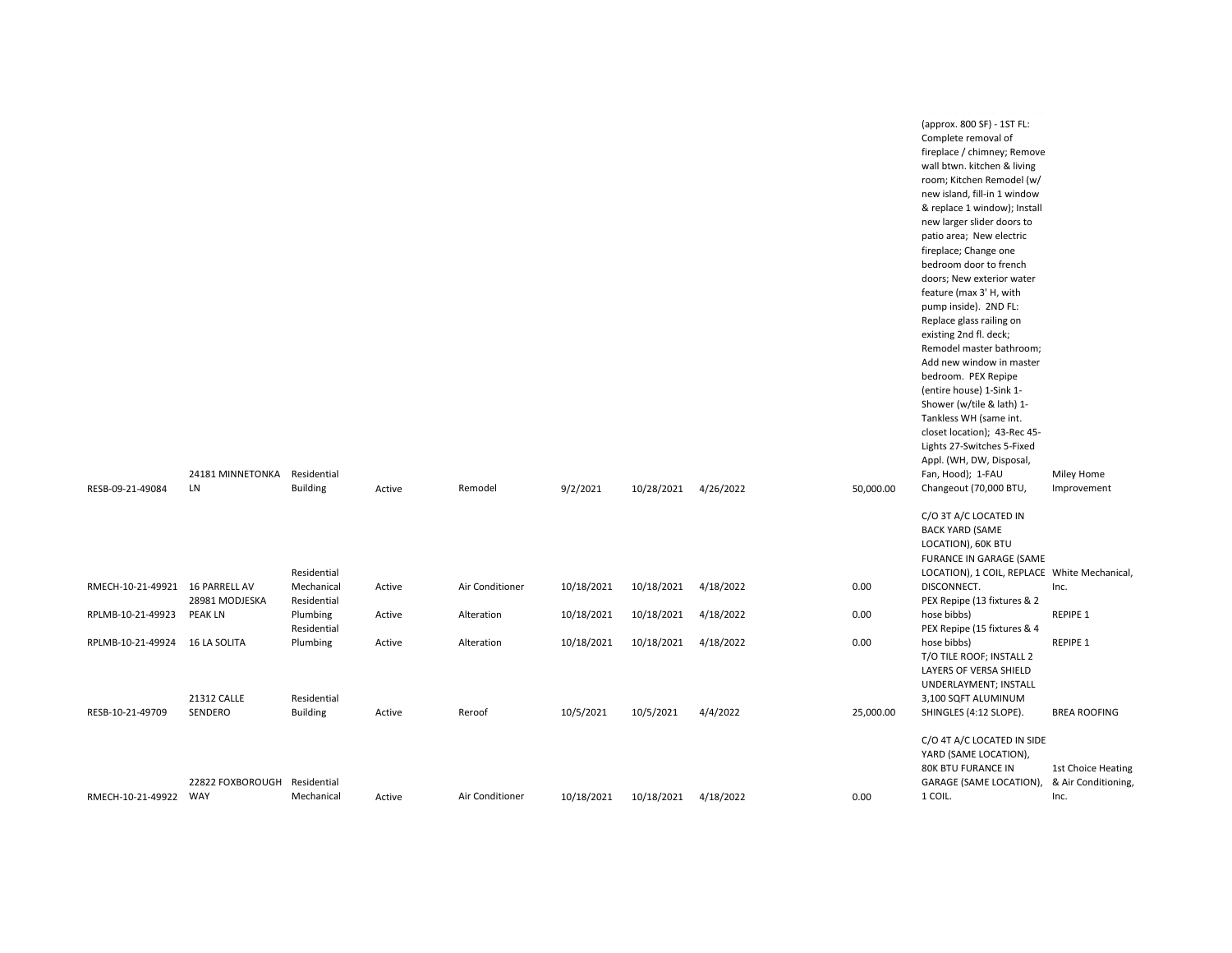|                                 |                                 |                           |                  |                             |            |            |           |            |           | C/O 4T A/C LOCATED IN LEFT<br>SIDE YARD (SAME<br>LOCATION), 80K BTU                                                                                    |                                              |
|---------------------------------|---------------------------------|---------------------------|------------------|-----------------------------|------------|------------|-----------|------------|-----------|--------------------------------------------------------------------------------------------------------------------------------------------------------|----------------------------------------------|
|                                 |                                 | Residential               |                  |                             |            |            |           |            |           | FURANCE IN ATTIC (SAME                                                                                                                                 | <b>SERVICE</b>                               |
| RMECH-10-21-49679 4 PALLAZO CIR |                                 | Mechanical                | Active           | Air Conditioner             | 10/4/2021  | 10/4/2021  | 4/4/2022  |            | 0.00      | LOCATION), 1 COIL.                                                                                                                                     | CHAMPIONS, INC.                              |
| RELEC-10-21-49850               | 22535 HICKORY PL                | Residential<br>Electrical | Active           | Alteration                  | 10/14/2021 | 10/14/2021 | 4/12/2022 |            | 0.00      | 225A MAIN SERVICE PANEL<br>UPGRADE, SAME LOC.                                                                                                          | <b>SUNRUN</b>                                |
|                                 |                                 | Residential               |                  |                             |            |            |           |            |           | INSTALL 5.95 KW ROOF<br>MOUNTED PV SYSTEM (329<br>SQFT) WITH 17 MODULES, 1<br><b>INVERTER, 1 ENERGY</b><br>STORAGE SYSTEM (9.8<br>KWH), 1 BACKUP LOADS |                                              |
| RESB-10-21-49749                | 20 ALESSIO                      | <b>Building</b>           | Active           | Solar Panels                | 10/7/2021  | 10/18/2021 | 4/18/2022 |            | 0.00      | PANEL (125 AMP).                                                                                                                                       | <b>SUNRUN</b>                                |
|                                 |                                 | Residential               |                  |                             |            |            |           |            |           | INSTALL 4.20 KW ROOF<br>MOUNTED PV SYSTEM (215<br>SQFT) WITH 12 MODULES,<br>12 MICROINVERTERS, 100                                                     | SUNPOWER                                     |
| RESB-09-21-49595                | 10 LUMINOSA                     | <b>Building</b>           | Active           | Solar Panels                | 9/29/2021  | 10/14/2021 | 4/12/2022 |            | 12,000.00 | AMP LOAD CENTER.<br>INSTALLATION OF (1) 1000<br><b>GAL OVER GROUND</b>                                                                                 | CORPORATION                                  |
|                                 | 23652 ROCKFIELD                 | Commercial                |                  |                             |            |            |           |            |           | PROPANE TANK AT "SHELL"                                                                                                                                | AMERIGAS                                     |
| COMB-07-21-47942                | <b>BLVD</b>                     | <b>Building</b>           | Active           | Tenant Improvement 7/1/2021 |            | 10/19/2021 | 4/18/2022 |            | 0.00      | <b>GAS STATION.</b>                                                                                                                                    | PROPANE                                      |
|                                 |                                 |                           |                  |                             |            |            |           |            |           |                                                                                                                                                        | <b>MARINA HEATING</b>                        |
| RMECH-10-21-50166               | 19402 JASPER HILL RD Mechanical | Residential               | Active           | Air Conditioner             | 10/28/2021 | 10/28/2021 | 4/26/2022 |            | 0.00      | C/O 2.5T AC IN SIDE YARD<br>(SAME LOCATION).                                                                                                           | <b>VENTILATION &amp; AIR</b><br>CONDITIONING |
|                                 |                                 | Residential               |                  |                             |            |            |           |            |           | INSTALL 7.35 KW ROOF<br>MOUNTED PV SYSTEM (406<br>SQFT) WITH 21 MODULES, 1                                                                             |                                              |
| RESB-10-21-49789                | 22031 APACHE DR                 | <b>Building</b>           | Active           | Solar Panels                | 10/11/2021 | 10/21/2021 | 4/19/2022 |            | 21,000.00 | <b>INVERTER.</b>                                                                                                                                       | <b>SUNRUN</b>                                |
|                                 |                                 | Residential               |                  |                             |            |            |           |            |           | <b>200A MAIN SERVICE PANEL</b>                                                                                                                         |                                              |
| RELEC-10-21-50017               | 25405 TETON WAY                 | Electrical                | Active           | Alteration                  | 10/22/2021 | 10/22/2021 | 4/20/2022 |            | 0.00      | UPGRADE.                                                                                                                                               | <b>SUNRUN</b>                                |
|                                 |                                 |                           |                  |                             |            |            |           |            |           | REMOVE AND REPLACE<br>APPROX. 260 SF OF                                                                                                                |                                              |
|                                 |                                 |                           |                  |                             |            |            |           |            |           | DRYWALL (DAMAGED DUE                                                                                                                                   |                                              |
|                                 |                                 |                           |                  |                             |            |            |           |            |           | TO A RELEVELING PROJECT                                                                                                                                | <b>CPR</b>                                   |
|                                 | 29032 CANYON RIM                | Residential               |                  |                             |            |            |           |            |           | TO BLDG #38 UNDER BP                                                                                                                                   | CONSTRUCTION,                                |
| RESB-10-21-50060                | DR                              | <b>Building</b>           | Active           | Remodel                     | 10/25/2021 | 10/25/2021 | 4/25/2022 |            | 1,500.00  | #47576).                                                                                                                                               | INC.                                         |
|                                 |                                 |                           |                  |                             |            |            |           |            |           |                                                                                                                                                        |                                              |
|                                 |                                 |                           |                  |                             |            |            |           |            |           | CHANGEOUT 40 GAL WATER                                                                                                                                 |                                              |
| RPLMB-10-21-49639               | 25885 TRABUCO RD<br>119         | Residential<br>Plumbing   | Closed - Finaled | Water Heater                | 10/1/2021  | 10/1/2021  | 3/30/2022 | 10/22/2021 | 0.00      | HEATER IN KITCHEN (SAME<br>LOCATION).                                                                                                                  | OWNER-BUILDER                                |
|                                 |                                 |                           |                  |                             |            |            |           |            |           | <b>INSTALL 3.3 KW ROOF</b>                                                                                                                             |                                              |
|                                 |                                 |                           |                  |                             |            |            |           |            |           | MOUNTED PV SYSTEM (182                                                                                                                                 |                                              |
|                                 |                                 | Residential               |                  |                             |            |            |           |            |           | SQFT) WITH 10 MODULES, 1                                                                                                                               |                                              |
| RESB-09-21-49593                | 33 BALUSTRADE PL                | <b>Building</b>           | Closed - Finaled | Solar Panels                | 9/29/2021  | 10/19/2021 | 4/18/2022 | 10/29/2021 | 17,400.00 | <b>INVERTER.</b>                                                                                                                                       | <b>LARSUN SOLAR</b>                          |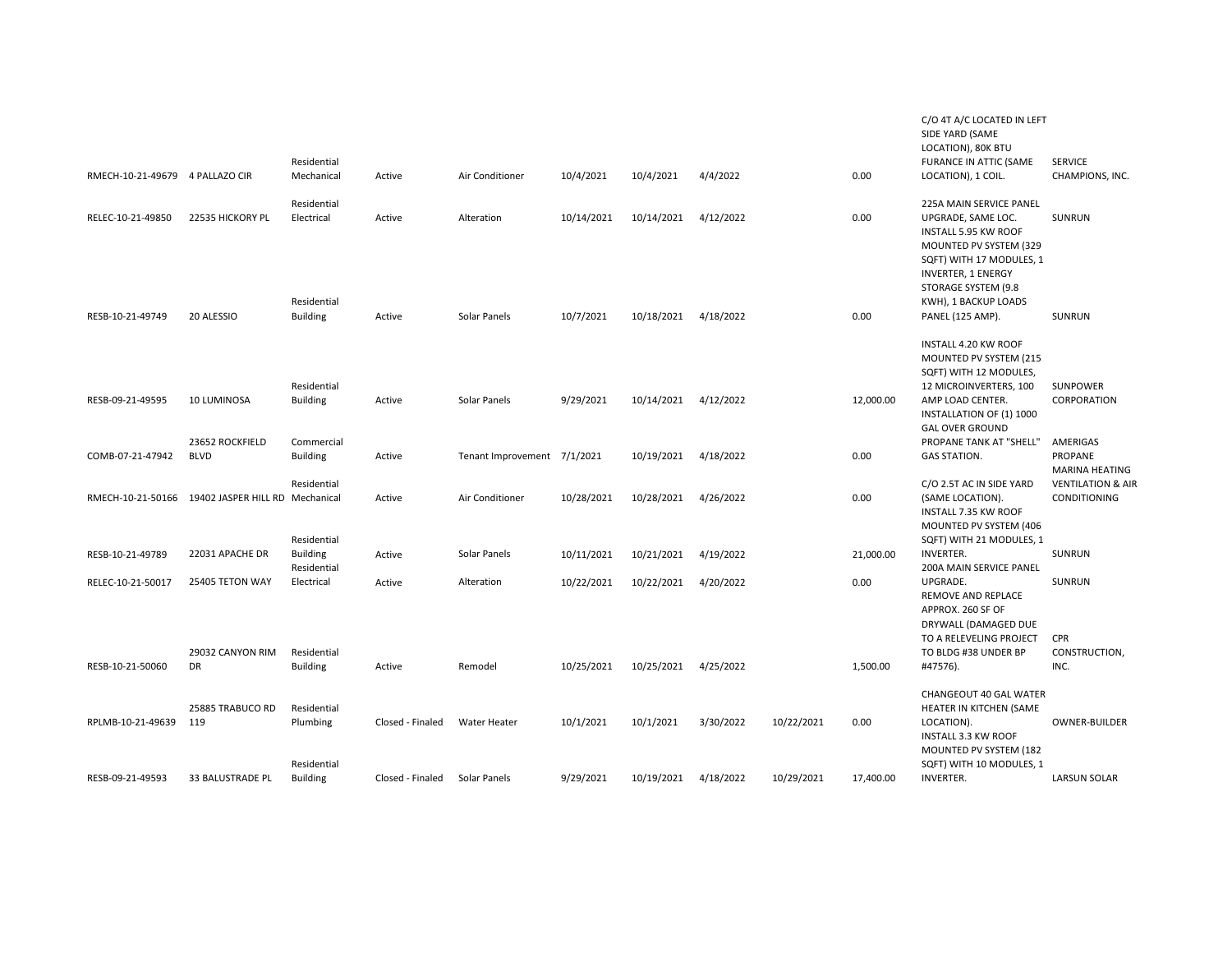|                                    |                  | Residential                    |        |                 |            |                      |           |           | Re-roof: Tear-off existing<br>roofing; Use existing<br>sheathing (replace, only if<br>necessary); Install one layer<br>of synthetic underlayment<br>(slope =4:12); Install GAF<br>Timberline HDZ shingles (27                                                                                                                                                                                        |                                   |
|------------------------------------|------------------|--------------------------------|--------|-----------------|------------|----------------------|-----------|-----------|------------------------------------------------------------------------------------------------------------------------------------------------------------------------------------------------------------------------------------------------------------------------------------------------------------------------------------------------------------------------------------------------------|-----------------------------------|
| RESB-10-21-49735                   | 22781 JUBILO PL  | <b>Building</b>                | Active | Reroof          | 10/7/2021  | 10/7/2021            | 4/5/2022  | 5,400.00  | squares).                                                                                                                                                                                                                                                                                                                                                                                            | <b>Bumble Roofing</b>             |
|                                    |                  |                                |        |                 |            |                      |           |           | 2ND FL MASTER BATH<br>REMODEL (357 SQFT),<br>CHANGE OUT ELECTRICAL IN<br>DINING ROOM & KITCHEN;<br>(2) RECEPTACLES, (6) LIGHTS,<br>$(9)$ SWITCHES, $(1)$<br><b>VENTILATION FAN, (1)</b>                                                                                                                                                                                                              |                                   |
| RESB-10-21-49675                   | 29 ALAMITOS      | Residential<br><b>Building</b> | Active | Remodel         | 10/4/2021  | 10/4/2021            | 4/4/2022  | 8,000.00  | BATHTUB, (2) SINKS, (1)<br>SHOWER, (1) TOILET.                                                                                                                                                                                                                                                                                                                                                       | Teamwork<br>Remodeling Group      |
|                                    | 22226 EUCALYPTUS | Residential                    |        |                 |            |                      |           |           | C/O 50 GAL WATER HEATER<br>IN GARAGE (SAME                                                                                                                                                                                                                                                                                                                                                           | Pristine Plumbing,                |
| RPLMB-10-21-49764                  | LN               | Plumbing                       | Active | Water Heater    | 10/8/2021  | 10/8/2021            | 4/6/2022  | 0.00      | LOCATION).                                                                                                                                                                                                                                                                                                                                                                                           | Inc.                              |
|                                    |                  | Residential                    |        |                 |            |                      |           |           | C/O 5T AC IN OUTSIDE OF<br>THE SIDE YARD (SAME                                                                                                                                                                                                                                                                                                                                                       | Platinum Repair,                  |
| RMECH-10-21-49798 22051 ROBIN ST   |                  | Mechanical                     | Active | Air Conditioner | 10/12/2021 | 10/13/2021           | 4/11/2022 | 0.00      | LOCATION) WITH COIL.                                                                                                                                                                                                                                                                                                                                                                                 | Inc.                              |
|                                    |                  | Residential                    |        |                 |            |                      |           |           | 1st Floor Addition (436 SF) to<br>create a new guest room,<br>bathroom, and 2 closets;<br>Enclose a portion (238 SF<br>total) of existing 2nd Floor<br>Deck to create an exercise<br>room (140 SF) and a patio<br>room (98 SF). 1-Tub 1-Sink<br>1-Toilet 1-Sewer Connection<br>1-Water Lines; 15-Rec 16-<br>Lights 10-Switches 2-Smoke<br>Det./Carbon Monoxide; 1-<br>Mech Alt (Ductwork) 1-Vent SUN |                                   |
| RESB-09-21-49418                   | 47 ESTERNAY DR   | <b>Building</b>                | Active | Addition        | 9/21/2021  | 10/28/2021           | 4/26/2022 | 50,000.00 | Fan.                                                                                                                                                                                                                                                                                                                                                                                                 | <b>CONSTRUCTION</b>               |
| RMECH-10-21-50121 19 RUE DU PARC   |                  | Residential<br>Mechanical      | Active | Air Conditioner | 10/27/2021 | 10/27/2021           | 4/25/2022 | 0.00      | C/O 36K BTU FURANCE IN<br>ATTIC (SAME LOCATION).                                                                                                                                                                                                                                                                                                                                                     | <b>SERVICE</b><br>CHAMPIONS, INC. |
| RMECH-10-21-49846 20995 BARCLAY LN |                  | Residential<br>Mechanical      | Active | Alteration      | 10/14/2021 | 10/14/2021 4/12/2022 |           | 0.00      | C/O 5T AC IN SIDE YARD AND<br>100K BTU FURNACE IN<br><b>GARAGE (BOTH IN SAME</b><br>LOCATION) WITH COIL.                                                                                                                                                                                                                                                                                             | JOEL LOZA                         |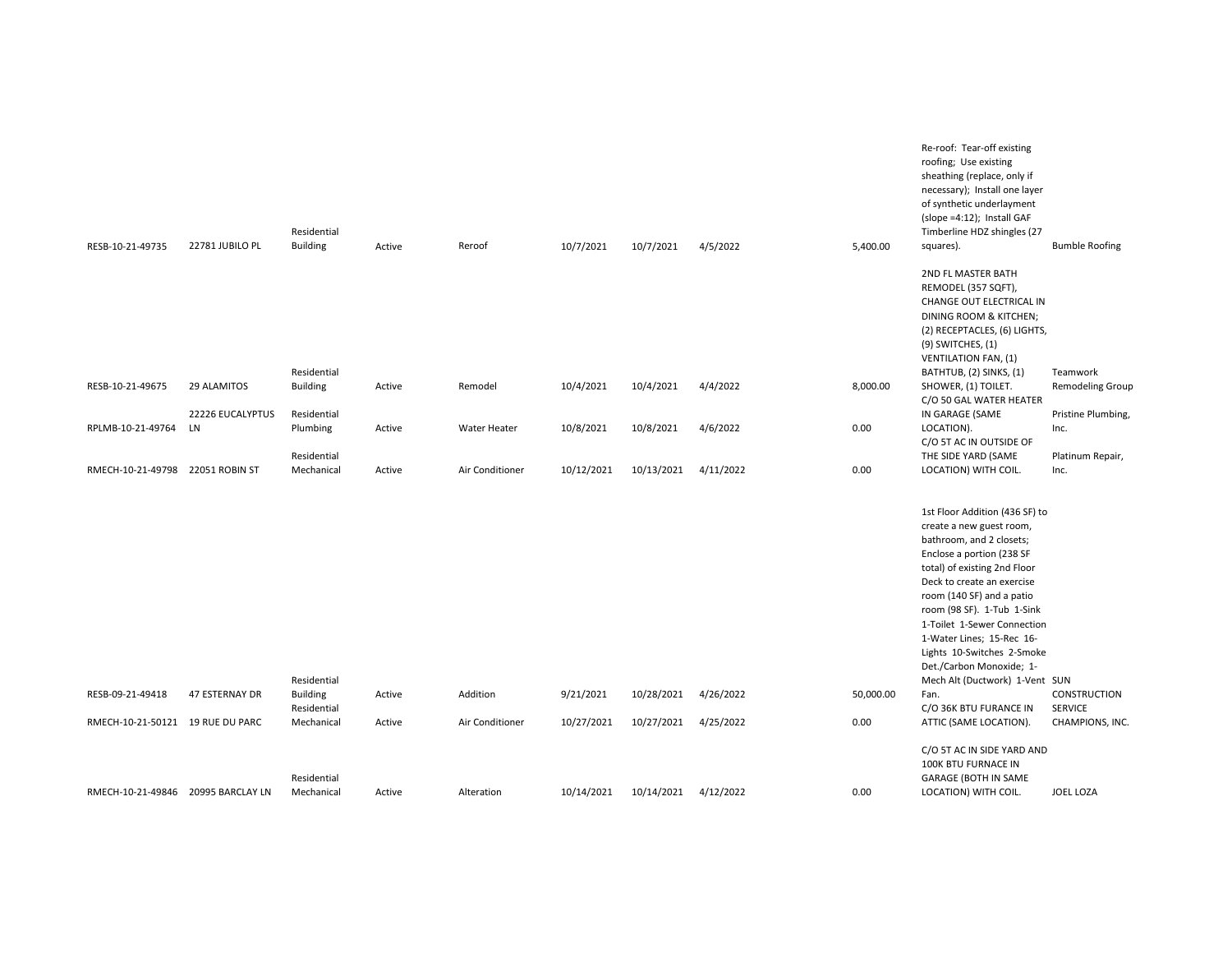| RESB-09-21-49241  | 21922 LAKELAND AV                | Residential<br><b>Building</b> | Active           | Repair          | 9/11/2021  | 10/19/2021 | 4/18/2022 |            | 6,600.00  | LIKE FOR LIKE TERMITE AND<br>DRY ROT REPAIR FOR<br>CARPORTS #73,74 @<br>"LAKESIDE PARK": BEAM,<br>RAFTER, POST, FACIA BOARD<br>AS NEEDED PER CARPORT;<br>800 SF. ** APPROVED<br>DRAWINGS/CALX UNDER<br>PERMIT #42067**               | Carasso<br>Construction<br>Services, Inc.            |
|-------------------|----------------------------------|--------------------------------|------------------|-----------------|------------|------------|-----------|------------|-----------|--------------------------------------------------------------------------------------------------------------------------------------------------------------------------------------------------------------------------------------|------------------------------------------------------|
|                   | 26356 VINTAGE                    | Residential                    |                  |                 |            |            |           |            |           | REPLACE DAMAGED 2ND<br>STORY DECK COMPONENTS,<br>LIKE-FOR-LIKE; TO INCLUDE<br><b>REPLACEMENT OF</b><br><b>GUARDRAIL POSTS,</b><br><b>GUARDRAIL PICKETS, AND</b><br>SLIDING PANELS AT LOW<br>WALL FRAMING (AS<br>NEEDED). BUILDING 9, | <b>LANDIS WILLIAMS</b>                               |
| RESB-10-21-49646  | WOODS RD, BLDG 9                 | <b>Building</b>                | Closed - Finaled | Deck            | 10/1/2021  | 10/4/2021  | 4/4/2022  | 10/25/2021 | 20,000.00 | UNITS: I, J, K, L, M, N, O, P.<br>C/O 2T A/C IN BACKYARD<br>AND 40K BTU FURNACE IN                                                                                                                                                   | <b>CONSTRUCTION</b>                                  |
| RMECH-10-21-49761 | 20926 SERRANO<br><b>CREEK RD</b> | Residential<br>Mechanical      | Active           | Air Conditioner | 10/8/2021  | 10/8/2021  | 4/6/2022  |            | 0.00      | ATTIC (BOTH SAME<br>LOCATION).                                                                                                                                                                                                       | <b>DYNAMIC AIR</b><br><b>SERVICES INC</b>            |
| RESB-09-21-49521  | 28 BEAULIEU LN                   | Residential<br><b>Building</b> | Active           | Solar Panels    | 9/24/2021  | 10/12/2021 | 4/11/2022 |            | 8,000.00  | INSTALL 2.87 KW ROOF<br>MOUNTED PV SYSTEM (143<br>SQFT) WITH 7 MODULES, 7<br>MICROINVERTERS.                                                                                                                                         | SunPower Corp                                        |
| RMECH-10-21-49799 | 26421 MARSHFIELD<br>LN           | Residential<br>Mechanical      | Active           | Air Conditioner | 10/12/2021 | 10/12/2021 | 4/11/2022 |            | 0.00      | C/O 3T A/C LOCATED IN SIDE<br>YARD (SAME LOCATION, TO ROCKLIN HEATING<br>BE SCREENED), 60K BTU<br>FURANCE IN ATTIC (SAME<br>LOCATION).                                                                                               | <b>AND AIR</b><br>CONDITIONING<br><b>COMPANY INC</b> |
|                   |                                  | Residential                    |                  |                 |            |            |           |            |           | KITCHEN REMODEL (235<br>SQFT), RELOCATE GAS AND<br>WATER LINE, C/O (1) SINK,<br>REMOVE OLD TELEPHONE<br>PORT, RELOCATE (1)<br>SWITCH, (1) RECEPTACLE,                                                                                |                                                      |
| RESB-10-21-49654  | 22475 GOLDRUSH                   | <b>Building</b>                | Active           | Remodel         | 10/1/2021  | 10/1/2021  | 3/30/2022 |            | 20,000.00 | INSTALL (6) 120V OUTLETS                                                                                                                                                                                                             | <b>REBORN CABINETS</b>                               |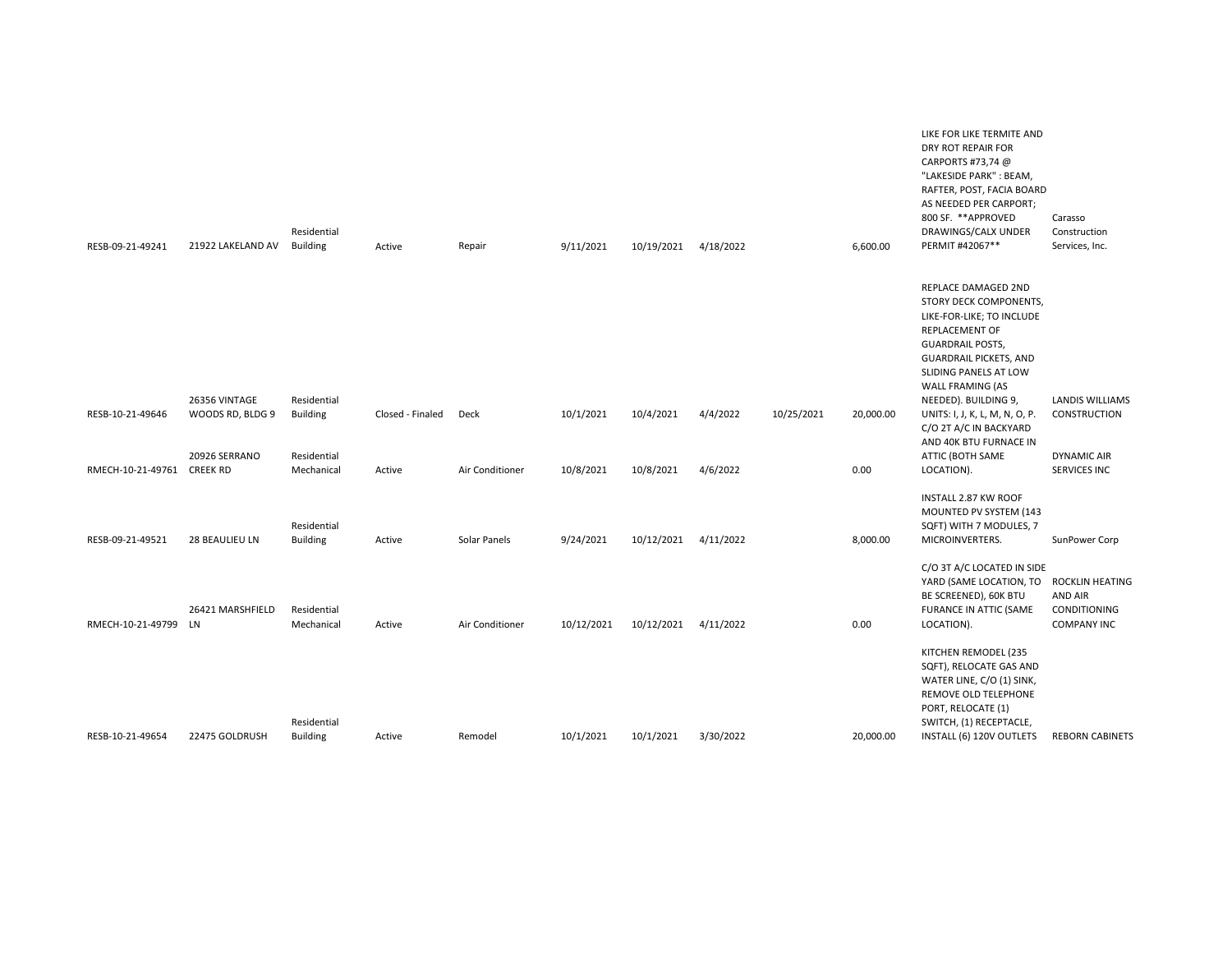|                   |                              |                 |        |              |            |            |           |            | A New SFD "Amara @                |                       |
|-------------------|------------------------------|-----------------|--------|--------------|------------|------------|-----------|------------|-----------------------------------|-----------------------|
|                   |                              |                 |        |              |            |            |           |            | Serrano Summit" Plan 2C /         |                       |
|                   |                              |                 |        |              |            |            |           |            | 2,643 sq. ft. / Garage 424 sq.    |                       |
|                   |                              |                 |        |              |            |            |           |            | ft. / Porch 29 sq. ft. /          |                       |
|                   |                              |                 |        |              |            |            |           |            | Outdoor Room 134 SF / Deck        |                       |
|                   |                              | Residential     |        |              |            |            |           |            | 134 SF / (9) Solar Panels         | LENNAR HOMES OF       |
| RESB-08-21-48692  | 629 PELION                   | <b>Building</b> | Active | New          | 8/11/2021  | 10/19/2021 | 4/18/2022 | 333,504.00 | 2.88/3.06 Kw / LOT 19.            | CA, INC.              |
|                   |                              | Residential     |        |              |            |            |           |            | <b>EXTEND GAS LINE FOR</b>        |                       |
| RPLMB-10-21-50014 | 24472 TOLEDO LN              | Plumbing        | Active | Gas          | 10/22/2021 | 10/22/2021 | 4/20/2022 | 0.00       | FUTURE FIRE PIT.                  | MM PLUMBING           |
|                   |                              |                 |        |              |            |            |           |            |                                   |                       |
|                   |                              |                 |        |              |            |            |           |            | INSTALL 5.46 KW ROOF              |                       |
|                   |                              |                 |        |              |            |            |           |            | MOUNTED PV SYSTEM (261            |                       |
|                   |                              | Residential     |        |              |            |            |           |            | SQFT) WITH 13 MODULES,            |                       |
| RESB-09-21-49522  | <b>65 CLOVER</b>             | <b>Building</b> | Active | Solar Panels | 9/24/2021  | 10/22/2021 | 4/20/2022 | 20,000.00  | 13 MICROINVERTERS.                | SunPower Corp         |
|                   |                              |                 |        |              |            |            |           |            |                                   |                       |
|                   |                              |                 |        |              |            |            |           |            | REROOF BLDG. #14 (8-UNIT          |                       |
|                   |                              |                 |        |              |            |            |           |            | BLDG): Tear-off existing          |                       |
|                   |                              |                 |        |              |            |            |           |            | sloped roof only; Replace         |                       |
|                   |                              |                 |        |              |            |            |           |            | plywood deck & fascia             |                       |
|                   |                              |                 |        |              |            |            |           |            | board, as needed. SLOPED          |                       |
|                   |                              |                 |        |              |            |            |           |            | ROOF (3,780 SF): Install GAF      |                       |
|                   |                              |                 |        |              |            |            |           |            | Shingle Mate underlayment,        |                       |
|                   |                              |                 |        |              |            |            |           |            | 26-gauge galvanized sheet         |                       |
|                   |                              |                 |        |              |            |            |           |            | metal, 2"x2" drip edge metal      |                       |
|                   |                              |                 |        |              |            |            |           |            | for eaves, GAF TimberCrest        |                       |
|                   |                              |                 |        |              |            |            |           |            | 10" Cool for hip and ridge,       |                       |
|                   |                              |                 |        |              |            |            |           |            | and Timberline HDZ RS             |                       |
|                   |                              |                 |        |              |            |            |           |            | Shingles (6:12 slope). FLAT       |                       |
|                   |                              |                 |        |              |            |            |           |            | ROOF (3,170 SF): Install BUR-     |                       |
|                   |                              |                 |        |              |            |            |           |            | GAF NB5G/P6 System - one          |                       |
|                   |                              |                 |        |              |            |            |           |            | layer of red rosin sheathing      |                       |
|                   |                              |                 |        |              |            |            |           |            | paper; one ply GAF #75 base       |                       |
|                   |                              |                 |        |              |            |            |           |            | sheet; hot mop four plies         |                       |
|                   |                              |                 |        |              |            |            |           |            | GAF Flexply 6 ply sheet with      |                       |
|                   |                              |                 |        |              |            |            |           |            | Type III asphalt; and hot mop     |                       |
|                   |                              |                 |        |              |            |            |           |            | (apply flood coat of Type III     |                       |
|                   | 26371, 26373, 26375,         |                 |        |              |            |            |           |            | asphalt at rate of 60 lbs /       |                       |
|                   | 26377, 26381, 26383,         |                 |        |              |            |            |           |            | 100 SF and broadcast new          |                       |
|                   | 26385, 26387                 |                 |        |              |            |            |           |            | Gravel Aggregate - 4/5            | <b>FONTAINE</b>       |
|                   | <b>MOUNTAIN GROVE</b>        | Residential     |        |              |            |            |           |            | Granite into hot asphalt at       | <b>WEATHERPROOFIN</b> |
| RESB-10-21-49957  | CIR BLDG 14                  | <b>Building</b> | Active | Reroof       | 10/20/2021 | 10/20/2021 | 4/18/2022 | 22,101.00  | 400 lbs / 100 SF).                | G, INC.               |
|                   |                              | Residential     |        |              |            |            |           |            | 200A MAIN SERVICE PANEL           |                       |
| RELEC-10-21-49707 | 21781 RUSHFORD DR Electrical |                 | Active | Alteration   | 10/5/2021  | 10/5/2021  | 4/4/2022  | 0.00       | UPGRADE.                          | Lineside Electric     |
|                   |                              |                 |        |              |            |            |           |            | TEAR OFF (2) LAYERS OF            |                       |
|                   |                              |                 |        |              |            |            |           |            | ROOFING, REROOF WITH              | COMMERCIAL            |
|                   | 24601 RAYMOND                | Commercial      |        |              |            |            |           |            | 1/2" SECURE SHIELD AND 60 ROOFING |                       |
| COMB-10-21-49818  | WAY                          |                 |        |              | 10/13/2021 |            | 4/11/2022 | 155,840.00 |                                   | <b>CONCEPTS</b>       |
|                   |                              | <b>Building</b> | Active | Reroof       |            | 10/13/2021 |           |            | MIL TPU (37,204 SQFT).            |                       |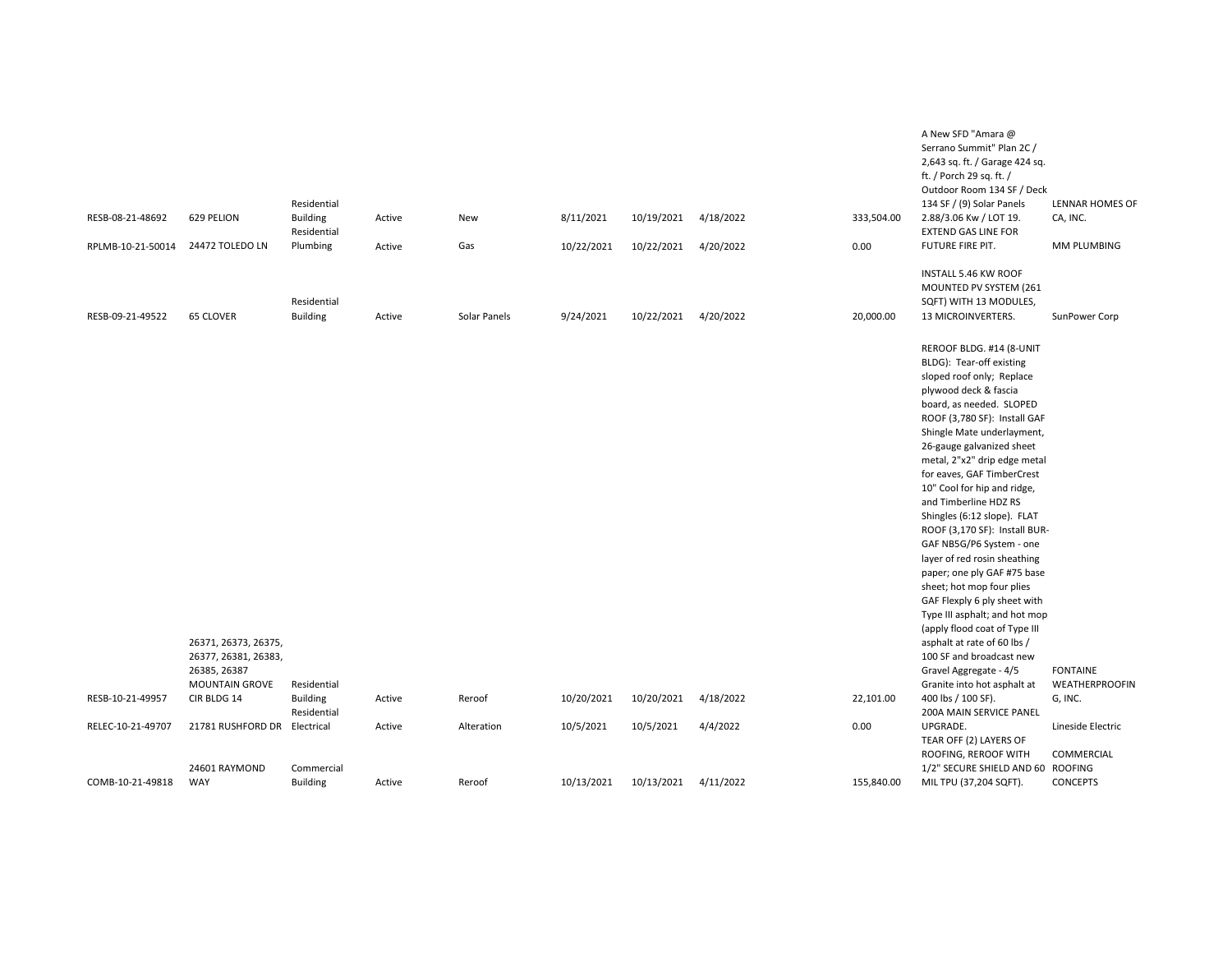|                   |                         |                                |                  |                                   |            |            |           |            |            | New 3-Story SFD / Plan 3B(R)<br>- "Soria" 2,527 SF / Garage<br>484 SF / Porch 58 SF / 2nd Fl.<br>Covered Deck 140 SF / 3rd Fl.<br>Covered Deck 140 SF / (8)                                                                                                                       |                                            |
|-------------------|-------------------------|--------------------------------|------------------|-----------------------------------|------------|------------|-----------|------------|------------|-----------------------------------------------------------------------------------------------------------------------------------------------------------------------------------------------------------------------------------------------------------------------------------|--------------------------------------------|
| RESB-09-21-49517  | 533 CATALONIA           | Residential<br><b>Building</b> | Active           | New                               | 9/24/2021  | 10/25/2021 | 4/25/2022 |            | 339,294.00 | Solar Panels 2.72/2.56 kW /<br>LOT 86.<br>C/O 40 GAL WATER HEATER                                                                                                                                                                                                                 | LENNAR HOMES OF<br>CALIFORNIA, INC.        |
| RPLMB-09-21-49479 | 25996 DUNDEE DR         | Residential<br>Plumbing        | Active           | Water Heater                      | 9/23/2021  | 10/6/2021  | 4/4/2022  |            | 0.00       | IN THE GARAGE (SAME<br>LOCATION).<br>INSTALL 4.90 KW ROOF<br>MOUNTED PV SYSTEM (271                                                                                                                                                                                               | <b>FAST WATER</b><br><b>HEATER COMPANY</b> |
| RESB-09-21-49621  | 25562 TOLEDO WAY        | Residential<br><b>Building</b> | Closed - Finaled | Solar Panels                      | 9/30/2021  | 10/13/2021 | 4/11/2022 | 10/28/2021 | 14,000.00  | SQFT) WITH 14 MODULES, 1<br><b>INVERTER.</b>                                                                                                                                                                                                                                      | SUNRUN                                     |
| RESB-10-21-49688  | 20991 STARLING CT       | Residential<br><b>Building</b> | Active           | Solar Panels                      | 10/4/2021  | 10/8/2021  | 4/6/2022  |            | 18,000.00  | INSTALL 6.3 KW ROOF<br>MOUNTED PV SYSTEM (332<br>SQFT) WITH 18 MODULES, 5 FOREVER SOLAR<br>MICROINVERTERS.                                                                                                                                                                        | <b>INC</b>                                 |
| RESB-07-21-48176  | 240 AMBER OAK           | Residential<br><b>Building</b> | Active           | New                               | 7/12/2021  | 10/27/2021 | 4/25/2022 |            | 241,986.00 | MODEL - New SFD "The<br>Willows @ The Meadows"<br>PLAN 4 / 2,270 SF, Plus<br>Office (Bed 5) Option 332 SF<br>/ Garage 491 SF / Outdoor<br>Living Room Option 151 SF /<br><b>Primary Covered Deck</b><br>Option 151 SF / 4.2 kW PV<br>System with 12 modules / P-<br>E-M / LOT 55. | Toll Brothers, Inc.                        |
|                   |                         |                                |                  |                                   |            |            |           |            |            | LIKE FOR LIKE TERMITE AND<br>DRY ROT REPAIR FOR<br>CARPORTS #14,15,16 @<br>"LAKESIDE PARK": BEAM,<br>RAFTER, POST, FACIA BOARD<br>AS NEEDED PER CARPORT;<br>1200 SF. **APPROVED                                                                                                   | Carasso                                    |
| RESB-09-21-49239  | 21971 LAKELAND AV       | Residential<br><b>Building</b> | Active           | Repair                            | 9/11/2020  | 10/19/2021 | 4/18/2022 |            | 6,600.00   | DRAWINGS/CALX UNDER<br>PERMIT #42067**<br>Solid Roof, Aluminum Patio<br>Cover (14' x 20' attached to                                                                                                                                                                              | Construction<br>Services, Inc.             |
| RESB-10-21-49849  | 22632 SPRING LAKE<br>LN | Residential<br><b>Building</b> | Active           | Patio Cover (Over 200<br>sq. ft.) | 10/14/2021 | 10/14/2021 | 4/12/2022 |            | 4,700.00   | house; 280 SF; ICC-ESR<br>#2676).                                                                                                                                                                                                                                                 | <b>Backyard Patio</b><br>Covers & Awning   |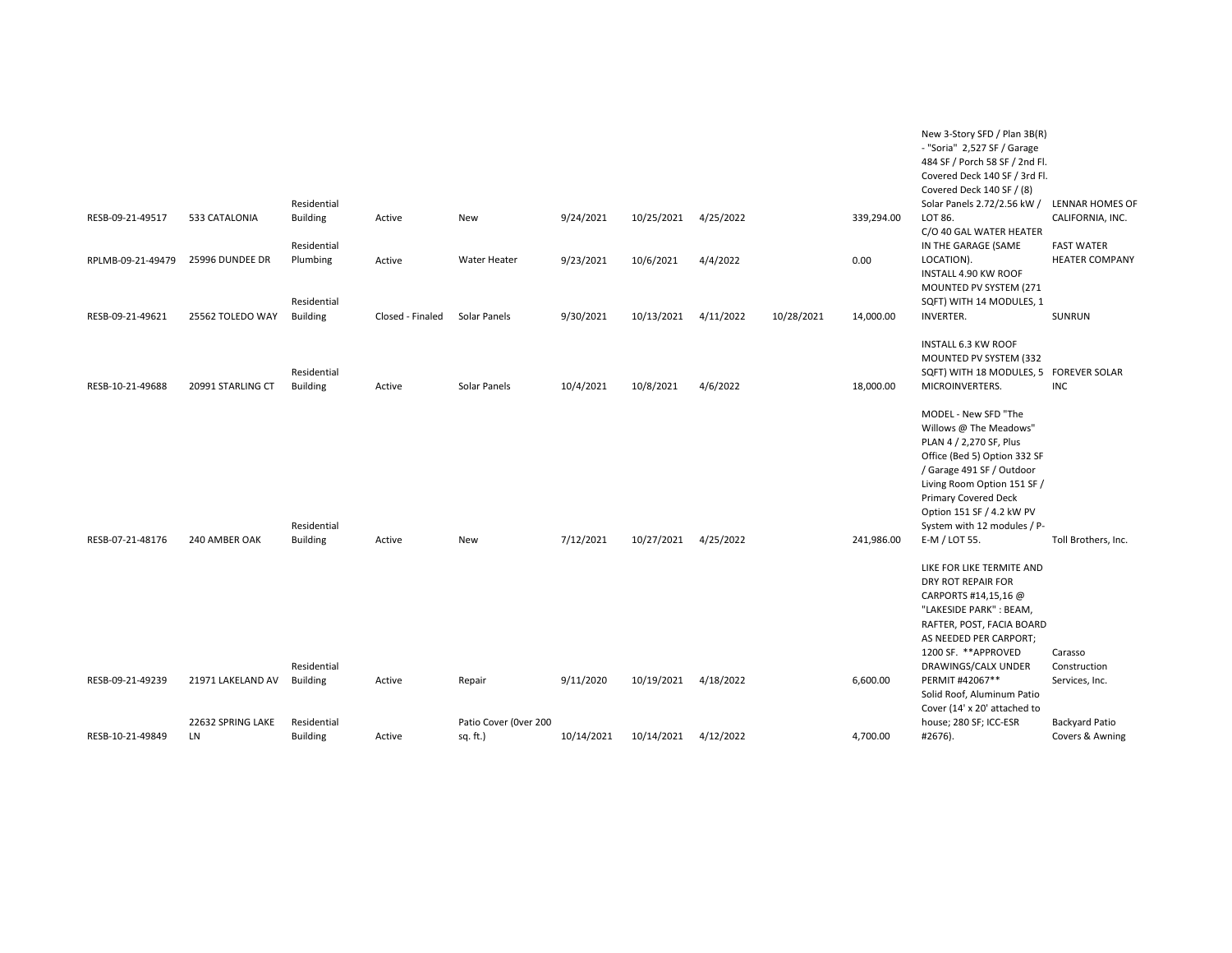| 25442, 25446<br>Residential<br><b>CONCRETE TILES (9 PSF PER</b><br>YOUNTVILLE<br><b>Building</b><br>10/21/2021<br>10/21/2021<br>4/19/2022<br>40,000.00<br>IAPMO ER-1900).<br>RESB-10-21-49976<br>Active<br>Reroof<br>T/O 2500 SF COMP ROOF;<br>INSTALL 1 LAYER #30<br>UNDERLAYMENT; INSTALL<br>Residential<br>GAF COMP SHINGLES (5:12<br>RESB-10-21-49845<br>23335 EL PERRO ST<br><b>Building</b><br>Closed - Finaled<br>Reroof<br>10/14/2021<br>10/14/2021<br>4/12/2022<br>10/25/2021<br>4,500.00<br>SLOPE).<br>C/O 40 GAL WATER HEATER<br>Residential<br>IN OUTSIDE CLOSET (SAME | COMPANY<br>George Parks<br>Roofing   |
|------------------------------------------------------------------------------------------------------------------------------------------------------------------------------------------------------------------------------------------------------------------------------------------------------------------------------------------------------------------------------------------------------------------------------------------------------------------------------------------------------------------------------------------------------------------------------------|--------------------------------------|
|                                                                                                                                                                                                                                                                                                                                                                                                                                                                                                                                                                                    |                                      |
|                                                                                                                                                                                                                                                                                                                                                                                                                                                                                                                                                                                    |                                      |
| 24792 CALLE VIENTOS Plumbing<br>10/7/2021<br>10/12/2021<br>4/11/2022<br>10/27/2021<br>0.00<br>LOCATION).<br>RPLMB-10-21-49722<br>Closed - Finaled<br>Water Heater                                                                                                                                                                                                                                                                                                                                                                                                                  | Fix It All Plumbing<br>Services, LLC |
| Residential                                                                                                                                                                                                                                                                                                                                                                                                                                                                                                                                                                        |                                      |
| 10/4/2021<br>4/4/2022<br>0.00<br>RELEC-10-21-49683<br>22762 ISLAMARE LN<br>Electrical<br>Active<br>10/4/2021<br>Panel Upgrade to 200 amps. DTS, Inc.<br>Alteration                                                                                                                                                                                                                                                                                                                                                                                                                 |                                      |
| Residential<br>200A PANEL UPGRADE AND                                                                                                                                                                                                                                                                                                                                                                                                                                                                                                                                              |                                      |
| RELEC-10-21-49746<br>21991 ROBIN ST<br>Electrical<br>Active<br>10/7/2021<br>10/15/2021<br>4/13/2022<br>0.00<br>240V EV OUTLET IN GARAGE. AIKYUM SOLAR<br>Alteration<br>25226<br>Residential                                                                                                                                                                                                                                                                                                                                                                                        | PACIFIC COAST                        |
| <b>CHESTNUTWOOD</b><br>10/1/2021<br>10/1/2021<br>0.00<br>RPLMB-10-21-49658<br>Plumbing<br>Active<br>3/30/2022<br>PEX REPIPE, (13) FIXTURES<br>Repair<br>18934 CANYON HILL<br>Residential<br>PEX REPIPE: 6 FIXTURES, 2                                                                                                                                                                                                                                                                                                                                                              | COPPER REPIPE,                       |
| 9/23/2021<br>10/1/2021<br>3/30/2022<br>0.00<br><b>HOSE BIBS</b><br>RPLMB-09-21-49485<br><b>DR</b><br>Plumbing<br>Active<br>Alteration                                                                                                                                                                                                                                                                                                                                                                                                                                              | REPIPE 1                             |
| INSTALL 14.00 KW ROOF<br>MOUNTED PV SYSTEM (716<br>SQFT) WITH 35 MODULES,<br>35 INTEGRATED<br>MICROINVERTERS, (1) 100<br>Residential<br>AMP LOAD CENTER, 200<br>9/29/2021<br>RESB-09-21-49591<br><b>22 ESTERNAY DR</b><br><b>Building</b><br>Solar Panels<br>10/19/2021<br>4/18/2022<br>56,000.00<br>AMP PANEL UPGRADE.<br>Active                                                                                                                                                                                                                                                  | SunPower Corp                        |
| INSTALL 7.480 KW ROOF<br>MOUNTED PV SYSTEM (364<br>SQFT) WITH 17 MODULES,                                                                                                                                                                                                                                                                                                                                                                                                                                                                                                          |                                      |
| 19161 HIGHLAND<br>17 MICROINVERTERS, 200<br>Residential<br>10/14/2021<br>10/19/2021<br>4/18/2022<br>RESB-10-21-49833<br><b>VIEW LN</b><br><b>Building</b><br>Solar Panels<br>25,210.00<br>AMP PANEL UPGRADE.<br>Active<br><b>21236 FOREST</b>                                                                                                                                                                                                                                                                                                                                      | <b>INFINITY ELECTRIC</b>             |
| Residential<br>PEX REPIPE: 13 FIXTURES, 2<br>10/11/2021<br>10/11/2021<br>4/11/2022<br>10/18/2021<br>0.00<br>HOSE BIBS.<br>RPLMB-10-21-49786<br><b>MEADOW DR</b><br>Plumbing<br>Closed - Finaled<br>Alteration                                                                                                                                                                                                                                                                                                                                                                      | REPIPE 1                             |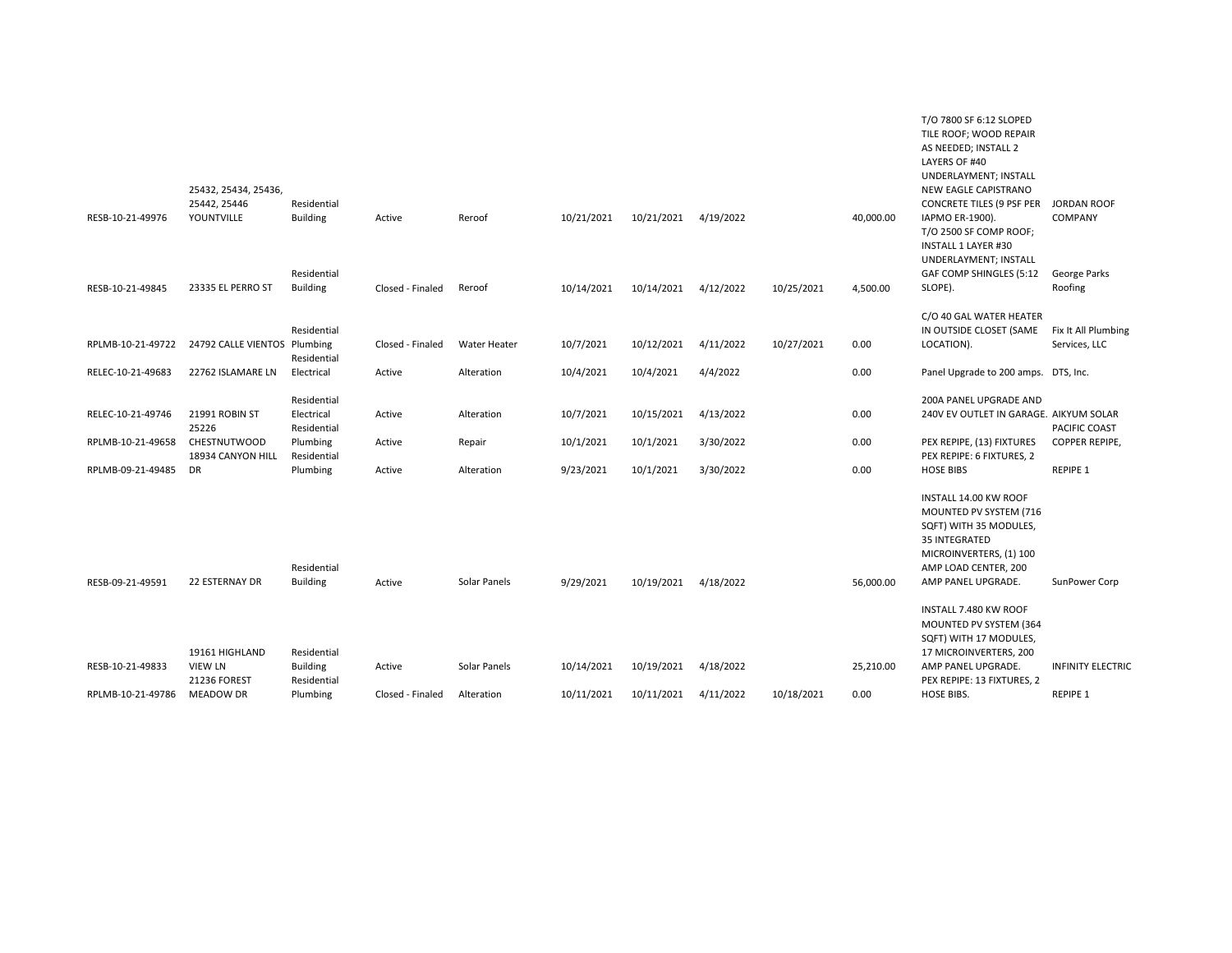|                                    |                             |                 |        |                             |            |            |           |            | Interior Only T.I. (3,122 SF)<br>of existing "Cafe Rio Mexican<br>Grill" - Remodel the dining |                                              |
|------------------------------------|-----------------------------|-----------------|--------|-----------------------------|------------|------------|-----------|------------|-----------------------------------------------------------------------------------------------|----------------------------------------------|
|                                    |                             |                 |        |                             |            |            |           |            | room and restrooms of the                                                                     |                                              |
|                                    |                             |                 |        |                             |            |            |           |            | existing "Cafe Rio", including<br>replacing some kitchen                                      |                                              |
|                                    |                             |                 |        |                             |            |            |           |            | equipment and expansion of                                                                    |                                              |
|                                    |                             |                 |        |                             |            |            |           |            | women's restroom. 1-Sink 1-                                                                   |                                              |
|                                    |                             |                 |        |                             |            |            |           |            | Floor Sink 3-Toilets 1-                                                                       |                                              |
|                                    |                             |                 |        |                             |            |            |           |            | Urinal; 14-Rec 114-Lights 4-                                                                  |                                              |
|                                    |                             |                 |        |                             |            |            |           |            | Switches 3-Fixed Appl. (1-                                                                    |                                              |
|                                    |                             |                 |        |                             |            |            |           |            | Range, 2-Other); 2-Mech                                                                       |                                              |
|                                    | 24312 ROCKFIELD             | Commercial      |        |                             |            |            |           |            | Alt. (Ductwork) 1-Exhaust                                                                     |                                              |
| COMB-05-21-46800                   | <b>BLVD</b>                 | <b>Building</b> | Active | Tenant Improvement 5/4/2021 |            | 10/8/2021  | 4/6/2022  | 120,000.00 | Fan.                                                                                          | <b>Ellis Contracting</b><br>S & P REMODELING |
|                                    |                             |                 |        |                             |            |            |           |            | <b>CONSTRUCTION OF 49 SF</b>                                                                  | AND                                          |
|                                    |                             | Combination     |        |                             |            |            |           |            | SPA WITH IN EXISTING 410                                                                      | CONSTRUCTION                                 |
| POOL-10-21-49947                   | 21436 CORALITA              | Pool/Spa        | Active | Residential                 | 10/19/2021 | 10/19/2021 | 4/18/2022 | 35,000.00  | SF POOL WITH EQUIPMENT. INC                                                                   |                                              |
|                                    |                             |                 |        |                             |            |            |           |            | <b>INSTALL 4.2 KW ROOF</b>                                                                    |                                              |
|                                    |                             |                 |        |                             |            |            |           |            | MOUNTED PV SYSTEM (215                                                                        |                                              |
|                                    |                             | Residential     |        |                             |            |            |           |            | SQFT) WITH 12 MODULES, 1                                                                      |                                              |
| RESB-10-21-50115                   | 3012 VIEJO RIDGE            | <b>Building</b> | Active | Solar Panels                | 10/27/2021 | 10/29/2021 | 4/27/2022 | 9,240.00   | <b>INVERTER.</b>                                                                              | <b>VIVINT SOLAR</b>                          |
|                                    |                             |                 |        |                             |            |            |           |            | C/O 4T A/C IN BACKYARD                                                                        |                                              |
|                                    |                             |                 |        |                             |            |            |           |            | AND 80K BTU FURNACE IN                                                                        |                                              |
|                                    |                             | Residential     |        |                             |            |            |           |            | ATTIC (BOTH IN SAME                                                                           | <b>RELIABLE ENERGY</b>                       |
| RMECH-09-21-49576 24455 PEACOCK ST |                             | Mechanical      | Active | Air Conditioner             | 9/28/2021  | 10/1/2021  | 3/30/2022 | 0.00       | LOCATION).                                                                                    | MANAGEMENT INC                               |
|                                    |                             |                 |        |                             |            |            |           |            | MODEL - New 3-Story SFD                                                                       |                                              |
|                                    |                             |                 |        |                             |            |            |           |            | "The Parklands @ The                                                                          |                                              |
|                                    |                             |                 |        |                             |            |            |           |            | Meadows" PLAN 2 / 2,786                                                                       |                                              |
|                                    |                             |                 |        |                             |            |            |           |            | SF / Garage 412 SF / Portico                                                                  |                                              |
|                                    |                             |                 |        |                             |            |            |           |            | 143 SF / Porch 25 SF / 3rd                                                                    |                                              |
|                                    |                             |                 |        |                             |            |            |           |            | Floor Covered Deck 228 SF /                                                                   |                                              |
|                                    |                             | Residential     |        |                             |            |            |           |            | 4.9 kW PV System with 14                                                                      |                                              |
| RESB-06-21-47694                   | 131 PARKLAND ALLEY Building |                 | Active | New                         | 6/17/2021  | 10/28/2021 | 4/26/2022 | 278,600.00 | modules / P-E-M / LOT 33.                                                                     | Toll Brothers, Inc.                          |
|                                    |                             |                 |        |                             |            |            |           |            | 1-Water Heater Changeout                                                                      |                                              |
|                                    |                             | Residential     |        |                             |            |            |           |            | (tankless, in same garage                                                                     | Pristine Plumbing,                           |
| RPLMB-10-21-49978                  | 28582 MALABAR RD            | Plumbing        | Active | <b>Water Heater</b>         | 10/21/2021 | 10/21/2021 | 4/19/2022 | 0.00       | location)                                                                                     | Inc.                                         |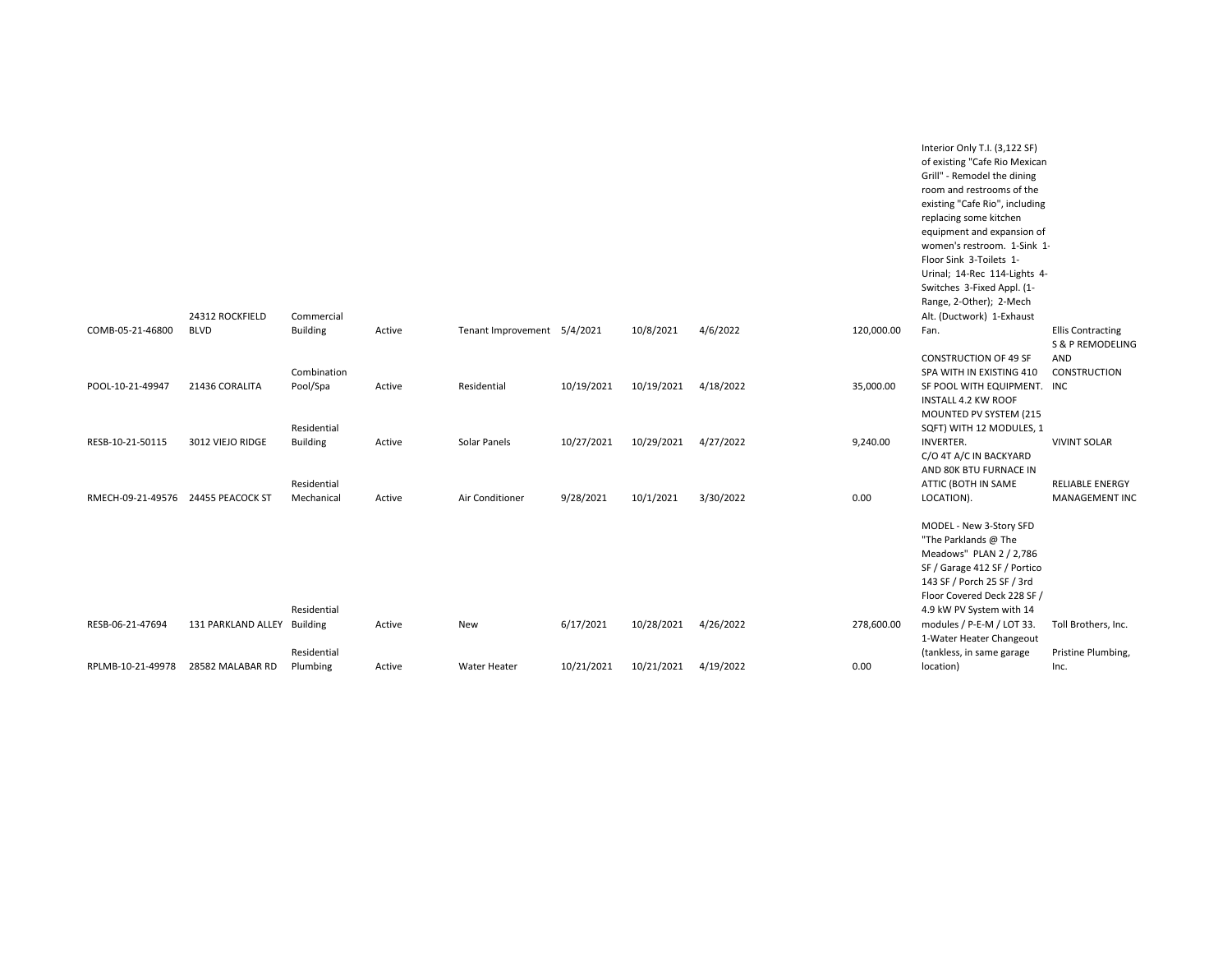| CPLMB-09-21-49570 | 20481 CRESCENT BAY Commercial<br><b>DR</b> | Plumbing                       | Active | Alteration | 9/28/2021  | 10/14/2021           | 4/12/2022 | 0.00       | DOMESTIC WATER<br><b>IMPROVEMENT PROJECT</b><br>FOR HERBALIFE.<br>CHANGEOUT: (2) BACKFLOW<br>DEVICES, (1) WATER<br>PRESSURE REGULATOR, (1)<br>WATER SUPPLY LINE, (1)<br>WATER SOFTENER, REPLACE<br>(E) (1) WATER HEATER WITH<br>(2) 100 GAL WATER<br>HEATERS. NEW: (1) GAS<br>LINE, (1) HOT WATER<br><b>CIRCULATION PUMP</b> | PICONE COMPANY                                               |
|-------------------|--------------------------------------------|--------------------------------|--------|------------|------------|----------------------|-----------|------------|------------------------------------------------------------------------------------------------------------------------------------------------------------------------------------------------------------------------------------------------------------------------------------------------------------------------------|--------------------------------------------------------------|
|                   |                                            | Residential                    |        |            |            |                      |           |            | MODEL - New SFD "The<br>Evergreens @ The<br>Meadows" PLAN 2 / 3,513<br>SF / Garage 416 SF / Outdoor<br>Living Room 240 SF / Porch<br>106 SF / Primary Covered<br>Deck Option 270 SF / 4.9 kW<br>PV System with 14 modules /                                                                                                  |                                                              |
| RESB-06-21-47584  | 191 EVERGREEN WAY Building                 |                                | Active | New        | 6/11/2021  | 10/19/2021           | 4/18/2022 | 326,709.00 | P-E-M / LOT 22.<br>New 3-Story SFD / Plan 3C -<br>"Soria" 2,527 SF / Garage<br>484 SF / Porch 58 SF / 2nd Fl.<br>Covered Deck 140 SF / 3rd Fl.<br>Covered Deck 140 SF / (8)                                                                                                                                                  | Toll Brothers, Inc.                                          |
| RESB-09-21-49518  | 525 CATALONIA                              | Residential<br><b>Building</b> | Active | New        | 9/24/2021  | 10/25/2021 4/25/2022 |           | 339,294.00 | Solar Panels 2.72/2.56 kW /<br>LOT 90.<br>2800 SF TILE RELAY:<br>REMOVE EXSTING TILES AND<br>STACK THEM; INSTALL 2<br>LAYERS OF #30<br>UNDERLAYMENT; RE-                                                                                                                                                                     | LENNAR HOMES OF<br>CALIFORNIA, INC.<br><b>BIENEK ROOFING</b> |
| RESB-10-21-50047  | 26392 IVES WAY                             | Residential<br><b>Building</b> | Active | Reroof     | 10/25/2021 | 10/25/2021           | 4/25/2022 | 12,800.00  | INSTALL EXISTING TILES.<br>(6:12 SLOPED ROOF).                                                                                                                                                                                                                                                                               | CONSTRUCTION,<br>INC.                                        |
| RESB-06-21-47526  | 100 LONGDEN                                | Residential<br><b>Building</b> | Active | New        | 6/9/2021   | 10/20/2021           | 4/18/2022 | 240,684.00 | MODEL - New SFD "The<br>Redwoods @ The Meadows"<br>PLAN 1 / 2,308 SF, Plus Loft<br>(Bed 5) Option 280 SF /<br>Garage 426 SF / Portico 198<br>SF / Porch 69 SF / Outdoor<br>Living Room Option 92 SF /<br>4.9 kW PV System with 14<br>modules / P-E-M / LOT 5.                                                                | Toll Brothers, Inc.                                          |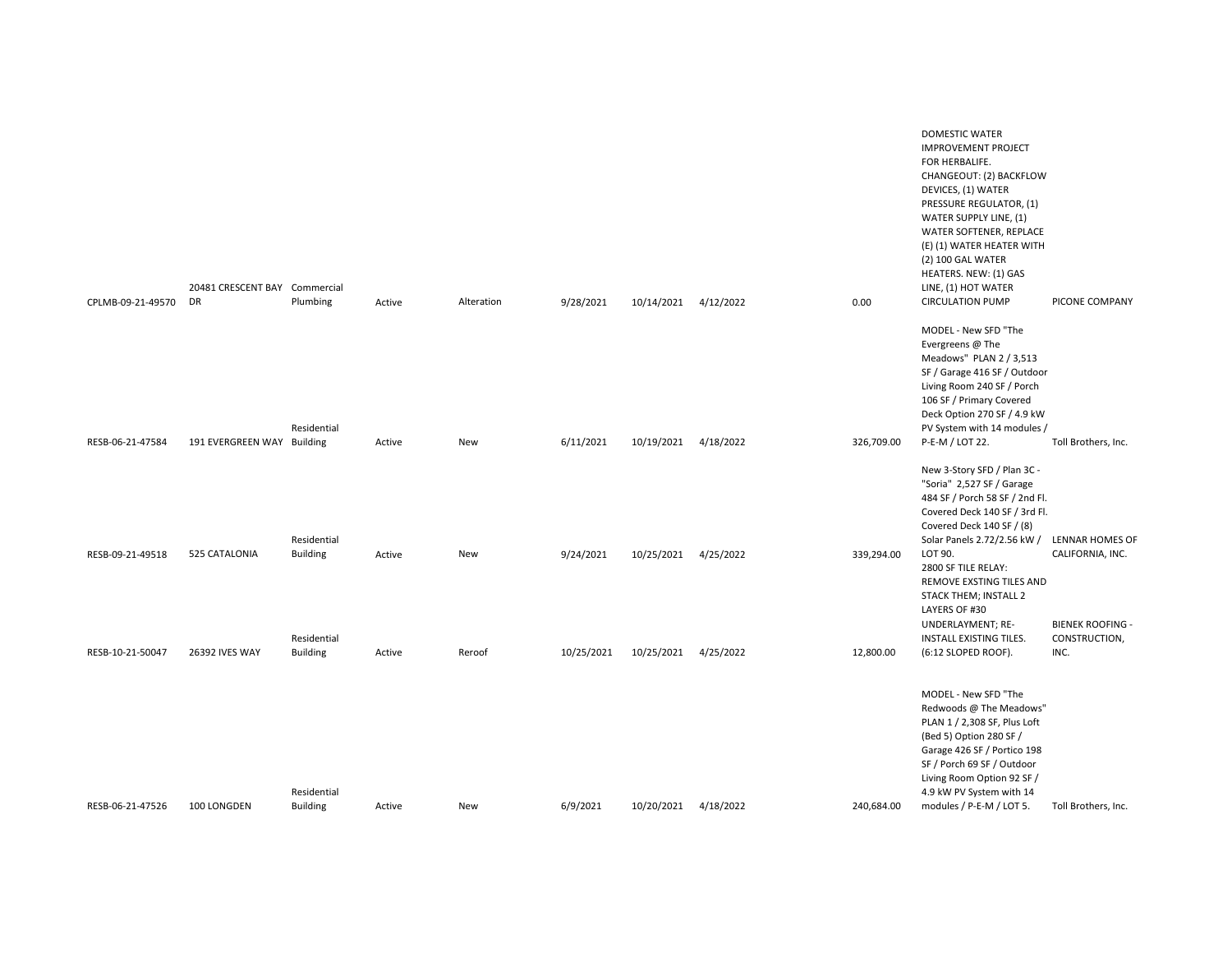| RESB-06-21-47535<br>RPLMB-10-21-49810 | 110 LONGDEN<br>21042 BERRY GLEN                                         | Residential<br><b>Building</b><br>Residential | Active<br>Active | New<br>Alteration | 6/10/2021<br>10/12/2021 | 10/20/2021<br>10/12/2021 | 4/18/2022<br>4/11/2022 |           | 312,000.00<br>0.00 | MODEL - New 3-Story SFD<br>"The Redwoods @ The<br>Meadows" PLAN 2X / 3,120<br>SF / Garage 409 SF / Portico<br>146 SF / Porch 72 SF /<br>Covered Deck 302 SF / 4.9<br>kW PV System with 14<br>modules / P-E-M / LOT 4.<br>PEX REPIPE: 13 FIXTUERS.                            | Toll Brothers, Inc.<br><b>AMERICAL REPIPE</b> |
|---------------------------------------|-------------------------------------------------------------------------|-----------------------------------------------|------------------|-------------------|-------------------------|--------------------------|------------------------|-----------|--------------------|------------------------------------------------------------------------------------------------------------------------------------------------------------------------------------------------------------------------------------------------------------------------------|-----------------------------------------------|
| RPLMB-09-21-49450                     | 25885 TRABUCO RD,<br>BLDG <sub>4</sub><br>#139,140,142,143,144 Plumbing | Residential                                   | Closed - Finaled | Alteration        | 9/22/2021               | 10/4/2021                | 4/4/2022               | 10/8/2021 | 0.00               | PEX REPIPE FOR BLDG #4 OF<br>"CEDAR GLEN CONDOS" -<br>Whole house PEX repipe for<br>6 condo units (#139, 140,<br>141, 142, 143, 144).<br>***10/8/2021 - PERMIT<br>REVISED to remove one unit<br>(#141) from scope of work<br>(this unit has been<br>previously re-piped).*** | Repipe Plus<br>Plumbing Co.                   |
|                                       | 21386 BRANDYWINE                                                        | Residential                                   |                  |                   |                         |                          |                        |           |                    | T/O 2500 SF ROOF; INSTALL<br>1 LAYER SYNTHETIC<br>UNDERLAYMENT; INSTALL<br>NEW OWENS CORNING<br><b>ASPHALT SHINGLES (5:12</b>                                                                                                                                                | Professional                                  |
| RESB-10-21-50019                      | LN                                                                      | <b>Building</b><br>Residential                | Active           | Reroof            | 10/22/2021              | 10/22/2021               | 4/20/2022              |           | 12,800.00          | SLOPE).<br>INSTALL 8.5 KW ROOF<br>MOUNTED PV SYSTEM (477<br>SQFT) WITH 20 MODULES, 1<br><b>INVERTER, 1 ENERGY</b><br>STORAGE SYSTEM (13.5<br>KWH), 225 AMP LOAD                                                                                                              | Roofing                                       |
| RESB-09-21-49519                      | 68 BIG BEND WAY                                                         | <b>Building</b><br>Residential                | Active           | Solar Panels      | 9/24/2021               | 10/15/2021               | 4/13/2022              |           | 14,500.00          | CENTER.<br>200A MAIN SERVICE PANEL                                                                                                                                                                                                                                           | <b>TESLA</b>                                  |
| RELEC-10-21-49695                     | 24271 SPARROW ST                                                        | Electrical                                    | Active           | Alteration        | 10/5/2021               | 10/5/2021                | 4/4/2022               |           | 0.00               | UPGRADE.                                                                                                                                                                                                                                                                     | <b>OWNER-BUILDER</b>                          |
|                                       |                                                                         | Residential                                   |                  |                   |                         |                          |                        |           |                    | INSTALL 12.75 KW ROOF<br>MOUNTED PV SYSTEM (715<br>SQFT) WITH 30 MODULES, 2<br><b>INVERTERS, 1 ENERGY</b><br>STORAGE SYSTEM (13.5<br>KWH), 1 LOAD CENTER (225<br>AMP), 1 BACKUP GATEWAY<br>WITH INTERNAL LOAD                                                                |                                               |
| RESB-10-21-49805                      | 24456 TOLEDO LN                                                         | <b>Building</b><br>Residential                | Active           | Solar Panels      | 10/12/2021              | 10/27/2021               | 4/25/2022              |           | 36,000.00          | CENTER (200 AMP).<br>200A MAIN SERVICE PANEL T & J Investment                                                                                                                                                                                                                | <b>TESLA</b>                                  |
| RELEC-09-21-49410                     | 7 COROZAL                                                               | Electrical                                    | Active           | Alteration        | 9/21/2021               | 10/15/2021               | 4/13/2022              |           | 0.00               | UPGRADE.                                                                                                                                                                                                                                                                     | Inc                                           |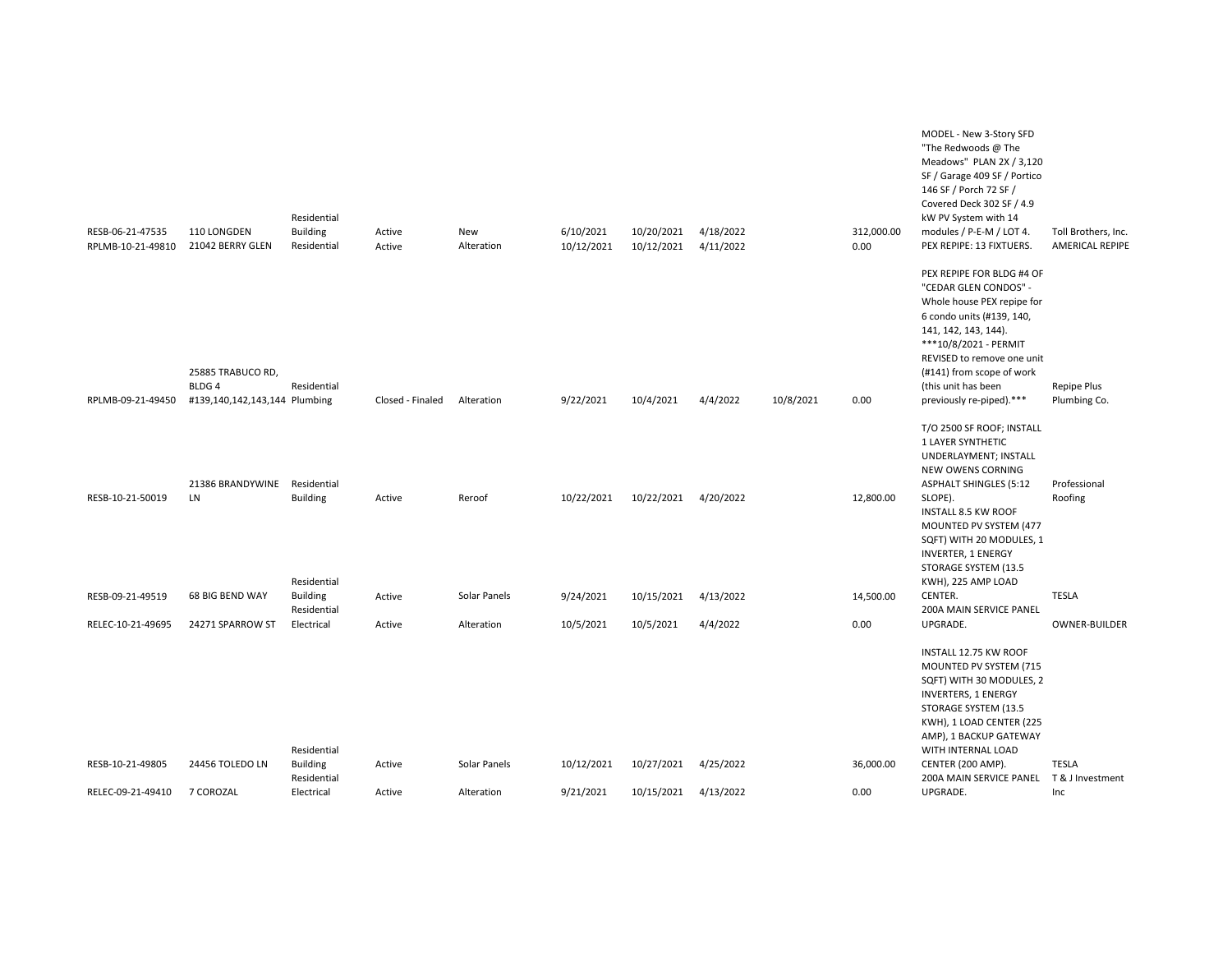|                                   |                            | Residential                   |        |              |            |            |           |            |            | 200A MAIN SERVICE PANEL                                                                                                                                                                                                  |                               |
|-----------------------------------|----------------------------|-------------------------------|--------|--------------|------------|------------|-----------|------------|------------|--------------------------------------------------------------------------------------------------------------------------------------------------------------------------------------------------------------------------|-------------------------------|
| RELEC-10-21-49969                 | 25991 WINDSONG             | Electrical<br>Residential     | Active | Alteration   | 10/21/2021 | 10/21/2021 | 4/19/2022 |            | 0.00       | UPGRADE, SAME LOC.                                                                                                                                                                                                       | SUNRUN<br>PACIFIC COAST       |
| RPLMB-10-21-50194                 | 25236 GROVEWOOD            | Plumbing                      | Active | Alteration   | 10/29/2021 | 10/29/2021 | 4/27/2022 |            | 0.00       | PEX REPIPE: 13 FIXTURES.                                                                                                                                                                                                 | COPPER REPIPE,                |
|                                   |                            | Residential                   |        |              |            |            |           |            |            | New 3-Story SFD "Teresina<br>@ Serrano Highlands" Plan 1-<br>XC / 3,811 SF / Garage 419<br>SF / Porch 77 SF / Outdoor<br>Room 214 SF / Master<br>Terrace 214 SF / Roof<br>Terrace 249 SF / P-E-M / LOT SHEA HOMES So Cal |                               |
| RESB-10-21-49828                  | 20 LUMINOSA                | <b>Building</b><br>Commercial | Active | New          | 10/13/2021 | 10/22/2021 | 4/20/2022 |            | 507,341.00 | 18<br><b>CELL SITE MODIFICATION</b><br>FOR "T-MOBILE" TO<br>INCLUDE: REMOVE (6)<br>EXISTING ANTENNAS AND<br>(12) EXISTING RADIOS;<br>INSTALL (6) NEW PANEL<br>ANTENNAS, (9) NEW RRU<br>RADIOS, AND (3) RADIO             | GC, Inc.                      |
| COMB-07-21-48476                  | 19822 PAULING              | <b>Building</b>               | Active | Cell Site    | 7/29/2021  | 10/26/2021 | 4/25/2022 |            | 20,000.00  | MOUNTS.                                                                                                                                                                                                                  | <b>3S NETWORK INC</b>         |
| RMECH-10-21-49732 21312 TUPELO LN |                            | Residential<br>Mechanical     | Active | Alteration   | 10/7/2021  | 10/7/2021  | 4/5/2022  |            | 0.00       | C/O 2 TON A/C UNIT IN<br><b>BACKYARD AND 60K BTU</b><br>FURNACE (BOTH SAME<br>LOCATION); 1 COIL.                                                                                                                         | DYNAMIC AIR<br>SERVICES, INC. |
| RESB-09-21-49228                  |                            | Residential                   |        | Solar Panels |            |            |           |            |            | INSTALL 4.08 KW ROOF<br>MOUNTED PV SYSTEM WITH<br>12 MODULES, (1) 13.5 KWH<br>POWERWALL+INVERTER; (1)<br>13.5 KWH POWERWALL, 1<br><b>DISTRIBUTION PANEL, 1</b>                                                           |                               |
|                                   | 24762 GLENWOOD DR Building | Residential                   | Active |              | 9/11/2021  | 10/19/2021 | 4/18/2022 |            | 16,000.00  | BACKUP GATEWAY, 236 SF. TESLA<br>INSTALL 4.51 KW ROOF<br>MOUNTED PV SYSTEM (225<br>SQFT) WITH 11 MODULES,<br>11 MICROINVERTERS, 1                                                                                        |                               |
| RESB-09-21-49527                  | 506 ESCENICO               | <b>Building</b>               | Active | Solar Panels | 9/24/2021  | 10/8/2021  | 4/6/2022  | 10/20/2021 | 16,000.00  | LOAD CENTER (100 AMP).                                                                                                                                                                                                   | SunPower Corp                 |
|                                   |                            | Residential                   |        |              |            |            |           |            |            | INSTALL 4.20 KW ROOF<br>MOUNTED PV SYSTEM (215<br>SQFT) WITH 12 MODULES,                                                                                                                                                 | SUNPOWER                      |
| RESB-09-21-49599                  | 15 LUMINOSA                | <b>Building</b>               | Active | Solar Panels | 9/29/2021  | 10/14/2021 | 4/12/2022 |            | 12,000.00  | 12 MICROINVERTERS.                                                                                                                                                                                                       | CORPORATION                   |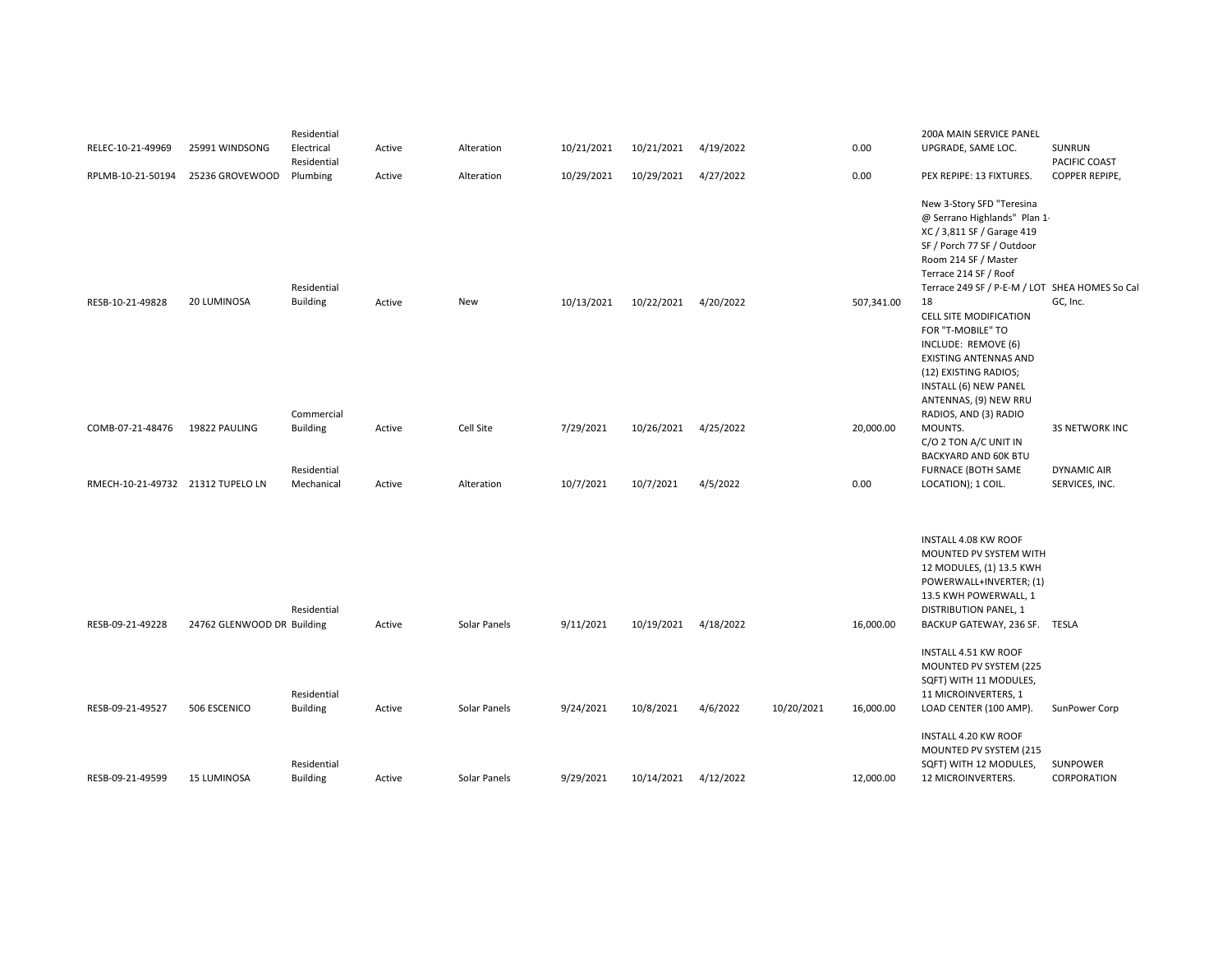| RPLMB-10-21-49918 | 26551 HEATHER<br><b>BROOK</b>    | Residential<br>Plumbing        | Active | Alteration                   | 10/18/2021 | 10/18/2021 | 4/18/2022 | 0.00      | PEX REPIPE (12 FIXTURES),<br>C/O 40 GAL WATER HEATER<br>(SAME LOCATION)                                                                                    | <b>INTEGRITY REPIPE,</b><br>INC.                         |
|-------------------|----------------------------------|--------------------------------|--------|------------------------------|------------|------------|-----------|-----------|------------------------------------------------------------------------------------------------------------------------------------------------------------|----------------------------------------------------------|
| RESB-10-21-49755  | 21441 KIRKWALL LN                | Residential<br><b>Building</b> | Active | Solar Panels                 | 10/7/2021  | 10/19/2021 | 4/18/2022 | 24,000.00 | <b>INSTALL 6.8 KW ROOF</b><br>MOUNTED PV SYSTEM (348<br>SQFT) WITH 17 MODULES,<br>17 MICROINVERTERS, 1<br>LOAD CENTER (100 AMP),<br>200 AMP PANEL UPGRADE. | Sunpower<br>Corporation                                  |
| RESB-10-21-49655  | 70 PARRELL AV                    | Residential<br><b>Building</b> | Active | Remodel                      | 10/1/2021  | 10/7/2021  | 4/5/2022  | 20,000.00 | KITCHEN REMODEL (250<br>SQFT), REMOVE BEARING<br>WALL AND ADD NEW<br>STRUCTURAL BEAM, (4)<br>RECEPTACLES, (4) SWITCHES. DEVELOPMENT INC                    | <b>TERRA BELLA</b>                                       |
| RESB-10-21-49925  | 25 BLUEBELL                      | Residential<br><b>Building</b> | Active | Solar Panels                 | 10/19/2021 | 10/25/2021 | 4/25/2022 | 11,000.00 | <b>INSTALL 5.44 KW ROOF</b><br>MOUNTED PV SYSTEM (303<br>SQFT) WITH 17 MODULES,<br>17 MICROINVERTERS.                                                      | SOLARMAX<br>RENEWABLE<br><b>ENERGY PROVIDER,</b><br>INC. |
| COMB-09-21-49631  | 20472 CRESCENT BAY<br>DR 104-106 | Commercial<br><b>Building</b>  | Active | Tenant Improvement 9/30/2021 |            | 10/5/2021  | 4/4/2022  | 87,000.00 | INSTALL (2) NEW LIGHT-LIFT<br>SYSTEMS IN (E) WORKSHOP.<br>C/O 50 GAL WATER HEATER                                                                          | Paradise<br>Construction, Inc.                           |
| RPLMB-10-21-49952 | 21095 KNIGHTS GLEN Plumbing      | Residential                    | Active | Water Heater                 | 10/20/2021 | 10/20/2021 | 4/18/2022 | 0.00      | IN GARAGE (SAME<br>LOCATION).<br>C/O 50 GAL WATER HEATER                                                                                                   | <b>SERVICE</b><br>CHAMPIONS, INC.                        |
| RPLMB-10-21-49726 | 24242 SPARROW ST                 | Residential<br>Plumbing        | Active | Alteration                   | 10/7/2021  | 10/19/2021 | 4/18/2022 | 0.00      | IN GARAGE (SAME<br>LOCATION).                                                                                                                              | <b>FAST WATER</b><br><b>HEATER COMPANY</b>               |
|                   |                                  |                                |        |                              |            |            |           |           | LIKE FOR LIKE TERMITE AND<br>DRY ROT REPAIR FOR<br>CARPORTS #66 @ "LAKESIDE<br>PARK": BEAM, RAFTER,<br>POST, FACIA BOARD AS<br>NEEDED PER CARPORT; 800     |                                                          |
| RESB-09-21-49244  | 21952 LAKELAND AV                | Residential<br><b>Building</b> | Active | Repair                       | 9/11/2021  | 10/19/2021 | 4/18/2022 | 6,600.00  | SF. **APPROVED<br>DRAWINGS/CALX UNDER<br>PERMIT #42067**                                                                                                   | Carasso<br>Construction<br>Services, Inc.                |
| RPLMB-09-21-49627 | 19431 RUE DE<br>VALORE           | Residential<br>Plumbing        | Active | Alteration                   | 9/30/2021  | 10/8/2021  | 4/6/2022  | 0.00      | C/O 40 GAL WATER HEATER<br>LOCATED IN OUTSIDE<br>CLOSET.                                                                                                   | <b>FAST WATER</b><br><b>HEATER COMPANY</b>               |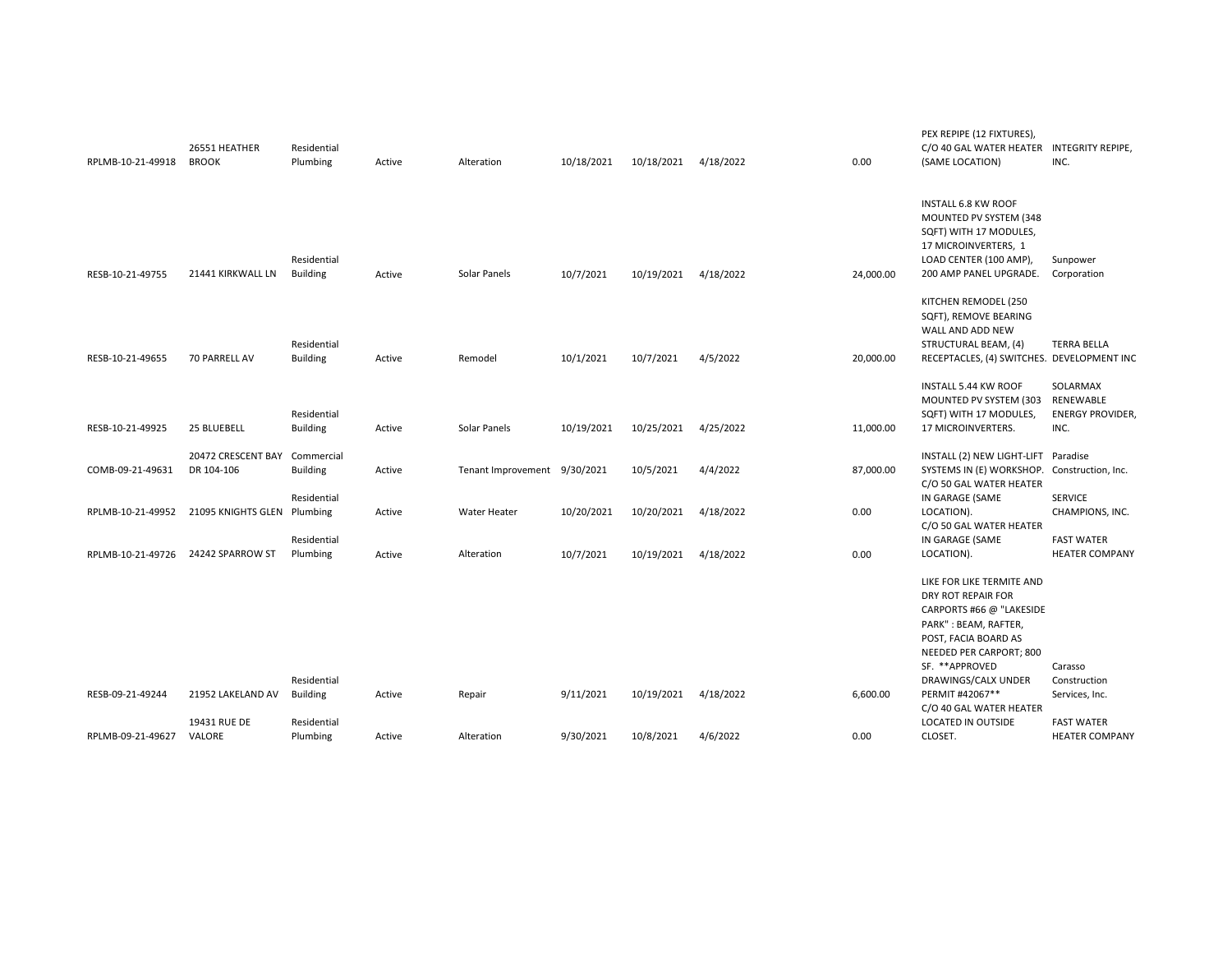|                                     | 26356 VINTAGE                                      | Residential                    |                  |              |            |            |           |            |           | REPLACE DAMAGED 2ND<br>STORY DECK COMPONENTS,<br>LIKE-FOR-LIKE; TO INCLUDE<br>REPLACEMENT OF<br><b>GUARDRAIL POSTS,</b><br><b>GUARDRAIL PICKETS, AND</b><br>SLIDING PANELS AT LOW<br>WALL FRAMING (AS<br>NEEDED). BUILDING 17,                                                        | <b>LANDIS WILLIAMS</b>                      |
|-------------------------------------|----------------------------------------------------|--------------------------------|------------------|--------------|------------|------------|-----------|------------|-----------|---------------------------------------------------------------------------------------------------------------------------------------------------------------------------------------------------------------------------------------------------------------------------------------|---------------------------------------------|
| RESB-10-21-49649                    | WOODS RD, BLDG 17                                  | <b>Building</b><br>Residential | Active           | Deck         | 10/1/2021  | 10/4/2021  | 4/4/2022  |            | 20,000.00 | UNITS: I, J, K, L, M, N, O, P.<br>PEX REPIPE: 15 FIXTURES<br>AND<br>C/O 50 GAL WATER HEATER I<br>N GARAGE (SAME LOCATION                                                                                                                                                              | CONSTRUCTION                                |
| RPLMB-10-21-49809                   | 26012 GALWAY DR                                    | Plumbing<br>Residential        | Active           | Alteration   | 10/12/2021 | 10/12/2021 | 4/11/2022 |            | 0.00      | C/O 3 TON A/C UNIT IN<br>BACKYARD AND 60K BTU<br>FURNACE IN ATTIC (BOTH<br>SAME LOCATION); 1 COIL,                                                                                                                                                                                    | <b>AMERICAL REPIPE</b><br>White Mechanical, |
| RMECH-10-21-49740 21351 KIRKWALL LN |                                                    | Mechanical                     | Active           | Alteration   | 10/7/2021  | 10/7/2021  | 4/5/2022  |            | 0.00      | DISCONNECT.                                                                                                                                                                                                                                                                           | Inc.                                        |
| RPLMB-09-21-49452                   | 25885 TRABUCO RD,<br>BLDG 6 #167-174               | Residential<br>Plumbing        | Closed - Finaled | Alteration   | 10/19/2021 | 10/19/2021 | 4/19/2022 | 10/19/2021 | 0.00      | PEX REPIPE FOR BLDG #6 OF<br>"CEDAR GLEN CONDOS" -<br>Whole house PEX repipe for<br>7 condo units (#167, 168,<br>169, 170, 171, 172, 173).<br>***10/12/2021 - PERMIT<br>REVISED to remove one unit<br>(#174) from scope of work<br>(this unit has been<br>previously re-piped).***    | Repipe Plus<br>Plumbing Co.                 |
| RPLMB-09-21-49453                   | 25885 TRABUCO RD,<br>BLDG 7 #115-122<br>(NOT #117) | Residential<br>Plumbing        | Active           | Alteration   | 9/22/2021  | 10/4/2021  | 4/4/2022  |            | 0.00      | PEX REPIPE FOR BLDG #7 OF<br>"CEDAR GLEN CONDOS" -<br>Whole house PEX repipe for<br>8 condo units (#115, 116,<br>117, 118, 119, 120, 121,<br>122). ***10/12/21 - PERMIT<br>REVISED to remove one unit<br>(#117) from scope of work<br>(this unit has been<br>previously re-piped).*** | Repipe Plus<br>Plumbing Co.                 |
|                                     |                                                    |                                |                  |              |            |            |           |            |           |                                                                                                                                                                                                                                                                                       |                                             |
| RESB-07-21-48239                    | 22201 PERTH WAY                                    | Residential<br><b>Building</b> | Active           | Solar Panels | 7/15/2021  | 10/1/2021  | 3/30/2022 |            | 17,000.00 | INSTALL 6.12 KW ROOF<br>MOUNTED PV SYSTEM WITH<br>17 MODULES, 1 INVERTER,<br>MAIN PANEL UPGRADE TO<br>200A, 320.17 SF.                                                                                                                                                                | <b>ORANGE COUNTY</b><br>SOLAR               |
|                                     |                                                    |                                |                  |              |            |            |           |            |           |                                                                                                                                                                                                                                                                                       |                                             |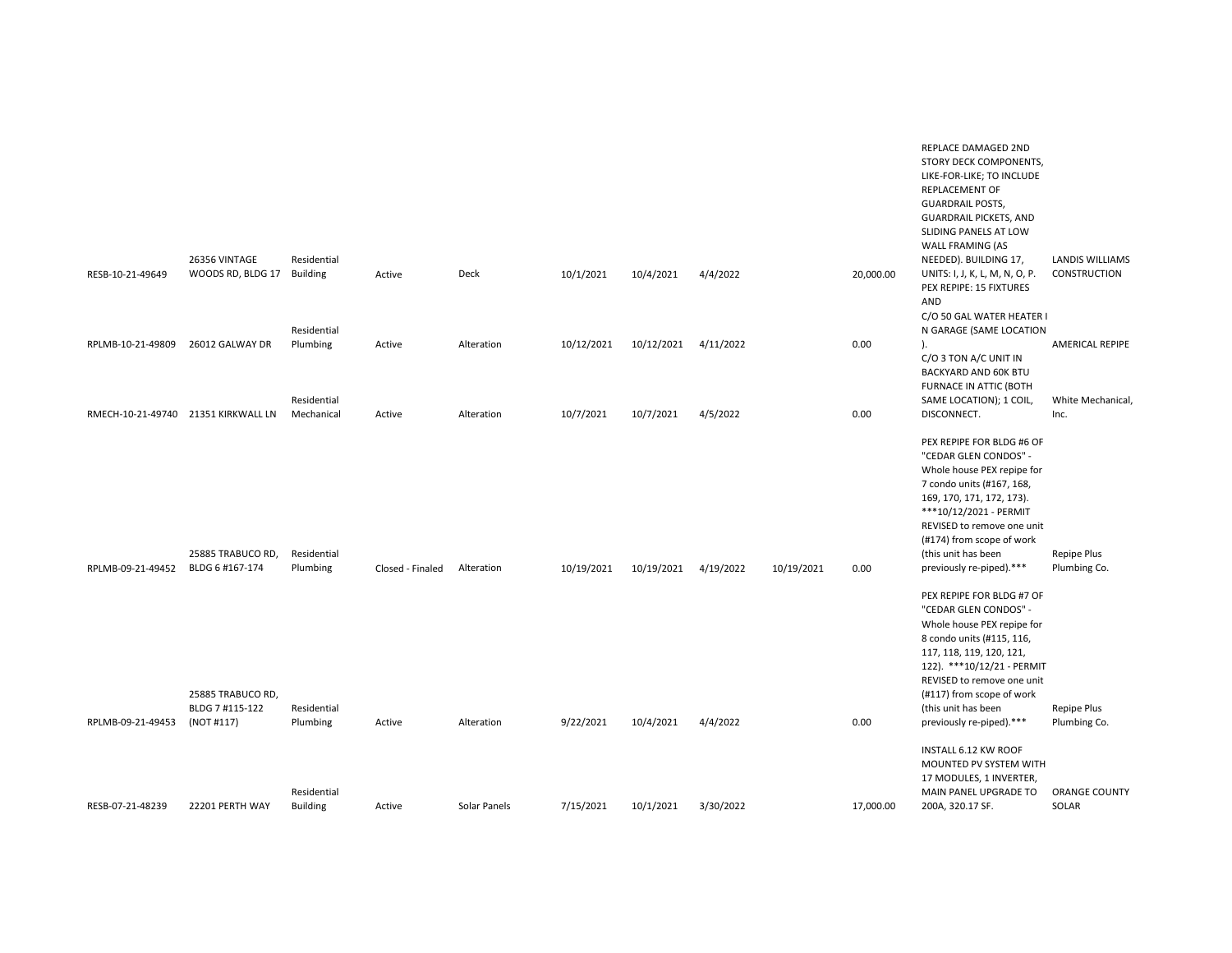| RELEC-09-21-49626                      | 28961 LIVE OAK CIR                    | Residential<br>Electrical                     | Active                     | Alteration               | 9/28/2021               | 10/6/2021               | 4/4/2022              |            | 0.00         | 200A MAIN SERVICE PANEL Steve Cavenee<br>UPGRADE.                                                                                                                                                                                                                                                                                                                                                                                                                                                                                                                                                                                                                                                                           | Electric                                       |
|----------------------------------------|---------------------------------------|-----------------------------------------------|----------------------------|--------------------------|-------------------------|-------------------------|-----------------------|------------|--------------|-----------------------------------------------------------------------------------------------------------------------------------------------------------------------------------------------------------------------------------------------------------------------------------------------------------------------------------------------------------------------------------------------------------------------------------------------------------------------------------------------------------------------------------------------------------------------------------------------------------------------------------------------------------------------------------------------------------------------------|------------------------------------------------|
| RPLMB-09-21-49456                      | 25885 TRABUCO RD,<br>BLDG 10 #316-321 | Residential<br>Plumbing                       | Closed - Finaled           | Alteration               | 9/22/2021               | 10/12/2021              | 4/11/2022             | 11/1/2021  | 0.00         | PEX REPIPE FOR BLDG #10<br>OF "CEDAR GLEN CONDOS" -<br>Whole house PEX repipe for<br>6 condo units (#316, 317,<br>318, 319, 320, 321).                                                                                                                                                                                                                                                                                                                                                                                                                                                                                                                                                                                      | Repipe Plus<br>Plumbing Co.                    |
| RESB-06-21-47643                       | <b>48 CASPIAN</b>                     | Residential<br><b>Building</b>                | Active                     | Addition                 | 6/15/2021               | 10/5/2021               | 4/4/2022              |            | 300,000.00   | (ROLL PLANS) 1st Floor<br>Room Addition (915 SF total)<br>to include: Add 277 SF in<br>existing courtyard yard area<br>to consist of one new<br>bedroom, one bathroom &<br>walk-in closet; Add 638 SF to<br>rear of house (attached to<br>existing CA Room) to consist<br>of new game room. Add<br>new covered patio (163 SF)<br>to new bedroom addition.<br>2nd Floor Remodel (162 SF)<br>to convert existing bonus<br>room area into a new<br>bedroom with closet; Add<br>new 2nd floor deck (250 SF)<br>over new bedroom addition.<br>1-Sink 1-Shower 1-Toilet 1-<br>Sewer Connection 1-Water<br>Lines 1-Hose Bibb; 21-Rec<br>30-Lights 12-Switches 3-<br>Fixed Appl. (Fans); 1-Mech<br>Alt. (Ductwork) 1-Vent Fan. INC. | PHOENIX<br>DEVELOPMENT,                        |
|                                        |                                       |                                               |                            |                          |                         |                         |                       |            |              | <b>INSTALL 6.4 KW ROOF</b><br>MOUNTED PV SYSTEM WITH<br>16 SOLAR MODULES (341<br>SF), 16 MICRO-INVERTERS, 1                                                                                                                                                                                                                                                                                                                                                                                                                                                                                                                                                                                                                 |                                                |
| RESB-08-21-48808                       | 21861 APACHE DR                       | Residential<br><b>Building</b><br>Residential | Active                     | Solar Panels             | 8/18/2021               | 10/25/2021              | 4/25/2022             |            | 20,000.00    | COMBINER PANEL, AND (1)<br>10 KWH BATTERY.<br>C/O 40 GAL WATER HEATER<br>IN GARAGE AND RELOCATE<br>TO THE CORNER OF THE                                                                                                                                                                                                                                                                                                                                                                                                                                                                                                                                                                                                     | SUNERGY, INC.<br><b>NEXGEN</b><br>PLUMBING AND |
| RPLMB-10-21-50188                      | 21702 SUPERIOR LN                     | Plumbing<br>Residential                       | Active                     | Water Heater             | 10/29/2021              | 10/29/2021              | 4/27/2022             |            | 0.00         | GARAGE.<br>125A MAIN SERVICE PANEL                                                                                                                                                                                                                                                                                                                                                                                                                                                                                                                                                                                                                                                                                          | DRAIN SERVICE INC                              |
| RELEC-10-21-49929<br>RPLMB-10-21-49760 | 25716 NUGGET<br>21391 MIDCREST DR     | Electrical<br>Residential                     | Active<br>Closed - Finaled | Alteration<br>Alteration | 10/19/2021<br>10/8/2021 | 10/19/2021<br>10/8/2021 | 4/18/2022<br>4/6/2022 | 10/22/2021 | 0.00<br>0.00 | UPGRADE.<br>PEX REPIPE: 12 FIXTURES.                                                                                                                                                                                                                                                                                                                                                                                                                                                                                                                                                                                                                                                                                        | SUNRUN<br>INTEGRITY REPIPE,                    |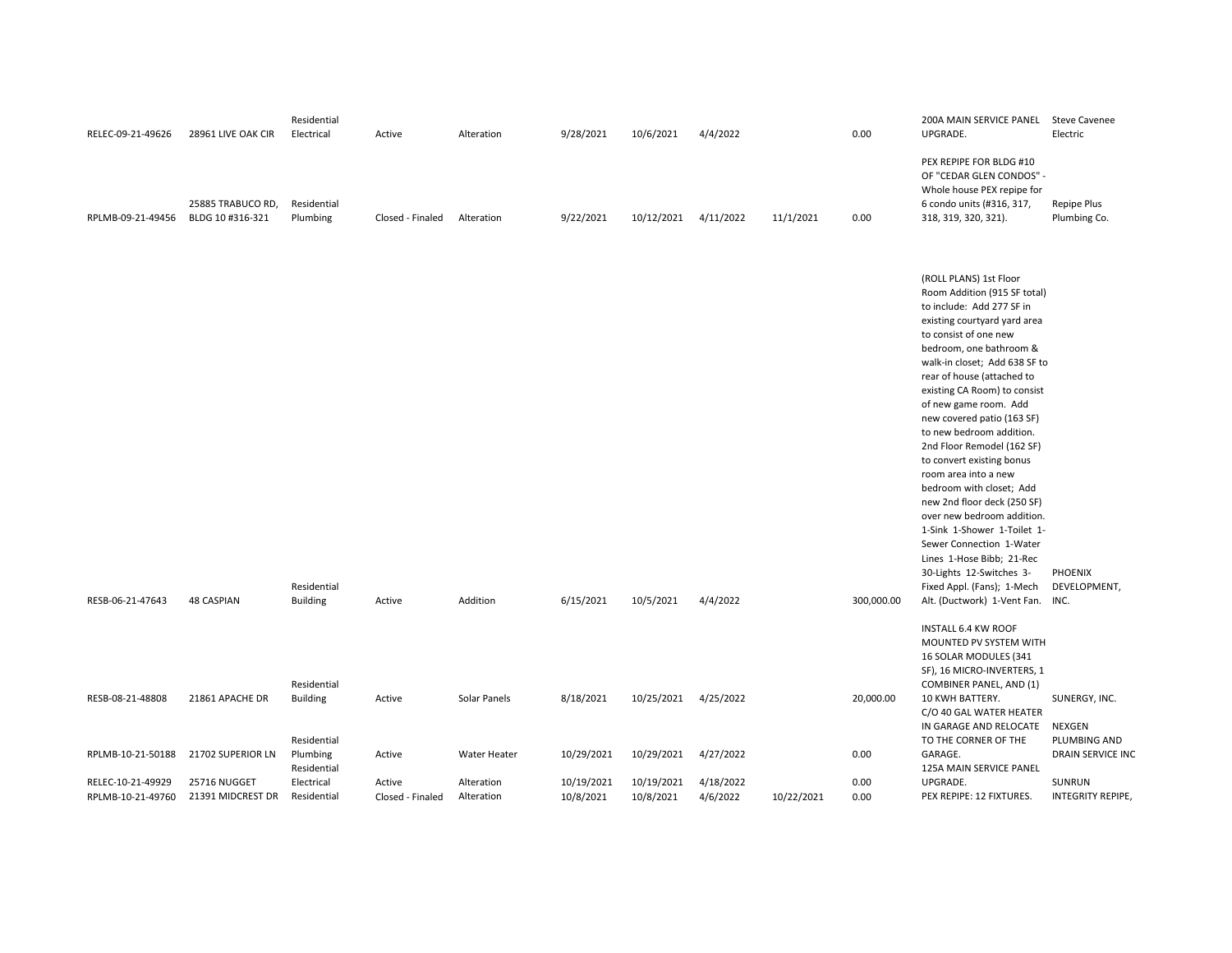| RESB-10-21-49946 | 21436 CORALITA                       | Residential<br><b>Building</b> | Active | Demolition   | 10/19/2021 | 10/19/2021           | 4/18/2022 | 8,000.00   | DEMO EXISTING 49 SF SPA<br>(WILL BE RELOCATED AND<br><b>ISSUED ON SEPARATE</b><br>PERMIT). | S & P REMODELING<br>AND<br>CONSTRUCTION<br><b>INC</b> |
|------------------|--------------------------------------|--------------------------------|--------|--------------|------------|----------------------|-----------|------------|--------------------------------------------------------------------------------------------|-------------------------------------------------------|
|                  |                                      |                                |        |              |            |                      |           |            | REROOF BLDG. #76 (8-UNIT                                                                   |                                                       |
|                  |                                      |                                |        |              |            |                      |           |            | BLDG): Tear-off existing                                                                   |                                                       |
|                  |                                      |                                |        |              |            |                      |           |            | sloped roof only; Replace                                                                  |                                                       |
|                  |                                      |                                |        |              |            |                      |           |            | plywood deck & fascia                                                                      |                                                       |
|                  |                                      |                                |        |              |            |                      |           |            | board, as needed. SLOPED                                                                   |                                                       |
|                  |                                      |                                |        |              |            |                      |           |            | ROOF (3,780 SF): Install GAF                                                               |                                                       |
|                  |                                      |                                |        |              |            |                      |           |            | Shingle Mate underlayment,                                                                 |                                                       |
|                  |                                      |                                |        |              |            |                      |           |            | 26-gauge galvanized sheet                                                                  |                                                       |
|                  |                                      |                                |        |              |            |                      |           |            | metal, 2"x2" drip edge metal                                                               |                                                       |
|                  |                                      |                                |        |              |            |                      |           |            | for eaves, GAF TimberCrest                                                                 |                                                       |
|                  |                                      |                                |        |              |            |                      |           |            | 10" Cool for hip and ridge,<br>and Timberline HDZ RS                                       |                                                       |
|                  |                                      |                                |        |              |            |                      |           |            | Shingles (6:12 slope). FLAT                                                                |                                                       |
|                  |                                      |                                |        |              |            |                      |           |            | ROOF (3,170 SF): Install BUR-                                                              |                                                       |
|                  |                                      |                                |        |              |            |                      |           |            | GAF NB5G/P6 System - one                                                                   |                                                       |
|                  |                                      |                                |        |              |            |                      |           |            | layer of red rosin sheathing                                                               |                                                       |
|                  |                                      |                                |        |              |            |                      |           |            | paper; one ply GAF #75 base                                                                |                                                       |
|                  |                                      |                                |        |              |            |                      |           |            | sheet; hot mop four plies                                                                  |                                                       |
|                  |                                      |                                |        |              |            |                      |           |            | GAF Flexply 6 ply sheet with                                                               |                                                       |
|                  |                                      |                                |        |              |            |                      |           |            | Type III asphalt; and hot mop                                                              |                                                       |
|                  |                                      |                                |        |              |            |                      |           |            | (apply flood coat of Type III                                                              |                                                       |
|                  | 26351, 26353, 26355,                 |                                |        |              |            |                      |           |            | asphalt at rate of 60 lbs /                                                                |                                                       |
|                  | 26357, 26361, 26363,                 |                                |        |              |            |                      |           |            | 100 SF and broadcast new                                                                   |                                                       |
|                  | 26365, 26367                         |                                |        |              |            |                      |           |            | Gravel Aggregate - 4/5                                                                     | <b>FONTAINE</b>                                       |
|                  | <b>MOUNTAIN GROVE</b><br>CIR BLDG 76 | Residential                    |        |              |            |                      |           |            | Granite into hot asphalt at                                                                | WEATHERPROOFIN                                        |
| RESB-10-21-49956 |                                      | <b>Building</b>                | Active | Reroof       | 10/20/2021 | 10/20/2021           | 4/18/2022 | 22,101.00  | 400 lbs / 100 SF).                                                                         | G, INC.                                               |
|                  |                                      |                                |        |              |            |                      |           |            | INSTALL 3.50 KW ROOF                                                                       |                                                       |
|                  |                                      |                                |        |              |            |                      |           |            | MOUNTED PV SYSTEM (194                                                                     |                                                       |
|                  |                                      |                                |        |              |            |                      |           |            | SQFT) WITH 10 MODULES, 1                                                                   |                                                       |
|                  |                                      | Residential                    |        |              |            |                      |           |            | <b>INVERTER, 1 BACKUP LOADS</b>                                                            |                                                       |
| RESB-10-21-49715 | 25882 TIPPERARY LN                   | <b>Building</b>                | Active | Solar Panels | 10/5/2021  | 10/13/2021           | 4/11/2022 | 10,000.00  | PANEL (125 AMPS).                                                                          | SUNRUN                                                |
|                  |                                      |                                |        |              |            |                      |           |            | A New SFD "Amara @                                                                         |                                                       |
|                  |                                      |                                |        |              |            |                      |           |            | Serrano Summit" Plan 1A(R)                                                                 |                                                       |
|                  |                                      |                                |        |              |            |                      |           |            | / 2,656 sq. ft. / Garage 462                                                               |                                                       |
|                  |                                      |                                |        |              |            |                      |           |            | sq. ft. / Porch 57 sq. ft. /                                                               |                                                       |
|                  |                                      |                                |        |              |            |                      |           |            | Outdoor Room 161 SF / View                                                                 |                                                       |
|                  |                                      |                                |        |              |            |                      |           |            | Deck 161 SF / Deck 70 SF /                                                                 |                                                       |
|                  |                                      | Residential                    |        |              |            |                      |           |            | (9) Solar Panels 2.88/3.06 Kw LENNAR HOMES OF                                              |                                                       |
| RESB-08-21-48697 | 630 PELION                           | <b>Building</b>                | Active | New          | 8/11/2021  | 10/19/2021 4/18/2022 |           | 341,222.00 | / LOT 97.                                                                                  | CA, INC.                                              |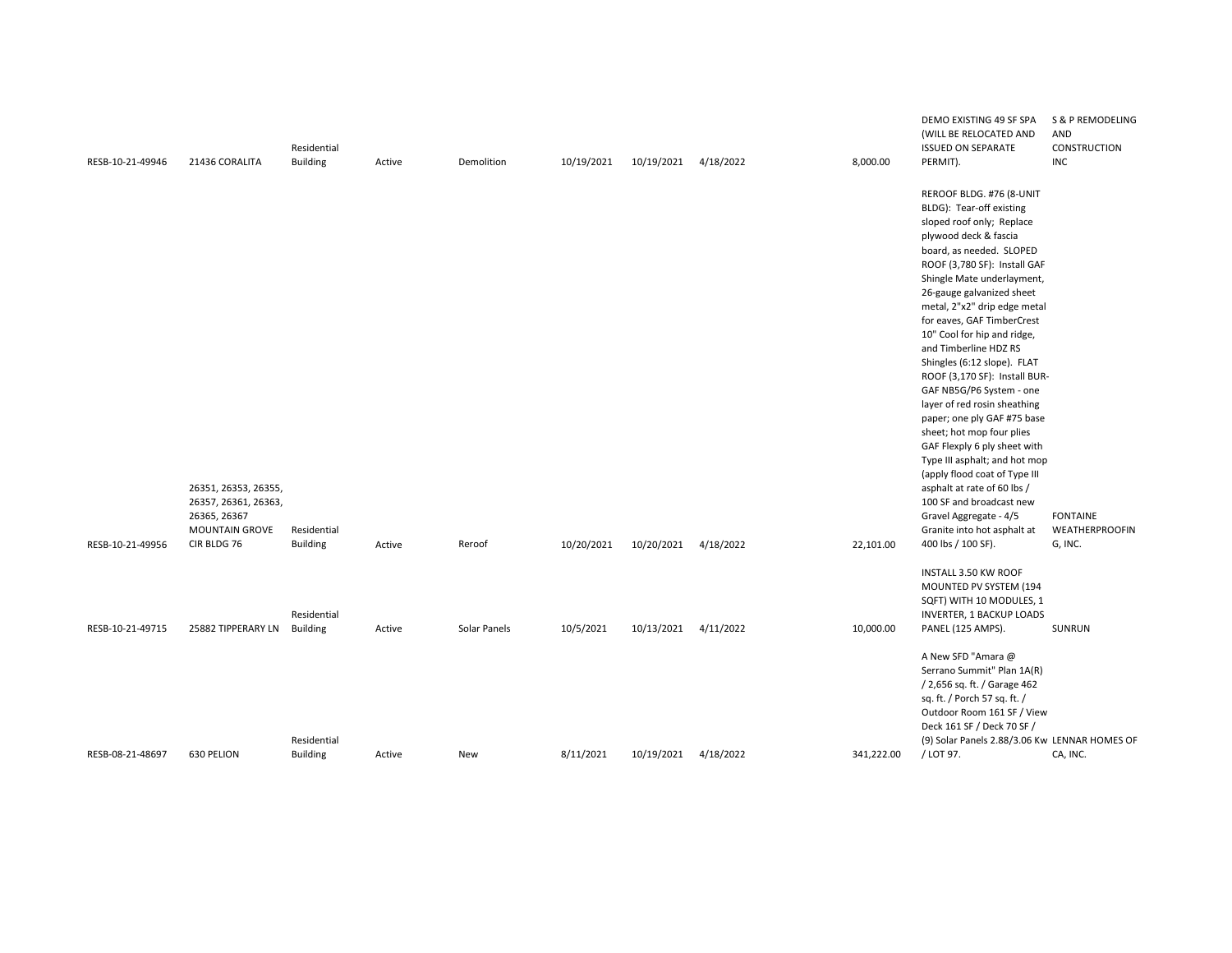| RESB-10-21-49830  | 22 LUMINOSA                                   | Residential<br><b>Building</b> | Active | New                              | 10/13/2021 | 10/22/2021 | 4/20/2022 | 547,179.00 | New 3-Story SFD "Teresina<br>@ Serrano Highlands" Plan 3-<br>XB / 4,095 SF / Garage 462<br>SF / Porch 81 SF / Outdoor<br>Room 204 SF / Master<br>Terrace 164 SF / Roof<br>Terrace 163 SF / P-E-M / LOT SHEA HOMES So Cal<br>19                                                                                                                      | GC, Inc.                                |
|-------------------|-----------------------------------------------|--------------------------------|--------|----------------------------------|------------|------------|-----------|------------|-----------------------------------------------------------------------------------------------------------------------------------------------------------------------------------------------------------------------------------------------------------------------------------------------------------------------------------------------------|-----------------------------------------|
|                   |                                               | Residential                    |        |                                  |            |            |           |            | 200A MAIN SERVICE PANEL                                                                                                                                                                                                                                                                                                                             |                                         |
| RELEC-10-21-50018 | 22176 CRANE ST                                | Electrical                     | Active | Alteration                       | 10/22/2021 | 10/22/2021 | 4/20/2022 | 0.00       | UPGRADE.                                                                                                                                                                                                                                                                                                                                            | SUNRUN                                  |
| CELEC-10-21-50190 | 26602 TOWNE<br><b>CENTRE DR</b>               | Commercial<br>Electrical       | Active | Alteration                       | 10/29/2021 | 10/29/2021 | 4/27/2021 | 64,000.00  | REPLACE (119) METAL<br>HALIDE LIGHT FIXTURES<br>WITH (119) LED FIXTURES.<br>(E) POLES WILL BE RE-USED. Inc.                                                                                                                                                                                                                                         | Horizon Lighting,                       |
|                   | 26672 PORTOLA                                 | Commercial                     |        |                                  |            |            |           |            | (2) Temporary Outdoor<br>Tents (10' x 20'; 200 SF); (3)<br><b>Temporary Outdoor Tents</b><br>(10' x 10'; 100 SF each); and<br>2-Temporary Outdoor Tents<br>$(10' \times 10'$ ; 100 SF each), $(1)$<br>Generator; for a Special<br>Event ("Hoag Flu Shot<br>Clinic") to occur on Saturday,<br>October 16, 2021 in the<br>parking lot in front of the |                                         |
| COMB-10-21-49712  | <b>PKWY</b>                                   | <b>Building</b><br>Residential | Active | Special Investigation            | 10/5/2021  | 10/5/2021  | 4/4/2022  | 0.00       | Hoag Health Center building. OWNER/BUILDER<br><b>INSTALL 9.5 KW ROOF</b><br>MOUNTED PV SYSTEM (454<br>SQFT) WITH 25 MODULES, 1 BRIGHT PLANET                                                                                                                                                                                                        |                                         |
| RESB-10-21-49884  | 24195 BIG TIMBER ST Building                  |                                | Active | Solar Panels                     | 10/15/2021 | 10/21/2021 | 4/19/2022 | 19,000.00  | <b>INVERTER.</b><br>1-Water Heater Changeout                                                                                                                                                                                                                                                                                                        | SOLAR                                   |
|                   | RPLMB-10-21-49979 21192 JASMINES WAY Plumbing | Residential                    | Active | Underground Utilities 10/21/2021 |            | 10/21/2021 | 4/19/2022 | 0.00       | (40 gal., in same garage<br>location)                                                                                                                                                                                                                                                                                                               | Pristine Plumbing,<br>Inc.              |
| RESB-10-21-49644  | 24131 JAGGER ST                               | Residential<br><b>Building</b> | Active | Reroof                           | 10/1/2021  | 10/1/2021  | 3/30/2022 | 11,000.00  | T/O AND REROOF (1295<br>SQFT) WITH COOL SHINGLES;<br>INSTALL 1 LAYER SYNTHETIC<br>UNDERLAYMENT; (3:12<br>SLOPE).                                                                                                                                                                                                                                    | <b>Certified Roofing</b><br>Specialists |
| RESB-08-21-48691  | 605 SERRANO<br><b>SUMMIT DRIVE</b>            | Residential<br><b>Building</b> | Active | New                              | 8/11/2021  | 10/19/2021 | 4/18/2022 | 333,504.00 | A New SFD "Amara @<br>Serrano Summit" Plan 2C /<br>2,643 sq. ft. / Garage 424 sq.<br>ft. / Porch 29 sq. ft. /<br>Outdoor Room 134 SF / Deck<br>134 SF / (9) Solar Panels<br>2.88/3.06 Kw / LOT 15.                                                                                                                                                  | LENNAR HOMES OF<br>CA, INC.             |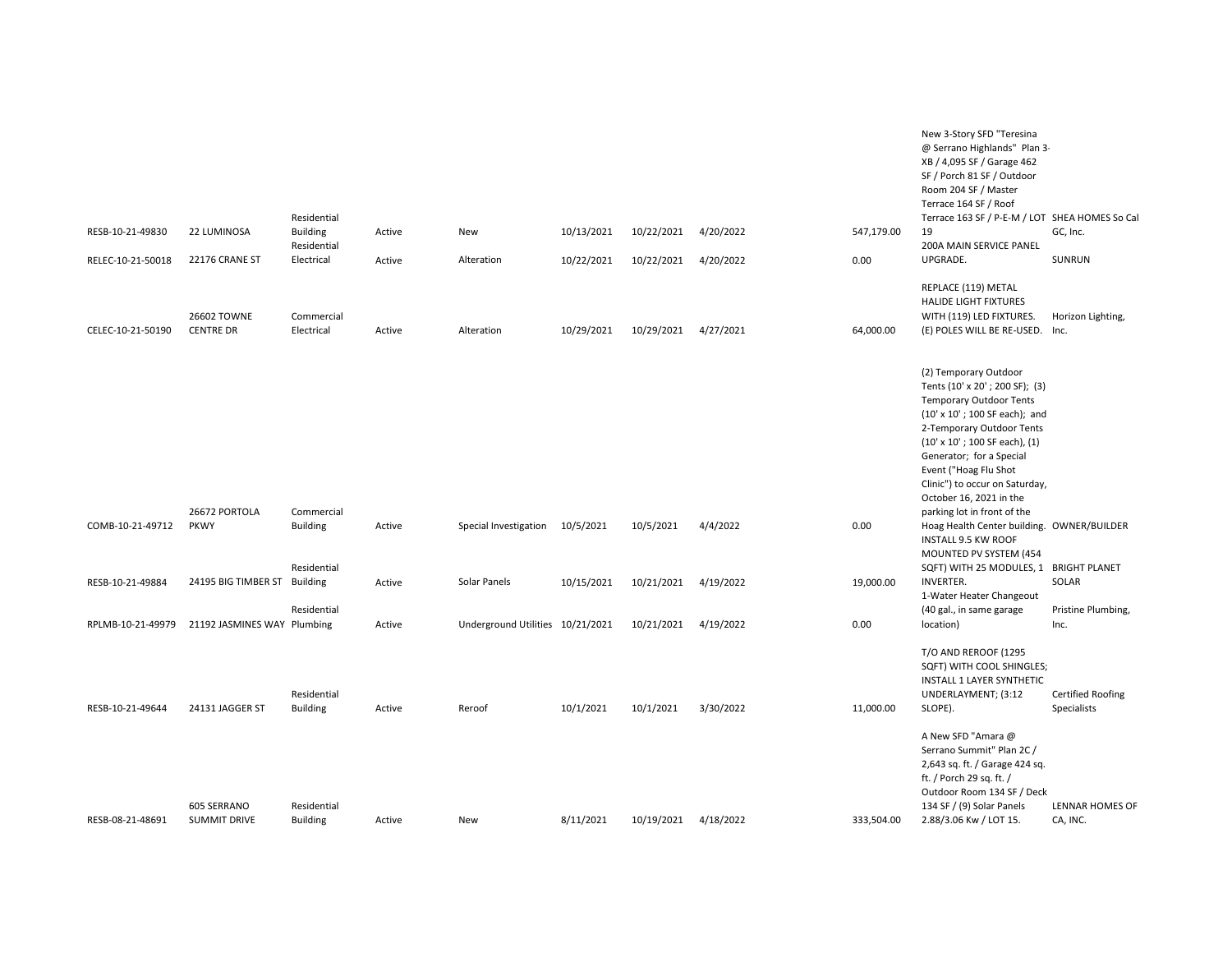|                                   |                    | Residential     |                  |                 |            |            |           |            |            | <b>200A MAIN SERVICE PANEL</b>   |                         |
|-----------------------------------|--------------------|-----------------|------------------|-----------------|------------|------------|-----------|------------|------------|----------------------------------|-------------------------|
| RELEC-10-21-49708                 | 21431 ALISO CT     | Electrical      | Active           | Alteration      | 10/5/2021  | 10/5/2021  | 4/4/2022  |            | 0.00       | UPGRADE.                         | <b>ELECTRIC MEDICS</b>  |
|                                   |                    |                 |                  |                 |            |            |           |            |            |                                  |                         |
|                                   |                    |                 |                  |                 |            |            |           |            |            |                                  |                         |
|                                   |                    |                 |                  |                 |            |            |           |            |            | 900 SF PARTIAL RE-ROOF ON        |                         |
|                                   |                    |                 |                  |                 |            |            |           |            |            | PV ARRAY AREA ONLY TO            |                         |
|                                   |                    |                 |                  |                 |            |            |           |            |            | INCLUDE: Tear-off existing       |                         |
|                                   |                    |                 |                  |                 |            |            |           |            |            | tile; No sheathing required;     |                         |
|                                   |                    |                 |                  |                 |            |            |           |            |            | Install one layer of 30# felt    |                         |
|                                   |                    |                 |                  |                 |            |            |           |            |            | $(slope = 4:12)$ and install new |                         |
|                                   |                    | Residential     |                  |                 |            |            |           |            |            | comp shingles where solar        |                         |
| RESB-10-21-49970                  | 22176 CRANE ST     | <b>Building</b> | Active           | Reroof          | 10/21/2021 | 10/21/2021 | 4/19/2022 |            | 4,500.00   | modules are mounted.             | SUNRUN                  |
|                                   |                    |                 |                  |                 |            |            |           |            |            | C/O 40 GAL WATER HEATER          |                         |
|                                   |                    | Residential     |                  |                 |            |            |           |            |            | IN KITCHEN (SAME                 | Fix It All Plumbing     |
| RPLMB-10-21-49723                 | 26226 HILLSFORD PL | Plumbing        | Closed - Finaled | Water Heater    | 10/7/2021  | 10/12/2021 | 4/11/2022 | 10/25/2021 | 0.00       | LOCATION).                       | Services, LLC           |
|                                   |                    |                 |                  |                 |            |            |           |            |            | New 3-Story SFD / Plan 4B(R)     |                         |
|                                   |                    |                 |                  |                 |            |            |           |            |            | - "Soria" 2,727 SF / Garage      |                         |
|                                   |                    |                 |                  |                 |            |            |           |            |            | 462 SF / 2nd Fl. Covered         |                         |
|                                   |                    |                 |                  |                 |            |            |           |            |            | Deck 157 SF / (9) Solar          |                         |
|                                   |                    | Residential     |                  |                 |            |            |           |            |            | Panels 3.06/2.88 kW / LOT        | LENNAR HOMES OF         |
| RESB-09-21-49524                  | 521 CATALONIA      | <b>Building</b> | Active           | New             | 9/24/2021  | 10/25/2021 | 4/25/2022 |            | 358,548.00 | 92.                              | CALIFORNIA, INC.        |
|                                   |                    |                 |                  |                 |            |            |           |            |            |                                  |                         |
|                                   |                    |                 |                  |                 |            |            |           |            |            | INSTALL (2) ILLUMINATED          |                         |
|                                   |                    |                 |                  |                 |            |            |           |            |            | <b>CHANNEL LETTER WALL</b>       |                         |
|                                   | 25422 TRABUCO RD   |                 |                  |                 |            |            |           |            |            | SIGNS FOR "BIOFIX PHYSICAL       |                         |
| SIGN-09-21-49358                  | 101                | Sign            | Active           | Wall Sign       | 9/16/2021  | 10/14/2021 | 3/15/2022 |            | 12,000.00  | <b>THERAPY &amp; FITNESS"</b>    | <b>SQUARE SIGNS LLC</b> |
|                                   |                    |                 |                  |                 |            |            |           |            |            |                                  |                         |
|                                   |                    |                 |                  |                 |            |            |           |            |            |                                  |                         |
|                                   |                    |                 |                  |                 |            |            |           |            |            | INSTALL 12.24 KW ROOF            |                         |
|                                   |                    |                 |                  |                 |            |            |           |            |            | MOUNTED PV SYSYTEM               |                         |
|                                   |                    |                 |                  |                 |            |            |           |            |            | WITH 36 MODULES, (1) 13.5        |                         |
|                                   |                    |                 |                  |                 |            |            |           |            |            | KWH                              |                         |
|                                   |                    |                 |                  |                 |            |            |           |            |            |                                  |                         |
|                                   |                    |                 |                  |                 |            |            |           |            |            | POWERWALL+INVERTER, (1)          |                         |
|                                   |                    |                 |                  |                 |            |            |           |            |            | 13.5 KWH POWERWALL (27           |                         |
|                                   |                    |                 |                  |                 |            |            |           |            |            | KWH TOTAL ESS), 1 BACKUP         |                         |
|                                   |                    | Residential     |                  |                 |            |            |           |            |            | GATEWAY, 1 DISTRIBUTION          |                         |
| RESB-09-21-49233                  | 25082 RADA AV      | <b>Building</b> | Active           | Solar Panels    | 9/11/2021  | 10/19/2021 | 4/18/2022 |            | 40,000.00  | PANEL, 708 SF.                   | <b>TESLA</b>            |
|                                   |                    |                 |                  |                 |            |            |           |            |            | C/O 4T A/C LOCATED IN SIDE       |                         |
|                                   |                    |                 |                  |                 |            |            |           |            |            | YARD (SAME LOCATION).            |                         |
|                                   |                    | Residential     |                  |                 |            |            |           |            |            | 80K BTU FURNACE IN               | Platinum Repair,        |
| RMECH-09-21-49625 22141 APACHE DR |                    |                 |                  |                 |            |            |           |            | 0.00       |                                  |                         |
|                                   |                    | Mechanical      | Active           | Air Conditioner | 9/30/2021  | 10/8/2021  | 4/6/2022  |            |            | GARAGE (SAME LOCATION).          | Inc.                    |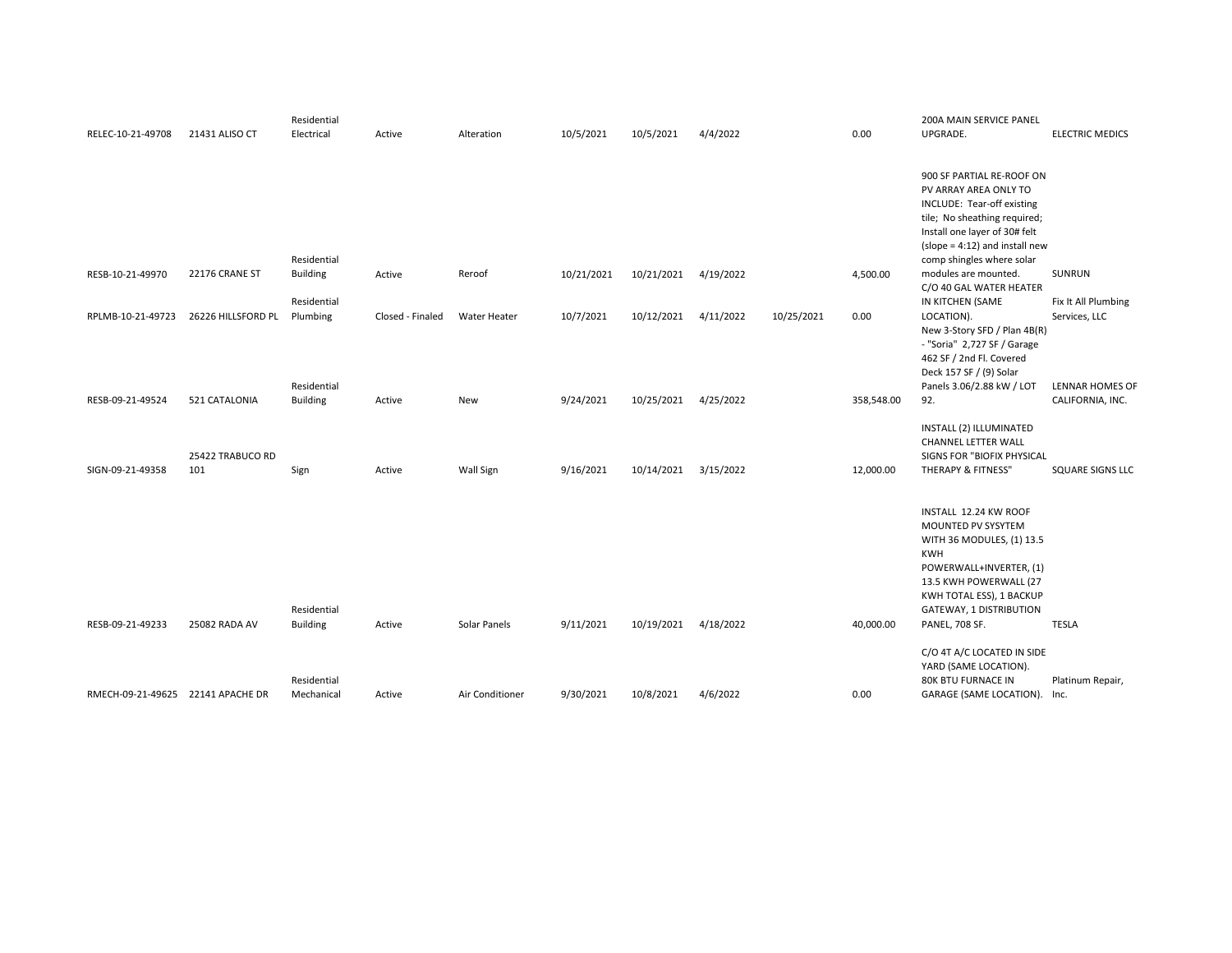|                                     |                                                              | Residential                              |                  |                 |            |                      |           |            |            | MODEL - New SFD<br>"Magnolias @ The<br>Meadows" PLAN 2 / 2,968<br>SF / Garage 408 SF / Carport<br>180 SF / Outdoor Living<br>Room 153 SF / Porch 60 SF /<br><b>Primary Covered Deck</b><br>Option 175 SF / 4.2 kW PV<br>System with 12 modules / P- |                                    |
|-------------------------------------|--------------------------------------------------------------|------------------------------------------|------------------|-----------------|------------|----------------------|-----------|------------|------------|-----------------------------------------------------------------------------------------------------------------------------------------------------------------------------------------------------------------------------------------------------|------------------------------------|
| RESB-06-21-47677                    | 141 WILD FLOWER                                              | <b>Building</b>                          | Active           | New             | 6/16/2021  | 10/19/2021           | 4/18/2022 |            | 276,024.00 | $E-M /$ LOT 5.<br>C/O 2T A/C IN BACKYARD<br>AND 40K BTU FURNACE IN<br><b>CLOSET (BOTH SAME</b>                                                                                                                                                      | Toll Brothers, Inc.                |
|                                     | RMECH-10-21-49768 26224 HILLSFORD PL                         | Residential<br>Mechanical<br>Residential | Closed - Finaled | Air Conditioner | 10/8/2021  | 10/8/2021            | 4/6/2022  | 10/18/2021 | 0.00       | LOCATION); 1 COIL,<br>DISCONNECT.<br>INSTALL 5.95 KW ROOF<br>MOUNTED PV SYSTEM (334<br>SQFT) WITH 17 MODULES, 1<br>INVERTER, 1 SUBPANEL (125                                                                                                        | Green Air<br>Engineering           |
| RESB-10-21-49750                    | 26172 CANARY CT                                              | <b>Building</b>                          | Active           | Solar Panels    | 10/7/2021  | 10/19/2021           | 4/18/2022 |            | 18,000.00  | AMP).<br>INSTALL 11.89 KW ROOF<br>MOUNTED PV SYSTEM WITH<br>41 MODULES,<br>MICROINVERTERS, 1                                                                                                                                                        | <b>FREEDOM FOREVER</b><br>ADVANCED |
| COMB-08-21-48590                    | 27172 BURBANK                                                | Commercial<br><b>Building</b>            | Active           | Solar Panels    | 8/6/2021   | 10/8/2021            | 4/6/2022  |            | 20,000.00  | <b>DISTRIBUTION PANEL, 1</b><br>LOAD CENTER, 882 SF.<br>INSTALL 5.25 KW ROOF<br>MOUNTED PV SYSTEM (268                                                                                                                                              | IMPROVEMENTS,<br>INC.              |
| RESB-09-21-49598                    | <b>14 LUMINOSA</b>                                           | Residential<br><b>Building</b>           | Active           | Solar Panels    | 9/29/2021  | 10/14/2021 4/12/2022 |           |            | 15,000.00  | SQFT) WITH 15 MODULES,<br>15 MICROINVERTERS.<br>C/O 2.5T A/C ON PATIO<br>DECK AND 40K BTU<br><b>FURNACE IN INTERIOR</b>                                                                                                                             | SUNPOWER<br>CORPORATION            |
| RMECH-10-21-50089 25717 VIEW POINTE |                                                              | Residential<br>Mechanical<br>Residential | Active           | Air Conditioner | 10/26/2021 | 10/26/2021           | 4/25/2022 |            | 0.00       | CLOSET (LIEK FOR LIKE, BOTH DYNAMIC AIR<br>SAME LOCATION).<br>INSTALL 9.10 KW ROOF<br>MOUNTED PV SYSTEM (512<br>SQFT) WITH 26 MODULES, 1                                                                                                            | SERVICES, INC.                     |
| RESB-10-21-49793                    | 25471 SHOSHONE DR Building<br>24481 CORTA CRESTA Residential |                                          | Active           | Solar Panels    | 10/11/2021 | 10/22/2021           | 4/20/2022 |            | 26,000.00  | <b>INVERTER.</b><br>CONVERT (E) BALCONY TO<br>163 SQFT ADDITION TO<br>MASTER BEDROOM. NEW<br>90K BTU MINI SPLIT WITH<br>CONDENSER IN SIDE YARD.<br>$(3)$ LIGHTS, $(1)$ SWITCH, $(6)$                                                                | SUNRUN<br>NIK                      |
| RESB-10-21-49716                    | DR                                                           | <b>Building</b>                          | Active           | Addition        | 10/6/2021  | 10/19/2021           | 4/18/2022 |            | 35,000.00  | RECEPTACLES.                                                                                                                                                                                                                                        | CONSTRUCTION                       |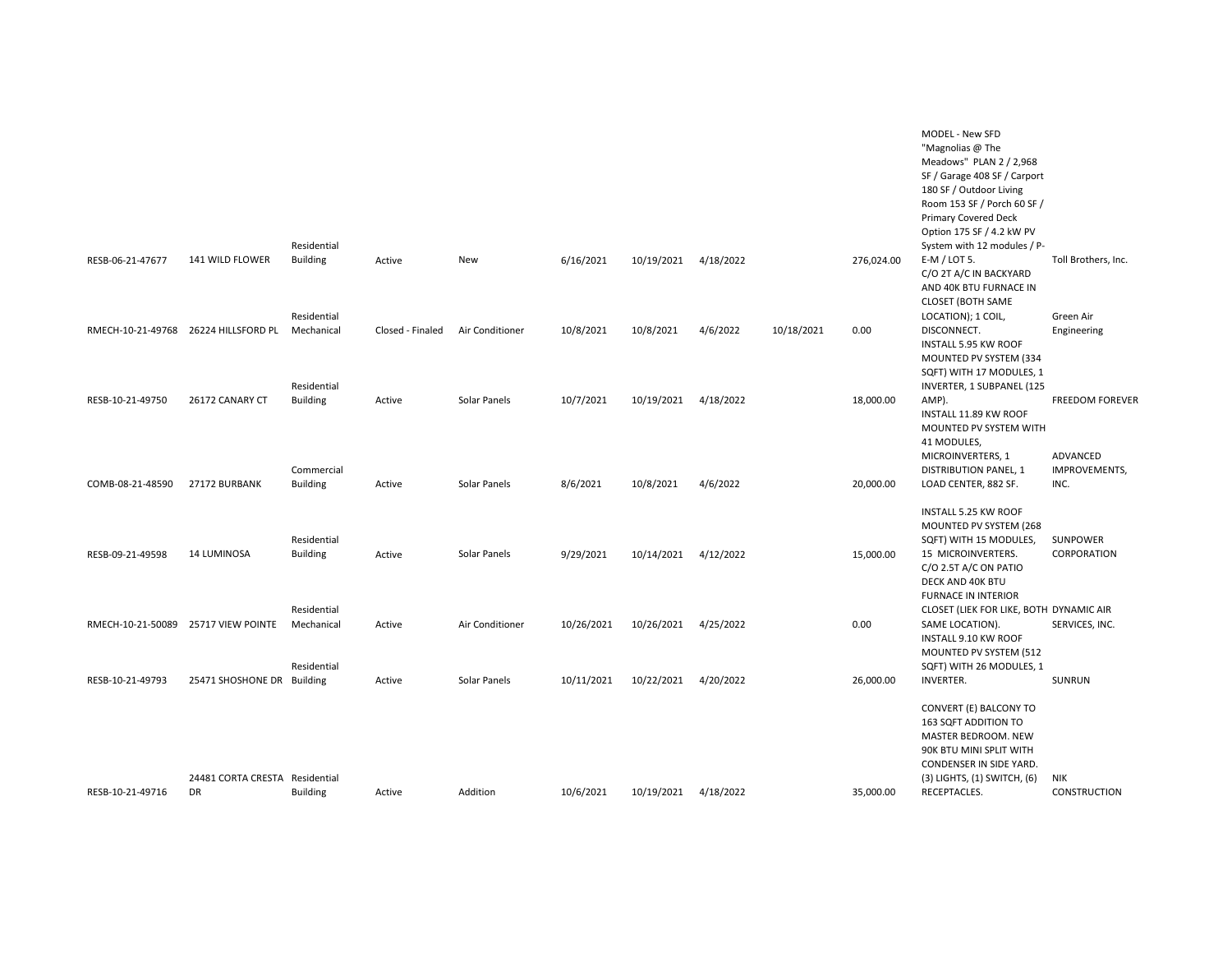|                                   |                    | Residential     |        |              |            |            |           |           | existing tub & surround;<br>Convert 1 1/2" drain to 2"<br>drain; Install new acrylic |                           |
|-----------------------------------|--------------------|-----------------|--------|--------------|------------|------------|-----------|-----------|--------------------------------------------------------------------------------------|---------------------------|
| RESB-10-21-49980                  | 24 LUNETTE AV      | <b>Building</b> | Active | Remodel      | 10/21/2021 | 10/21/2021 | 4/19/2022 | 0.00      | shower pan & wall system.                                                            | <b>REBORN CABINETS</b>    |
| RPLMB-10-21-50088                 | 21156 GLADIOLOS    | Residential     | Active | Alteration   | 10/26/2021 | 10/26/2021 | 4/25/2022 | 0.00      | PEX REPIPE (8) FIXTURES.                                                             | AMERICAL REPIPE           |
| RPLMB-10-21-49919                 | 26337 SPRING CREEK | Residential     | Active | Alteration   | 10/18/2021 | 10/18/2021 | 4/18/2022 | 0.00      | PEX REPIPE (13 FIXTURES)                                                             | <b>GREAT PARK</b>         |
|                                   |                    |                 |        |              |            |            |           |           | <b>T/O AND REROOF (2700</b>                                                          |                           |
|                                   |                    |                 |        |              |            |            |           |           | SQFT), INSTALL 1 LAYER                                                               |                           |
|                                   |                    |                 |        |              |            |            |           |           | SYNTHETIC                                                                            |                           |
|                                   |                    |                 |        |              |            |            |           |           | UNDERLAYMENT; INSTALL                                                                |                           |
|                                   |                    | Residential     |        |              |            |            |           |           | COMP SHINGLES (5:12                                                                  | PREMIUM                   |
| RESB-10-21-50068                  | 24632 BELGREEN PL  | <b>Building</b> | Active | Reroof       | 10/25/2021 | 10/25/2021 | 4/25/2022 | 10,800.00 | SLOPE).                                                                              | <b>ROOFING SYSTEMS</b>    |
|                                   |                    |                 |        |              |            |            |           |           | <b>INSTALL 50A CIRCUIT IN</b>                                                        |                           |
|                                   |                    | Residential     |        |              |            |            |           |           | <b>GARAGE FOR NEMA 14-50</b>                                                         |                           |
| RELEC-10-21-49701                 | 26082 GALWAY DR    | Electrical      | Active | Alteration   | 10/5/2021  | 10/5/2021  | 4/4/2022  | 0.00      | OUTLET.                                                                              | <b>Trout Electric</b>     |
|                                   |                    |                 |        |              |            |            |           |           | PEX REPIPE FOR BLDG #11                                                              |                           |
|                                   |                    |                 |        |              |            |            |           |           | OF "CEDAR GLEN CONDOS" -                                                             |                           |
|                                   |                    |                 |        |              |            |            |           |           | Whole house PEX repipe for                                                           |                           |
|                                   |                    |                 |        |              |            |            |           |           | 8 condo units (#231, 232,                                                            |                           |
|                                   | 25885 TRABUCO RD,  | Residential     |        |              |            |            |           |           | 233, 234, 235, 236, 237,                                                             | Repipe Plus               |
| RPLMB-10-21-49704                 | BLDG 11 #231-238   | Plumbing        | Active | Alteration   | 10/5/2021  | 10/25/2021 | 4/25/2022 | 0.00      | 238).                                                                                | Plumbing Co.              |
|                                   |                    |                 |        |              |            |            |           |           |                                                                                      |                           |
|                                   |                    |                 |        |              |            |            |           |           | INSTALL (2) NEW NON-                                                                 |                           |
|                                   |                    |                 |        |              |            |            |           |           | <b>ILLUMINATED WALL SIGN</b>                                                         |                           |
| SIGN-10-21-49848                  | 25882 WRIGHT       | Sign            | Active | Wall Sign    | 10/14/2021 | 10/14/2021 | 4/12/2022 | 2,900.00  | FOR "T HASEGAWA" (70 sf).                                                            | JB3D                      |
|                                   |                    |                 |        |              |            |            |           |           |                                                                                      |                           |
|                                   |                    |                 |        |              |            |            |           |           | PEX REPIPE FOR BLDG #9 OF                                                            |                           |
|                                   |                    |                 |        |              |            |            |           |           | "CEDAR GLEN CONDOS" -                                                                |                           |
|                                   | 25885 TRABUCO RD,  |                 |        |              |            |            |           |           | Whole house PEX repipe for                                                           |                           |
|                                   | BLDG 9 #197-202,   | Residential     |        |              |            |            |           |           | 7 condo units (#197, 198,                                                            | Repipe Plus               |
| RPLMB-09-21-49455                 | #204               | Plumbing        | Active | Alteration   | 9/22/2021  | 10/12/2021 | 4/11/2022 | 0.00      | 199, 200, 201, 202, 204).                                                            | Plumbing Co.              |
|                                   |                    | Residential     |        |              |            |            |           |           | PEX AND COPPER REPIPE (8)                                                            | ABSOLUTE                  |
| RPLMB-10-21-50176                 | 25061 PASEO CIPRES | Plumbing        | Active | Alteration   | 10/28/2021 | 10/28/2021 | 4/26/2022 | 0.00      | <b>FIXTURES.</b>                                                                     | AIRFLOW                   |
|                                   |                    |                 |        |              |            |            |           |           | C/O 5 TON A/C UNIT IN SIDE                                                           |                           |
|                                   |                    |                 |        |              |            |            |           |           | YARD AND 80K BTU                                                                     |                           |
|                                   |                    |                 |        |              |            |            |           |           | FURNACE IN GARAGE (BOTH ALICIA AIR                                                   |                           |
|                                   |                    | Residential     |        |              |            |            |           |           | SAME LOCATION); 1 COIL,                                                              | <b>CONDITIONING &amp;</b> |
| RMECH-10-21-49739 24362 FALCON ST |                    | Mechanical      | Active | Alteration   | 10/7/2021  | 10/7/2021  | 4/5/2022  | 0.00      | DISCONNECT.                                                                          | HEATING, INC.             |
|                                   |                    |                 |        |              |            |            |           |           |                                                                                      |                           |
|                                   |                    |                 |        |              |            |            |           |           | INSTALL 10.08 KW ROOF                                                                |                           |
|                                   |                    |                 |        |              |            |            |           |           | MOUNTED PV SYSTEM (501                                                               |                           |
|                                   |                    |                 |        |              |            |            |           |           | SQFT) WITH 28 MODULES,                                                               |                           |
|                                   |                    | Residential     |        |              |            |            |           |           | 28 MICROINVERTERS, 1                                                                 |                           |
| RESB-09-21-49608                  | 24511 VIA TONADA   | <b>Building</b> | Active | Solar Panels | 9/29/2021  | 10/13/2021 | 4/11/2022 | 40,000.00 | LOAD CENTER (100 AMP)                                                                | SunPower Corp             |
| RPLMB-10-21-50048                 | 22126 SUMMIT HILL  | Residential     | Active | Alteration   | 10/25/2021 | 10/25/2021 | 4/25/2022 | 0.00      | PEX REPIPE (13 FIXTURES)                                                             | <b>GREAT PARK</b>         |

Guest Bath Remodel: Demo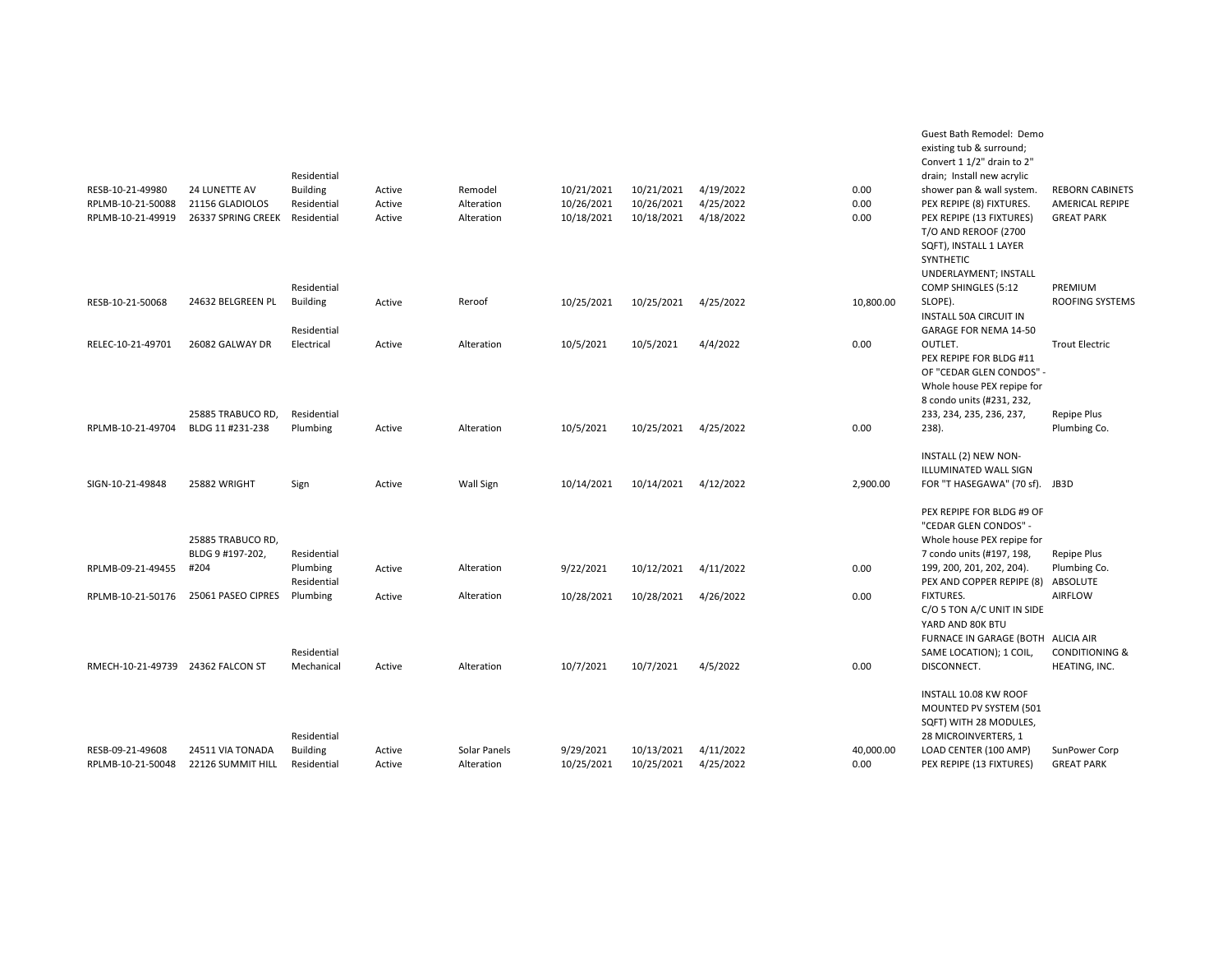| RESB-09-21-49235                      | 21932 LAKELAND AV                          | Residential<br><b>Building</b>                | Active                     | Repair                     | 9/11/2020               | 10/19/2021               | 4/18/2022              |            | 6,600.00          | LIKE FOR LIKE TERMITE AND<br>DRY ROT REPAIR FOR<br>CARPORTS #70,71,72 @<br>"LAKESIDE PARK": BEAM,<br>RAFTER, POST, FACIA BOARD<br>AS NEEDED PER CARPORT;<br>1200 SF. ** APPROVED<br>DRAWINGS/CALX UNDER<br>PERMIT #42067**<br>INSTALL 4.08 KW ROOF | Carasso<br>Construction<br>Services, Inc. |
|---------------------------------------|--------------------------------------------|-----------------------------------------------|----------------------------|----------------------------|-------------------------|--------------------------|------------------------|------------|-------------------|----------------------------------------------------------------------------------------------------------------------------------------------------------------------------------------------------------------------------------------------------|-------------------------------------------|
| RESB-10-21-49669<br>RPLMB-10-21-49806 | 20971 AVENIDA<br>AMAPOLA<br>22972 ASPAN ST | Residential<br><b>Building</b><br>Residential | Active<br>Closed - Finaled | Solar Panels<br>Alteration | 10/1/2021<br>10/12/2021 | 10/19/2021<br>10/12/2021 | 4/18/2022<br>4/11/2022 | 10/19/2021 | 15,500.00<br>0.00 | MOUNTED PV SYSTEM (236<br>SQFT) WITH 12 MODULES, 1<br><b>INVERTER, 1 ENERGY</b><br>STORAGE SYSTEM (13.5<br>KWH), 1 BACKUP LOADS<br>PANEL (200 AMP).<br>PEX REPIPE: 9 FIXTUERS.                                                                     | <b>TESLA</b><br>Pipe It Right             |
|                                       |                                            |                                               |                            |                            |                         |                          |                        |            |                   | (ROLL PLANS) REPLACE (88)                                                                                                                                                                                                                          |                                           |
| CELEC-10-21-49824                     | 26672 PORTOLA<br>PKWY                      | Commercial<br>Electrical                      | Active                     | Alteration                 | 10/13/2021              | 10/14/2021               | 4/12/2022              |            | 68,000.00         | METAL HALIDE FIXTURES<br>WITH (88) LED FIXTURES. (E) Horizon Lighting,<br>POLES WILL BE RE-USED.                                                                                                                                                   | Inc.                                      |
|                                       | 24291                                      | Residential                                   |                            |                            |                         |                          |                        |            |                   | T/O EXISTING 2620 SF<br><b>CEMENT TILE ROOF AND</b><br><b>INSTALL 2 LAYERS #40</b><br>UNDERLAYMENT; INSTALL<br>NEW EAGLIGHT BEL AIR<br>TILES #297 (CRRC #0918-<br>0046, ESR #1900) (5:12                                                           |                                           |
| RESB-10-21-49763                      | PONCHARTRAIN LN                            | <b>Building</b>                               | Closed - Finaled           | Reroof                     | 10/8/2021               | 10/8/2021                | 4/6/2022               | 10/15/2021 | 17,000.00         | SLOPE).                                                                                                                                                                                                                                            | Prestige Roofing                          |
|                                       |                                            |                                               |                            |                            |                         |                          |                        |            |                   | New 3-Story SFD "Teresina<br>@ Serrano Highlands" Plan 4-<br>XA / 4,329 SF / Garage 415<br>SF / Porch 40 SF / Outdoor<br>Room 239 SF / Master<br>Terrace 161 SF / Roof                                                                             |                                           |
| RESB-10-21-49831                      | 24 LUMINOSA                                | Residential<br><b>Building</b>                | Active                     | New                        | 10/13/2021              | 10/22/2021               | 4/20/2022              |            | 585,192.00        | Terrace 292 SF / P-E-M / LOT SHEA HOMES So Cal<br>20                                                                                                                                                                                               | GC, Inc.                                  |
|                                       |                                            | Residential                                   |                            |                            |                         |                          |                        |            |                   | MODEL - New SFD "The<br>Willows @ The Meadows"<br>PLAN 1 / 1,916 SF / Garage<br>505 SF / Porch 52 SF /<br>Outdoor Living Room Option<br>120 SF / 4.2 kW PV System<br>with 12 modules / P-E-M /                                                     |                                           |
| RESB-07-21-48138                      | 230 AMBER OAK                              | <b>Building</b>                               | Active                     | New                        | 7/9/2021                | 10/27/2021 4/25/2022     |                        |            | 178,188.00        | LOT 54.                                                                                                                                                                                                                                            | Toll Brothers, Inc.                       |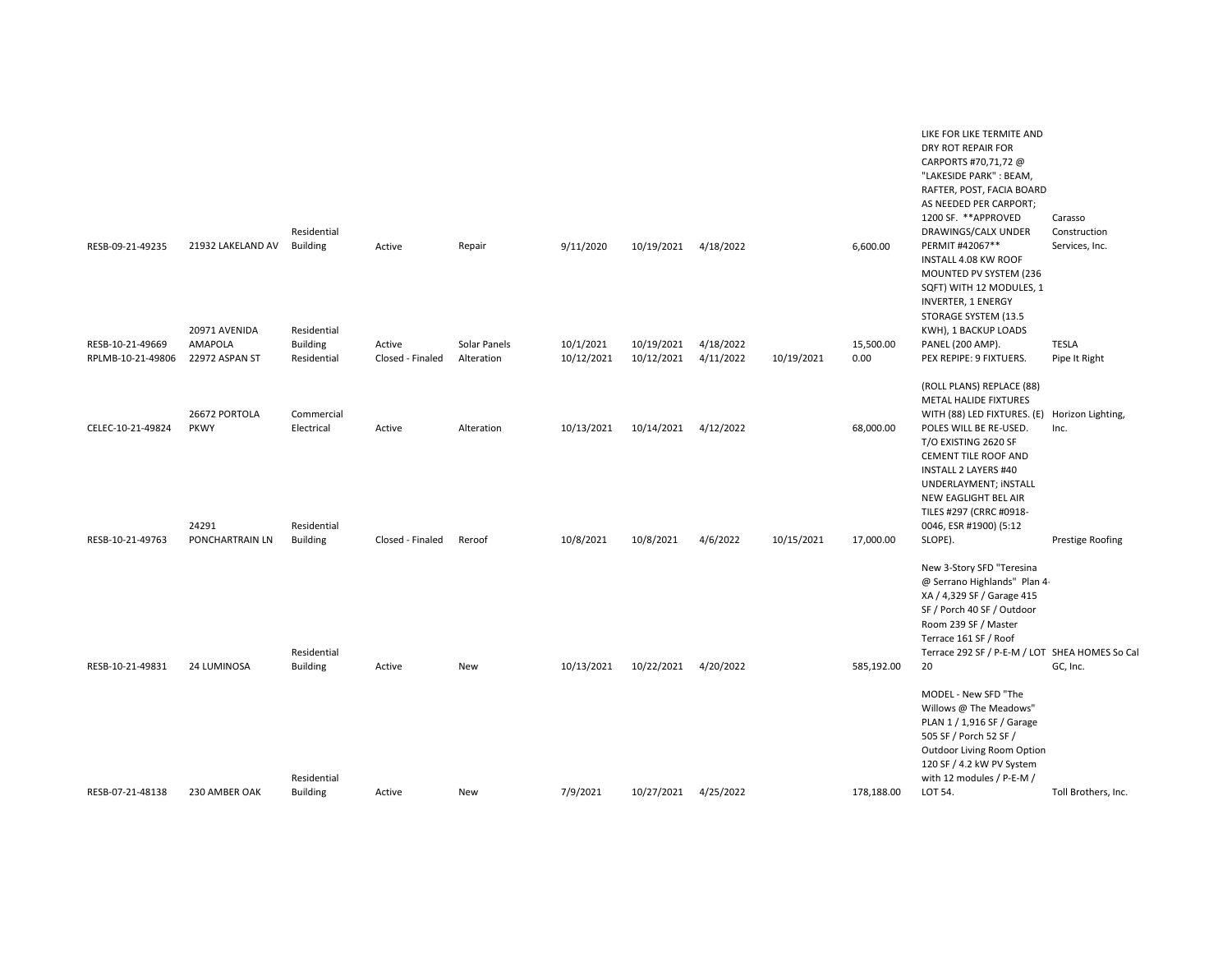|                                  |                                | Residential               |                  |                              |            |            |           |            |            | New 3-Story SFD / Plan 1A -<br>"Soria" 2,308 SF / Garage<br>462 SF / Covered Patio 75 SF<br>/ 2nd Fl. Covered Deck 160<br>SF / 3rd Fl. Covered Deck 160<br>SF / (8) Solar Panels                                               | <b>LENNAR HOMES OF</b>                          |
|----------------------------------|--------------------------------|---------------------------|------------------|------------------------------|------------|------------|-----------|------------|------------|--------------------------------------------------------------------------------------------------------------------------------------------------------------------------------------------------------------------------------|-------------------------------------------------|
| RESB-09-21-49513                 | 523 CATALONIA                  | <b>Building</b>           | Active           | New                          | 9/24/2021  | 10/25/2021 | 4/25/2022 |            | 312,458.00 | 2.72/2.56 kW / LOT 91.                                                                                                                                                                                                         | CALIFORNIA, INC.                                |
| POOL-10-21-50083                 | 5452 HERITAGE OAK<br><b>DR</b> | Combination<br>Pool/Spa   | Active           | Residential                  | 10/26/2021 | 10/26/2021 | 4/25/2022 |            | 38,000.00  | NEW POOL (672 SQFT) AND<br>RAISED 8' X 8' SPA WITH<br>RELATED EQUIPMENT.                                                                                                                                                       | HG POOL<br><b>CONSTRUCTION</b>                  |
|                                  |                                | Residential               |                  |                              |            |            |           |            |            | <b>EXTEND ELECTRIC LINE TO</b><br>SERVICE FUTURE BBQ AND<br>(BBQ STATION APPLIANCES),<br><b>FRIDGE ETC (FOR FUTURE</b><br>LANDSCAPE LIGHTS AND<br>IRRIGATION); INSTALL NEW                                                     | <b>Steve Cavenee</b>                            |
| RELEC-10-21-50174                | 24472 TOLEDO LN                | Electrical                | Active           | Alteration                   | 10/28/2021 | 10/28/2021 | 4/26/2022 |            | 0.00       | PULL BOX AND NEW J BOX.                                                                                                                                                                                                        | Electric                                        |
|                                  |                                | Residential               |                  |                              |            |            |           |            |            | C/O 60K BTU FURNACE IN<br>INDOOR CLOSET (SAME                                                                                                                                                                                  | <b>SERVICE</b>                                  |
| RMECH-10-21-49719 24142 KATHY AV |                                | Mechanical<br>Commercial  | Active           | Furnace Change Out 10/6/2021 |            | 10/6/2021  | 4/4/2022  |            | 0.00       | LOCATION); 1 COIL<br>CHANGE OUT (2) ROOF<br>DRAINS, (1) HOSE BIB,<br>REPLACE 10' OF CONDUIT.                                                                                                                                   | CHAMPIONS, INC.<br>LOFTI<br><b>CONSTRUCTION</b> |
| COMB-10-21-49854                 | 23862 BRIDGER RD               | <b>Building</b>           | Active           | Repair                       | 10/14/2021 | 10/14/2021 | 4/12/2022 |            | 0.00       | (ARBY'S)<br><b>INSTALL 60A CIRCUIT IN</b>                                                                                                                                                                                      | <b>DESIGN BUILD INC</b>                         |
| RELEC-10-21-49700                | 50 TESSERA AV                  | Residential<br>Electrical | Closed - Finaled | Alteration                   | 10/5/2021  | 10/5/2021  | 4/4/2022  | 10/21/2021 | 0.00       | <b>GARAGE FOR ELECTRIC</b><br>VEHICLE.                                                                                                                                                                                         | <b>Trout Electric</b>                           |
|                                  | 26356 VINTAGE                  | Residential               |                  |                              |            |            |           |            |            | REPLACE DAMAGED 2ND<br>STORY DECK COMPONENTS,<br>LIKE-FOR-LIKE; TO INCLUDE<br>REPLACEMENT OF<br><b>GUARDRAIL POSTS,</b><br><b>GUARDRAIL PICKETS, AND</b><br>SLIDING PANELS AT LOW<br>WALL FRAMING (AS<br>NEEDED). BUILDING 12, | LANDIS WILLIAMS                                 |
| RESB-10-21-49647                 | WOODS RD, BLDG 12              | Building                  | Active           | Deck                         | 10/1/2021  | 10/4/2021  | 4/4/2022  |            | 20,000.00  | UNITS: I, J, K, L, M, N, O, P.                                                                                                                                                                                                 | <b>CONSTRUCTION</b>                             |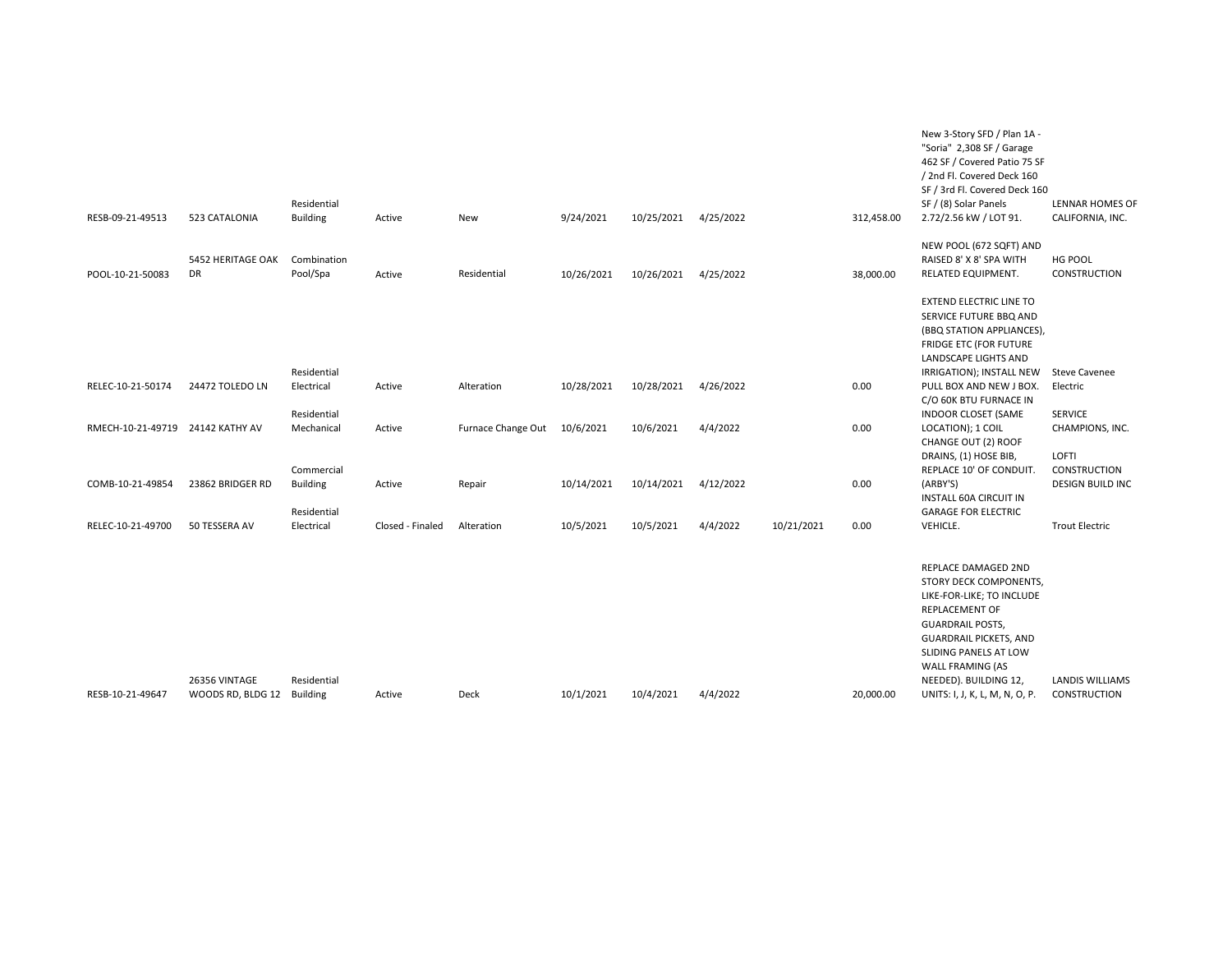| RESB-09-21-49237  | 24832 LAKEFIELD ST          | Residential<br><b>Building</b> | Active | Repair                       | 9/11/2020 | 10/19/2021           | 4/18/2022 | 6,600.00   | LIKE FOR LIKE TERMITE AND<br>DRY ROT REPAIR FOR<br>CARPORTS #2,3,4 @<br>"LAKESIDE PARK": BEAM,<br>RAFTER, POST, FACIA BOARD<br>AS NEEDED PER CARPORT;<br>1200 SF. ** APPROVED<br>DRAWINGS/CALX UNDER<br>PERMIT #42067**                                          | Carasso<br>Construction<br>Services, Inc.             |
|-------------------|-----------------------------|--------------------------------|--------|------------------------------|-----------|----------------------|-----------|------------|------------------------------------------------------------------------------------------------------------------------------------------------------------------------------------------------------------------------------------------------------------------|-------------------------------------------------------|
| COMB-04-21-46628  | 23704 EL TORO RD E Building | Commercial                     | Active | Tenant Improvement 4/23/2021 |           | 10/12/2021           | 4/11/2022 | 78,500.00  | Interior T.I. (1,778 SF) to<br>existing "Cox Solution" Store:<br>Partial remodel to include<br>removal of some existing<br>store fixtures and installing<br>new store fixtures; Some<br>areas of new flooring and<br>ceiling; New finishes. 10-<br>Rec 2-Lights. | Shrader & Martinez<br>Construction USA,<br><b>LLC</b> |
|                   |                             | Residential                    |        |                              |           |                      |           |            | A New 3 Story SFD "Amara<br>@ Serrano Summit" Plan 3-<br>XA / 3,303 sq. ft. / Garage<br>421 sq. ft. / Porch 26 sq. ft. /<br>Outdoor Room 192 SF / 2'd<br>Floor Deck 154 SF / 3rd.<br>Floor Deck 173 SF / (10)<br>Solar Panels 3.20/3.40 Kw /                     | LENNAR HOMES OF                                       |
| RESB-08-21-48695  | 623 PELION<br>26742 PORTOLA | <b>Building</b><br>Commercial  | Active | New                          | 8/11/2021 | 10/19/2021           | 4/18/2022 | 409,356.00 | LOT 18.<br>REPLACE (120) 400 WATT<br>LIGHT FIXTURES WITH (120)<br>LED FIXTURES. (E) POLES                                                                                                                                                                        | CA, INC.<br>Horizon Lighting,                         |
| CELEC-10-21-49733 | <b>PKWY</b>                 | Electrical                     | Active | Alteration                   | 10/7/2021 | 10/7/2021            | 4/5/2022  | 68,000.00  | WILL BE RE-USED.                                                                                                                                                                                                                                                 | Inc.                                                  |
| RESB-10-21-49684  | 24892 WOODSIDE LN Building  | Residential                    | Active | Reroof                       | 10/4/2021 | 10/4/2021            | 4/4/2022  | 6,483.75   | T/O TILE ROOF UNDER<br>SOLAR ARRAY AND REROOF<br>WITH COMP SHINGLES<br>(1,177 SQFT); INSTALL 1<br>LAYER #30 UNDERLAYMENT;<br>(5:12 SLOPE).                                                                                                                       | SUNRUN                                                |
| RESB-09-21-49243  | 22044 LAKELAND AV           | Residential<br>Building        | Active | Repair                       | 9/11/2021 | 10/19/2021 4/18/2022 |           | 6,600.00   | LIKE FOR LIKE TERMITE AND<br>DRY ROT REPAIR FOR<br>CARPORTS #36,37 @<br>"LAKESIDE PARK": BEAM,<br>RAFTER, POST, FACIA BOARD<br>AS NEEDED PER CARPORT;<br>800 SF. ** APPROVED<br>DRAWINGS/CALX UNDER<br>PERMIT #42067**                                           | Carasso<br>Construction<br>Services, Inc.             |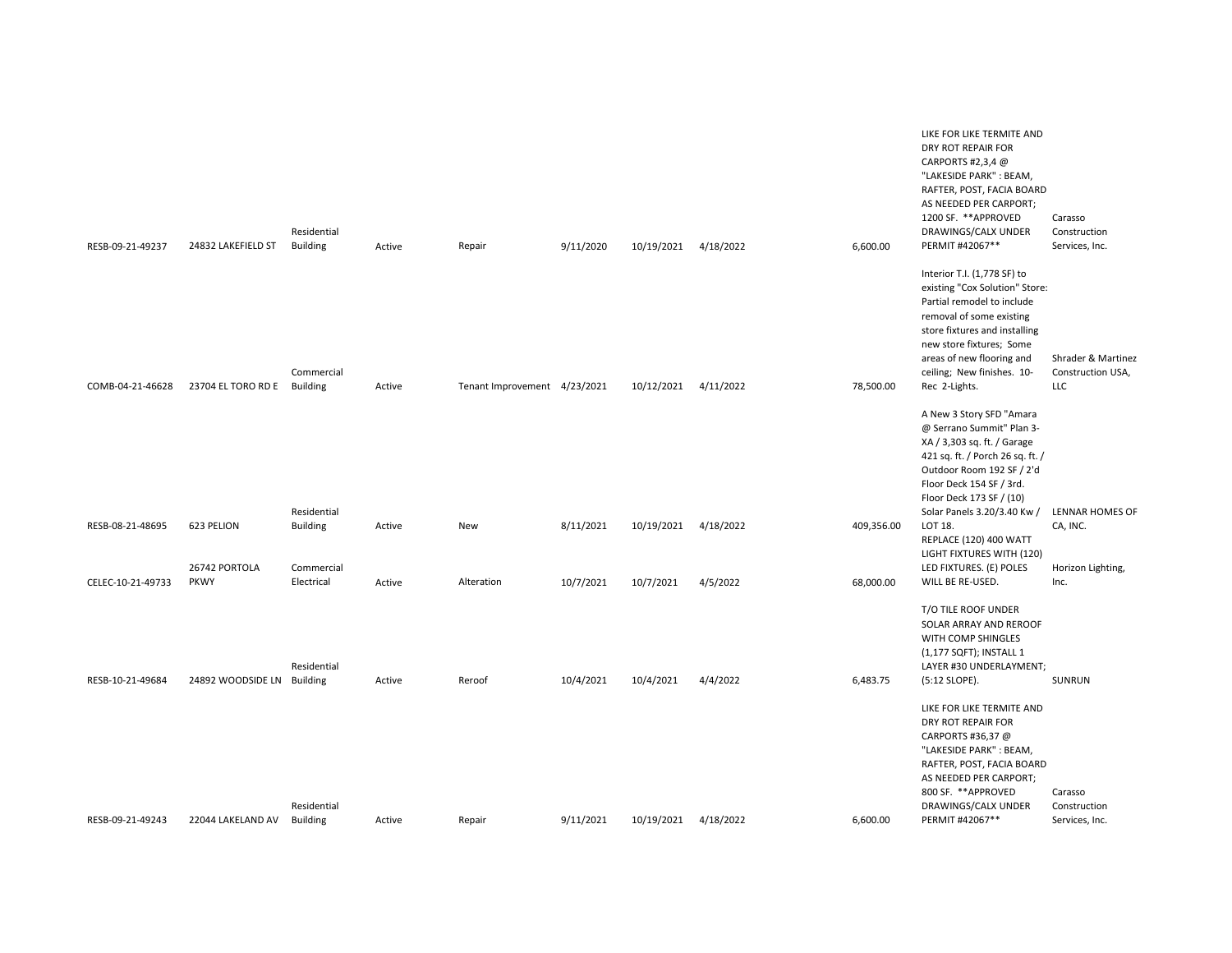| RESB-10-21-49668  | 25141 CALLE DEL<br><b>LAGO</b> | Residential<br><b>Building</b> | Active | Solar Panels | 10/1/2021  | 10/19/2021           | 4/18/2022 | 24,500.00 | <b>INSTALL 8.5 KW ROOF</b><br>MOUNTED PV SYSTEM (477<br>SQFT) WITH 20 MODULES, 1<br><b>INVERTER, 1 ENERGY</b><br>STORAGE SYSTEM (13.5<br>KWH), 1 BACKUP LOADS<br>PANEL (200 AMP).                                             | <b>TESLA</b>           |
|-------------------|--------------------------------|--------------------------------|--------|--------------|------------|----------------------|-----------|-----------|-------------------------------------------------------------------------------------------------------------------------------------------------------------------------------------------------------------------------------|------------------------|
|                   | 26356 VINTAGE                  | Residential                    |        |              |            |                      |           |           | REPLACE DAMAGED 2ND<br>STORY DECK COMPONENTS,<br>LIKE-FOR-LIKE; TO INCLUDE<br>REPLACEMENT OF<br><b>GUARDRAIL POSTS,</b><br><b>GUARDRAIL PICKETS, AND</b><br>SLIDING PANELS AT LOW<br>WALL FRAMING (AS<br>NEEDED). BUILDING 2, | <b>LANDIS WILLIAMS</b> |
| RESB-10-21-49640  | WOODS RD, BLDG 2               | <b>Building</b><br>Residential | Active | Deck         | 10/1/2021  | 10/4/2021            | 4/4/2022  | 20,000.00 | UNITS: I, J, K, L, M, N, O, P.<br>200A MAIN SERVICE PANEL AAA PACIFIC                                                                                                                                                         | <b>CONSTRUCTION</b>    |
| RELEC-10-21-50024 | 22125 PHEASANT ST              | Electrical                     | Active | Alteration   | 10/22/2021 | 10/22/2021           | 4/20/2022 | 0.00      | UPGRADE.                                                                                                                                                                                                                      | <b>ELECTRIC INC</b>    |
| RESB-10-21-49974  | 5492 HERITAGE OAK<br>DR        | Residential<br><b>Building</b> | Active | Remodel      | 10/21/2021 | 10/21/2021           | 4/19/2022 | 5,000.00  | RUN GAS LINE (2 OUTLETS),<br>SEWER LINE (1 INLET) AND<br>ELECTRICAL (3 RECEPTACLES)<br>TO FUTURE BBQ, FOUNTAIN, SIERRA LANDSCAPE,<br>AND FIRE PIT.                                                                            | INC.                   |
| RESB-09-21-49525  | 21 LONTANO                     | Residential<br><b>Building</b> | Active | Solar Panels | 9/24/2021  | 10/8/2021            | 4/6/2022  | 40,040.00 | INSTALL 10.00 KW ROOF<br>MOUNTED PV SYSTEM (498<br>SQFT) WITH 25 MODULES,<br>25 MICROINVERTERS, 1<br><b>ENERGY STORAGE SYSTEM, 1</b><br>BACKUP LOADS PANEL (100<br>AMP).                                                      | Sky Country Solar      |
|                   |                                | Residential                    |        |              |            |                      |           |           | INSTALL 17.2 ROOF<br>MOUNTED PV SYSTEM (944<br>SQFT) WITH 43 MODULES, 2<br>INVERTERS, 200 AMP PANEL<br>UPGRADE, (1) 200 AMP                                                                                                   |                        |
| RESB-09-21-49594  | 54 VIAGGIO LN                  | <b>Building</b><br>Residential | Active | Solar Panels | 9/29/2021  | 10/19/2021           | 4/18/2022 | 67,529.00 | LOAD CENTER.<br>INSTALL 4.25 KW ROOF<br>MOUNTED PV SYSTEM (238<br>SQFT) WITH 10 MODULES, 1<br><b>INVERTER, 1 ENERGY</b><br>STORAGE SYSTEM (27 KWH),<br>INTERNAL LOAD CENTER                                                   | <b>LARSUN SOLAR</b>    |
| RESB-10-21-49751  | 225 DENALI                     | <b>Building</b>                | Active | Solar Panels | 10/7/2021  | 10/19/2021 4/18/2022 |           | 23,500.00 | (200 AMPS).                                                                                                                                                                                                                   | <b>TESLA</b>           |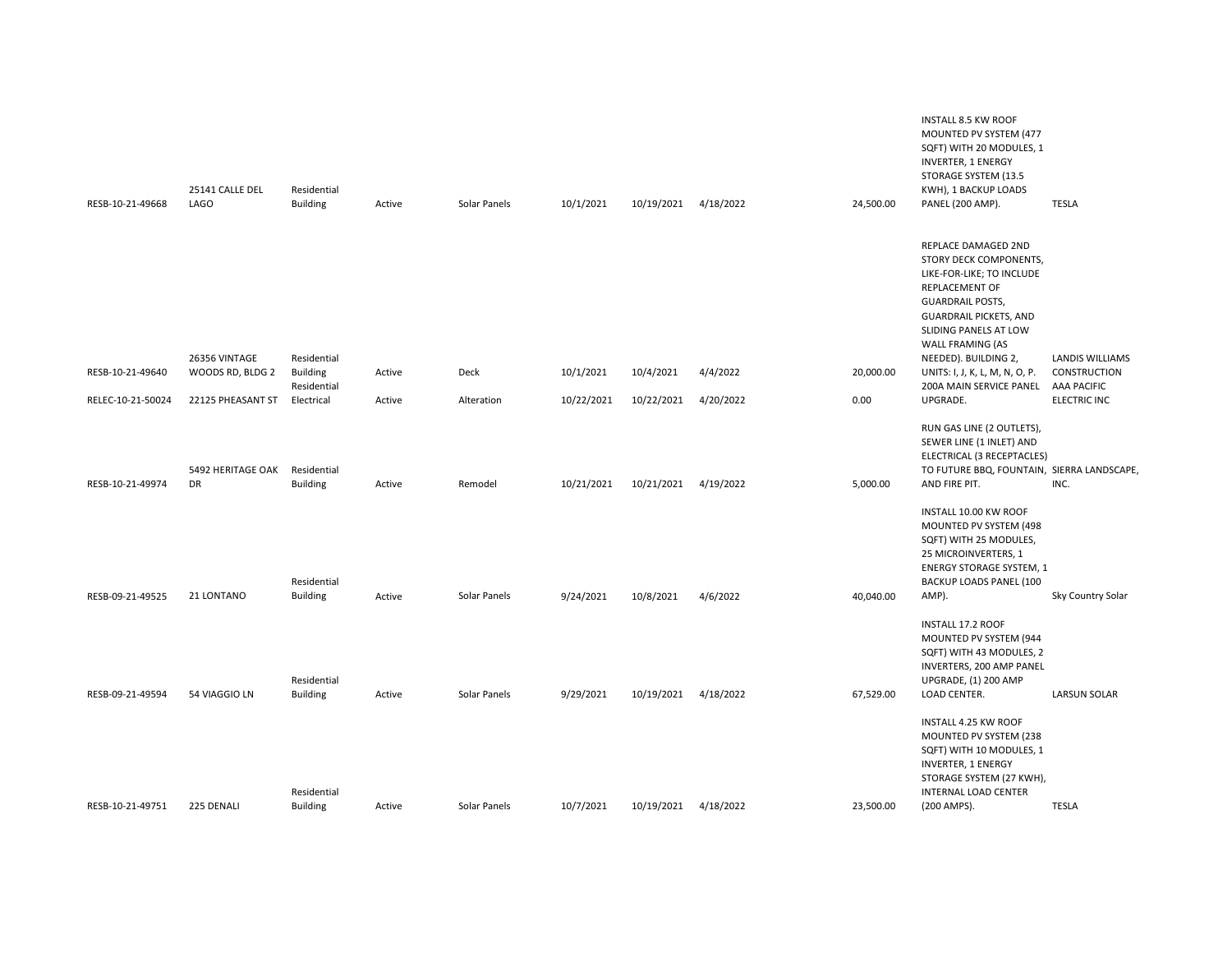| RESB-09-21-49604 | <b>12 SALINAS</b>                  | Residential<br><b>Building</b> | Active | Solar Panels | 9/29/2021 | 10/13/2021 | 4/11/2022 | 52,222.00  | INSTALL 10.85 KW ROOF<br>MOUNTED PV SYSTEM (598<br>SQFT) WITH 31 MODULES, 1<br><b>INVERTER.</b>                                                                                                                                                                                                                                                                                                           | <b>LARSUN SOLAR</b>                |
|------------------|------------------------------------|--------------------------------|--------|--------------|-----------|------------|-----------|------------|-----------------------------------------------------------------------------------------------------------------------------------------------------------------------------------------------------------------------------------------------------------------------------------------------------------------------------------------------------------------------------------------------------------|------------------------------------|
| RESB-10-21-49687 | 25082 RADA AV                      | Residential<br><b>Building</b> | Active | Reroof       | 10/4/2021 | 10/4/2021  | 4/4/2022  | 7,375.00   | Partial Re-roof (1,600 SF) for<br>Solar Installation: Removal<br>and storage of existing roof<br>tiles from solar array<br>sections; Under solar array,<br>install one layer of 15# felt<br>underlayment and install<br>Owens Corning composition<br>shingles; Re-install the<br>existing roof tiles and two<br>layers of 30# felt<br>underlayment surrounding<br>the array section up to the<br>modules. | King Roofing                       |
| RESB-08-21-48694 | 611 SERRANO<br><b>SUMMIT DRIVE</b> | Residential<br><b>Building</b> | Active | New          | 8/11/2021 | 10/19/2021 | 4/18/2022 | 409,356.00 | A New 3 Story SFD "Amara<br>@ Serrano Summit" Plan 3-<br>XA / 3,303 sq. ft. / Garage<br>421 sq. ft. / Porch 26 sq. ft. /<br>Outdoor Room 192 SF / 2'd<br>Floor Deck 154 SF / 3rd.<br>Floor Deck 173 SF / (10)<br>Solar Panels 3.20/3.40 Kw /<br>LOT 16.                                                                                                                                                   | <b>LENNAR HOMES OF</b><br>CA, INC. |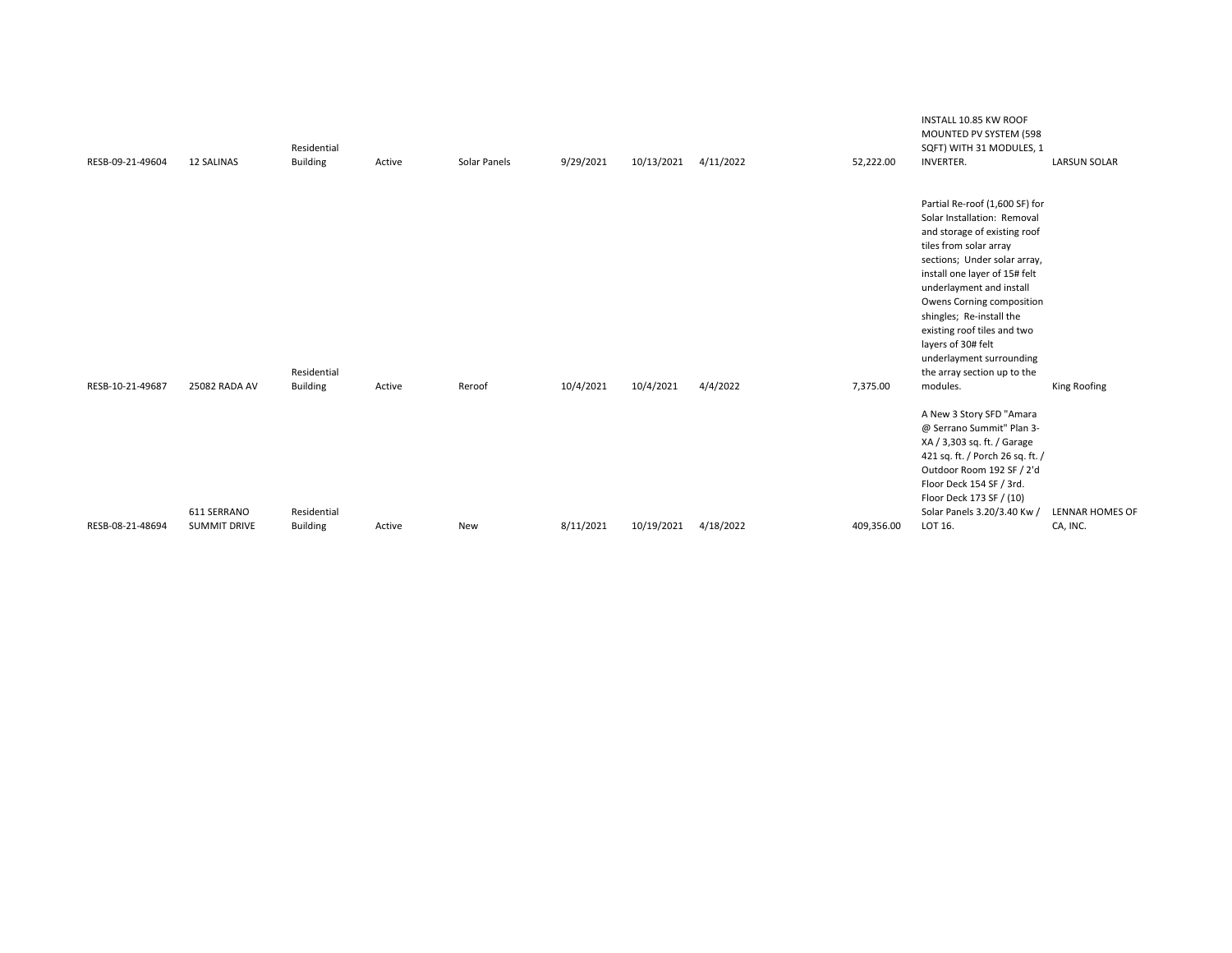|                   |                              | Commercial                     |        |                              |            |                      |           |            | Landlord Improvements<br>(5,902 SF) to divide one suite<br>into two suites and bring<br>both to shell conditions:<br>Work to include selective<br>interior demo (walls,<br>flooring, ceiling, etc) and<br>some exterior demo<br>(storefront, pilaster, awning),<br>facade improvements (new<br>storefront, 2 new awnings),<br>new demising wall and<br>interior improvements,<br>alteration of existing utility<br>service, remove & replace 3<br>rooftop AC units. 2-Roof<br>Drains 1-Hose Bibb 1-Water<br>Line Extension; 1-Rec 6-<br>Lights 3-Fixed App (AC units)<br>1-New Panel (400 amps) 1-<br>Switchboard Change; 3-AC | Moorefield                                |
|-------------------|------------------------------|--------------------------------|--------|------------------------------|------------|----------------------|-----------|------------|--------------------------------------------------------------------------------------------------------------------------------------------------------------------------------------------------------------------------------------------------------------------------------------------------------------------------------------------------------------------------------------------------------------------------------------------------------------------------------------------------------------------------------------------------------------------------------------------------------------------------------|-------------------------------------------|
| COMB-08-21-48773  | 23700 EL TORO RD             | <b>Building</b>                | Active | Tenant Improvement 8/16/2021 |            | 10/14/2021           | 4/12/2022 | 250,000.00 | units 1-Mech Alt.                                                                                                                                                                                                                                                                                                                                                                                                                                                                                                                                                                                                              | Construction                              |
| RELEC-10-21-49953 | 118 SUMMIT POINTE Electrical | Residential                    | Active | Alteration                   | 10/20/2021 | 10/20/2021           | 4/18/2022 | 0.00       | INSTALL 240V/60A CIRCUIT<br>FOR EV CHARGER (GARAGE). Trout Electric                                                                                                                                                                                                                                                                                                                                                                                                                                                                                                                                                            |                                           |
| RESB-08-21-48693  | 617 PELION                   | Residential<br><b>Building</b> | Active | New                          | 8/11/2021  | 10/19/2021 4/18/2022 |           | 333,504.00 | A New SFD "Amara @<br>Serrano Summit" Plan 2B /<br>2,639 sq. ft. / Garage 424 sq.<br>ft. / Porch 41 sq. ft. /<br>Outdoor Room 134 SF / Deck<br>134 SF / (9) Solar Panels<br>2.88/3.06 Kw / LOT 17.                                                                                                                                                                                                                                                                                                                                                                                                                             | LENNAR HOMES OF<br>CA, INC.               |
| RESB-09-21-49242  | 22016 LAKELAND AV            | Residential<br><b>Building</b> | Active | Repair                       | 9/11/2021  | 10/19/2021           | 4/18/2022 | 6,600.00   | LIKE FOR LIKE TERMITE AND<br>DRY ROT REPAIR FOR<br>CARPORTS #47,48 @<br>"LAKESIDE PARK": BEAM,<br>RAFTER, POST, FACIA BOARD<br>AS NEEDED PER CARPORT;<br>800 SF. ** APPROVED<br>DRAWINGS/CALX UNDER<br>PERMIT #42067**                                                                                                                                                                                                                                                                                                                                                                                                         | Carasso<br>Construction<br>Services, Inc. |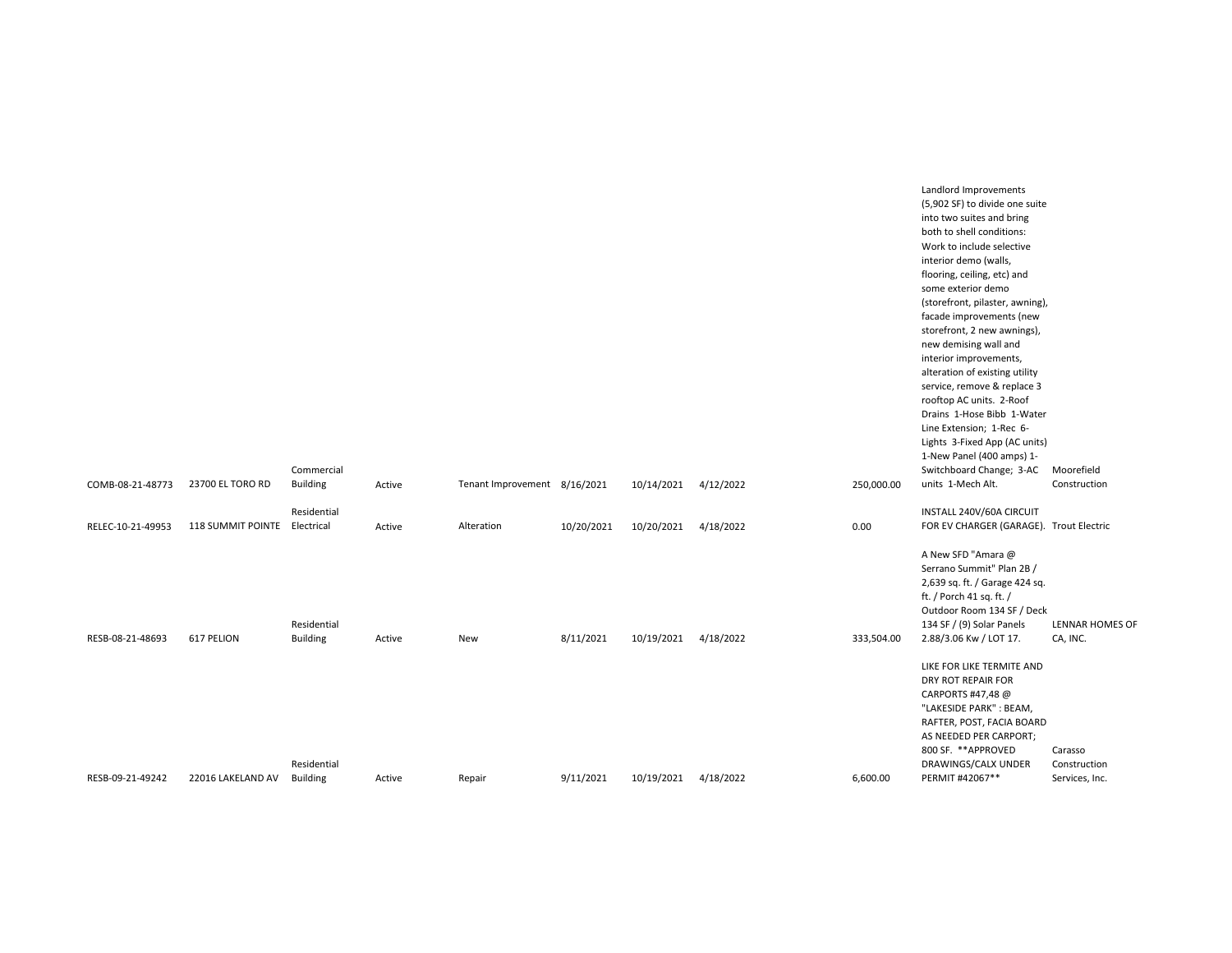| COMB-09-21-49359                | 25422 TRABUCO RD<br>101       | Commercial<br><b>Building</b>  | Active | Tenant Improvement 9/16/2021  |            | 10/15/2021 | 4/13/2022 | 5,000.00   | CONVERT 978 SF EXISTING<br>OFFICE AND STORAGE<br>ROOM INTO A THERAPY<br><b>ROOM FOR "BIOFIX</b><br>PHYSICAL THERAPY &<br>FITNESS INC": INCLUDES<br><b>INSTALLING A NEW</b><br>PARTITION WALL, CEILING<br>TILES AND DEMO/FILL IN<br>DOOR TO THE EXISTING<br>STORAGE ROOM; R/R 2<br>SINKS AND 1 TOILET; R/R 4<br>REC/11 LIGHTS/1 SWITCH;<br><b>INSTALL 2 NEW CEILING</b><br>FANS. | <b>D &amp; G RHODES</b><br>CONSTRUCTION<br><b>INC</b> |
|---------------------------------|-------------------------------|--------------------------------|--------|-------------------------------|------------|------------|-----------|------------|---------------------------------------------------------------------------------------------------------------------------------------------------------------------------------------------------------------------------------------------------------------------------------------------------------------------------------------------------------------------------------|-------------------------------------------------------|
|                                 |                               | Residential                    |        |                               |            |            |           |            | 200A MAIN SERVICE PANEL                                                                                                                                                                                                                                                                                                                                                         | GREENDAY                                              |
| RELEC-10-21-49945               | 26472 ELMCREST WAY Electrical |                                | Active | Alteration                    | 10/19/2021 | 10/19/2021 | 4/18/2022 | 0.00       | UPGRADE, SAME LOC.                                                                                                                                                                                                                                                                                                                                                              | <b>ELECTRIC SOLAR</b>                                 |
| RELEC-10-21-49842               | 28583 MALABAR RD              | Residential<br>Electrical      | Active | Alteration                    | 10/14/2021 | 10/14/2021 | 4/12/2022 | 0.00       | ADD (4) EXTERIOR OUTLETS<br>IN FRONT/SIDEYARD AREA.                                                                                                                                                                                                                                                                                                                             | <b>WESTERN PAVERS</b>                                 |
| COMB-10-21-49975                | 91 RUE FONTAINE               | Commercial<br><b>Building</b>  | Active | Non-Structural<br>Alterations | 10/21/2021 | 10/21/2021 | 4/19/2022 | 19,000.00  | REMODEL "HOA<br><b>CLUBHOUSE": R/R OUT</b><br>DOOR SHOWER WALLS AND<br>LATH, 2 SHOWER VALVES, 2<br>SHOWER DRAINS, 2<br>SHOWER FIXTURES, IN CLUB<br>HOUSE BATHROOMS: R/R: 2<br>TOILETS, 1 URINAL, 2<br>EXHAUST FANS, 2 RECESSED<br>LIGHTS, 6 CAN LIGHTS;<br><b>ELECTRICAL: RUN</b><br>ELECTRICAL FROM (E)<br>SWITCHES TO LIGHTS.                                                 | DRYMASTER                                             |
|                                 |                               |                                |        |                               |            |            |           |            | New 3-Story SFD / Plan 1C(R)                                                                                                                                                                                                                                                                                                                                                    |                                                       |
|                                 |                               |                                |        |                               |            |            |           |            | - "Soria" 2,308 SF / Garage<br>462 SF / Covered Patio 75 SF<br>/ 2nd Fl. Covered Deck 160<br>SF / 3rd Fl. Covered Deck 160                                                                                                                                                                                                                                                      |                                                       |
| RESB-09-21-49512                | 529 CATALONIA                 | Residential<br><b>Building</b> | Active | New                           | 9/24/2021  | 10/25/2021 | 4/25/2022 | 312,458.00 | SF / (8) Solar Panels<br>2.72/2.56 kW / LOT 88.                                                                                                                                                                                                                                                                                                                                 | LENNAR HOMES OF<br>CALIFORNIA, INC.                   |
|                                 |                               |                                |        |                               |            |            |           |            | C/O 60K BTU FURNACE IN                                                                                                                                                                                                                                                                                                                                                          |                                                       |
|                                 |                               | Residential                    |        |                               |            |            |           |            | <b>INTERIOR CLOSET (SAME</b>                                                                                                                                                                                                                                                                                                                                                    | <b>SERVICE</b>                                        |
| RMECH-10-21-49822 22212 TAMA DR |                               | Mechanical<br>Residential      | Active | Furnace Change Out            | 10/13/2021 | 10/13/2021 | 4/11/2022 | 0.00       | LOCATION).<br>INSTALL 3.50 KW ROOF<br>MOUNTED PV SYSTEM (194<br>SQFT) WITH 10 MODULES, 1                                                                                                                                                                                                                                                                                        | CHAMPIONS, INC.                                       |
| RESB-10-21-49788                | 22131 LANTERN LN              | <b>Building</b>                | Active | Solar Panels                  | 10/11/2021 | 10/22/2021 | 4/20/2022 | 10,000.00  | <b>INVERTER.</b>                                                                                                                                                                                                                                                                                                                                                                | <b>SUNRUN</b>                                         |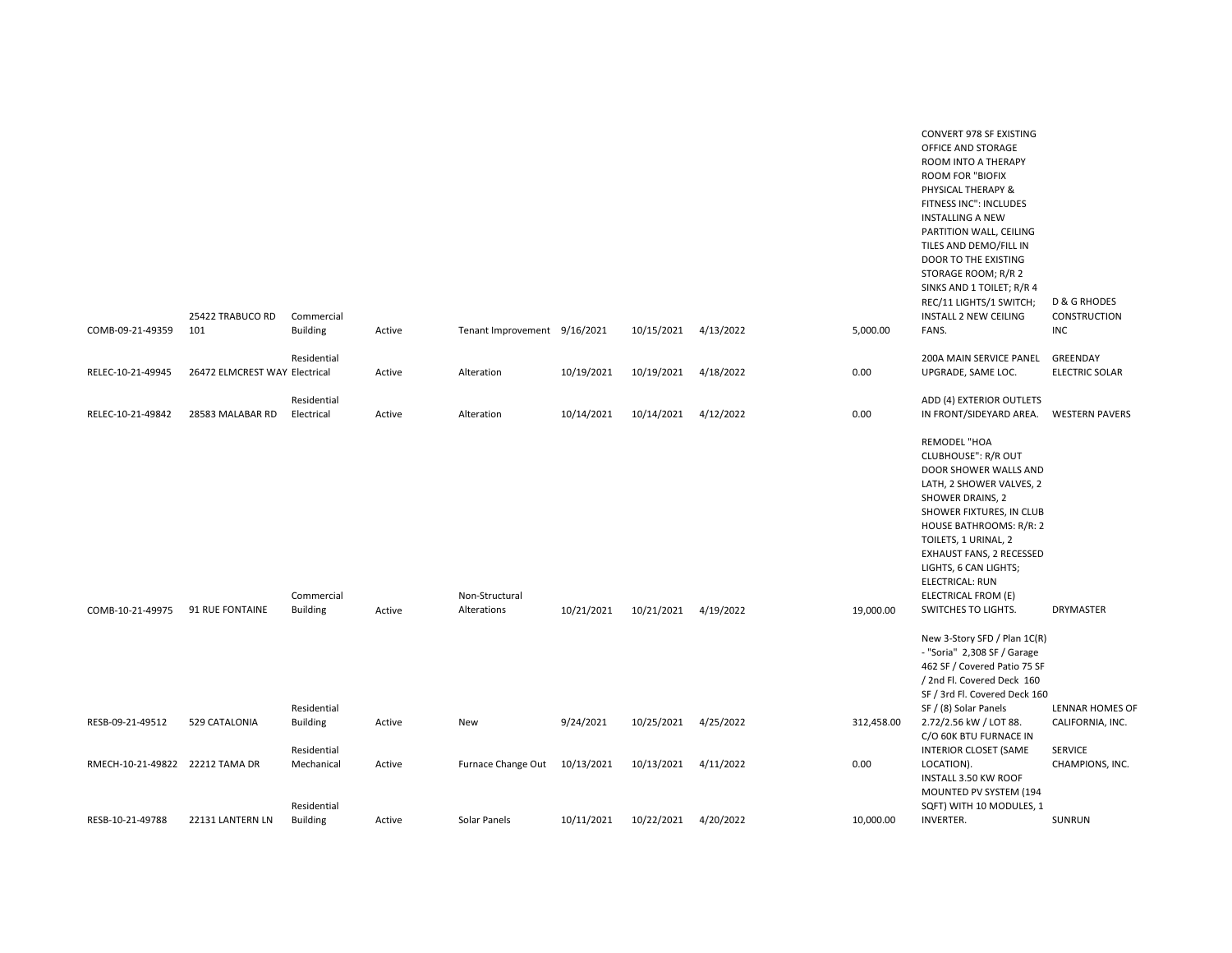| RESB-08-21-48557 | 25453 ALTA LOMA                                                                               | Residential<br><b>Building</b>                | Active | Deck         | 8/5/2021   | 10/7/2021  | 4/5/2022  | 8,000.00   | "ROLL PLANS" DEMO.<br>EXISTING 2ND FL DECK DUE<br>TO DETERIORATION;<br><b>CONSTRUCTION OF NEW</b><br>DECK (40 SQFT)                                                                                                                                                                                                                                                                                                                                                                                                                                                                                                                                                                                                                                                                                                                                                                                                                                                                    | <b>GIMA</b><br>CONSTRUCTION                                            |
|------------------|-----------------------------------------------------------------------------------------------|-----------------------------------------------|--------|--------------|------------|------------|-----------|------------|----------------------------------------------------------------------------------------------------------------------------------------------------------------------------------------------------------------------------------------------------------------------------------------------------------------------------------------------------------------------------------------------------------------------------------------------------------------------------------------------------------------------------------------------------------------------------------------------------------------------------------------------------------------------------------------------------------------------------------------------------------------------------------------------------------------------------------------------------------------------------------------------------------------------------------------------------------------------------------------|------------------------------------------------------------------------|
| RESB-09-21-49528 | 23742 CAVANAUGH<br><b>RD</b>                                                                  | Residential<br><b>Building</b>                | Active | Solar Panels | 9/24/2021  | 10/13/2021 | 4/11/2022 | 11,000.00  | INSTALL 3.96 KW ROOF<br>MOUNTED PV SYSTEM (207<br>SQFT) WITH 11 MODULES, 1<br><b>INVERTER TO (E) SOLAR</b><br>SYSTEM & (E) BATTERY.                                                                                                                                                                                                                                                                                                                                                                                                                                                                                                                                                                                                                                                                                                                                                                                                                                                    | LA Solar Group                                                         |
| RESB-10-21-49803 | 39 TESSERA AV                                                                                 | Residential<br><b>Building</b>                | Active | Solar Panels | 10/12/2021 | 10/27/2021 | 4/25/2022 | 38,350.00  | INSTALL 7.67 KW ROOF<br>MOUNTED PV SYSTEM (420<br>SQFT) WITH 21 MODULES,<br>21 MICROINVERTERS.                                                                                                                                                                                                                                                                                                                                                                                                                                                                                                                                                                                                                                                                                                                                                                                                                                                                                         | <b>COMPLETE SOLAR</b><br><b>INC</b>                                    |
| RESB-10-21-49958 | 26391, 26393, 26395,<br>26397, 26401, 26403,<br>26405, 26407<br>MOUNTAIN GROVE<br>CIR BLDG 15 | Residential<br><b>Building</b><br>Residential | Active | Reroof       | 10/20/2021 | 10/20/2021 | 4/18/2022 | 22,101.00  | REROOF BLDG. #15 (8-UNIT<br>BLDG): Tear-off existing<br>sloped roof only; Replace<br>plywood deck & fascia<br>board, as needed. SLOPED<br>ROOF (3,780 SF): Install GAF<br>Shingle Mate underlayment,<br>26-gauge galvanized sheet<br>metal, 2"x2" drip edge metal<br>for eaves, GAF TimberCrest<br>10" Cool for hip and ridge,<br>and Timberline HDZ RS<br>Shingles (6:12 slope). FLAT<br>ROOF (3,170 SF): Install BUR-<br>GAF NB5G/P6 System - one<br>layer of red rosin sheathing<br>paper; one ply GAF #75 base<br>sheet; hot mop four plies<br>GAF Flexply 6 ply sheet with<br>Type III asphalt; and hot mop<br>(apply flood coat of Type III<br>asphalt at rate of 60 lbs /<br>100 SF and broadcast new<br>Gravel Aggregate - 4/5<br>Granite into hot asphalt at<br>400 lbs / 100 SF).<br>A New SFD "Amara" Plan 3B-<br>R / 2,696 sq. ft. / Garage 421<br>sq. ft. / Porch 23 sq. ft. /<br>Outdoor Room 192 sq. Ft. /<br>Deck 154 Sq. Ft. / (9) Solar<br>Panels 2.88/3.06 Kw / LOT | <b>FONTAINE</b><br><b>WEATHERPROOFIN</b><br>G, INC.<br>LENNAR HOMES OF |
| RESB-08-21-48696 | 624 PELION                                                                                    | <b>Building</b>                               | Active | New          | 8/11/2021  | 10/19/2021 | 4/18/2022 | 340,537.00 | 98.                                                                                                                                                                                                                                                                                                                                                                                                                                                                                                                                                                                                                                                                                                                                                                                                                                                                                                                                                                                    | CA, INC.                                                               |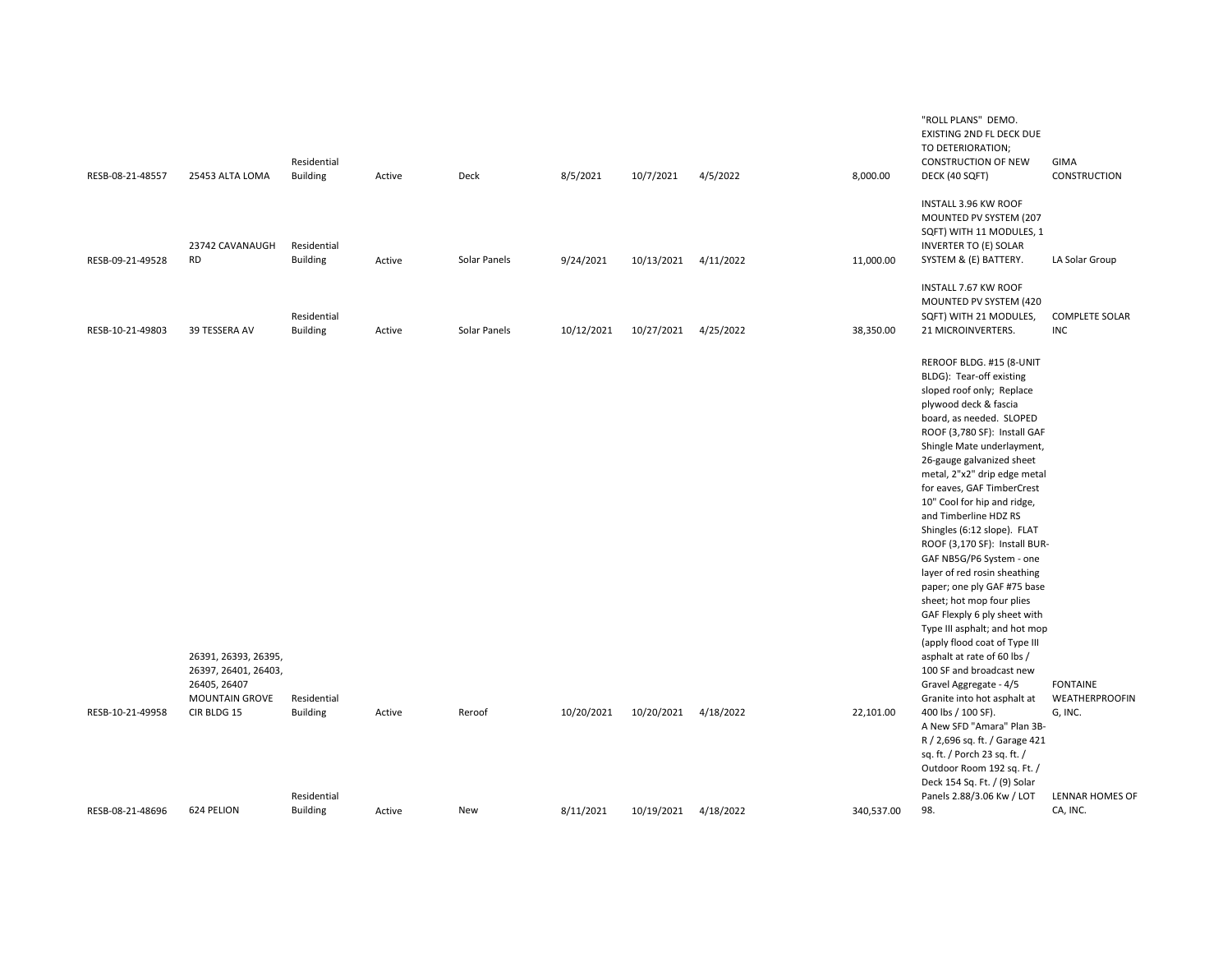|                   |                                              | Residential                    |                  |              |            |            |           |            |            | INSTALL 6.48 KW ROOF<br>MOUNTED PV SYSTEM (353<br>SQFT) WITH 18 MODULES, 1                                                                                                                                                       |                                           |
|-------------------|----------------------------------------------|--------------------------------|------------------|--------------|------------|------------|-----------|------------|------------|----------------------------------------------------------------------------------------------------------------------------------------------------------------------------------------------------------------------------------|-------------------------------------------|
| RESB-10-21-49689  | <b>19 SORREL</b>                             | <b>Building</b><br>Residential | Active           | Solar Panels | 10/4/2021  | 10/18/2021 | 4/18/2022 |            | 18,000.00  | <b>INVERTER.</b><br><b>INSTALL 4.2 KW ROOF</b><br>MOUNTED PV SYSTEM (215<br>SQFT) WITH 12 MODULES, 1                                                                                                                             | SUNRUN                                    |
| RESB-10-21-50116  | 3042 VIEJO RIDGE                             | <b>Building</b>                | Active           | Solar Panels | 10/27/2021 | 10/29/2021 | 4/27/2022 |            | 9,240.00   | <b>INVERTER.</b>                                                                                                                                                                                                                 | <b>VIVINT SOLAR</b>                       |
| RPLMB-10-21-49706 | 25885 TRABUCO RD,<br>BLDG 14 #66-73          | Residential<br>Plumbing        | Active           | Alteration   | 10/5/2021  | 10/25/2021 | 4/25/2022 |            | 0.00       | PEX REPIPE FOR BLDG #14<br>OF "CEDAR GLEN CONDOS" -<br>Whole house PEX repipe for<br>8 condo units (#66, 67, 68,<br>69, 70, 71, 72, 73).                                                                                         | Repipe Plus<br>Plumbing Co.               |
| RESB-06-21-47698  | 151 PARKLAND ALLEY Building                  | Residential                    | Active           | New          | 6/17/2021  | 10/28/2021 | 4/26/2022 |            | 294,800.00 | MODEL - New 3-Story SFD<br>"The Parklands @ The<br>Meadows" PLAN 3 / 2,948<br>SF / Garage 414 SF / Portico<br>203 SF / Porch 85 SF / 2nd<br>Floor Covered Deck 145 SF /<br>4.9 kW PV System with 14<br>modules / P-E-M / LOT 35. | Toll Brothers, Inc.                       |
| RESB-09-21-49236  | 21982 LAKELAND AV                            | Residential<br><b>Building</b> | Active           | Repair       | 9/11/2020  | 10/19/2021 | 4/18/2022 |            | 6,600.00   | LIKE FOR LIKE TERMITE AND<br>DRY ROT REPAIR FOR<br>CARPORTS #54,55,56 @<br>"LAKESIDE PARK": BEAM,<br>RAFTER, POST, FACIA BOARD<br>AS NEEDED PER CARPORT;<br>1200 SF. **APPROVED<br>DRAWINGS/CALX UNDER<br>PERMIT #42067**        | Carasso<br>Construction<br>Services, Inc. |
|                   |                                              |                                |                  |              |            |            |           |            |            | <b>INSTALL NEW COMPOSITION</b><br>SHINGLES OVER EXISTING 1<br>LAYER COMPOSITION ROOF.<br>(COLOR: MATCH EXISTING,<br>WEATHERWOOD) AT                                                                                              |                                           |
| COMB-10-21-49736  | 20251 LAKE FOREST<br>DR<br>22942 RIDGE ROUTE | Commercial<br><b>Building</b>  | Active           | Reroof       | 10/7/2021  | 10/7/2021  | 4/5/2022  |            | 90,000.00  | "EXTENDED STAY HOTEL"<br>(6:12 SLOPE).<br><b>INSTALL 1 NON-</b><br>ILLUMINATED WALL SIGN<br>FOR "LINK PHARMACY" (90                                                                                                              | LUKE ROOFING INC                          |
| SIGN-10-21-49714  | <b>DR</b>                                    | Sign                           | Active           | Wall Sign    | 10/5/2021  | 10/5/2021  | 4/4/2022  |            | 2,700.00   | SF).                                                                                                                                                                                                                             | OWNER/BUILDER                             |
| RPLMB-10-21-49886 | 2 SANTA MARIA                                | Residential                    | Closed - Finaled | Alteration   | 10/15/2021 | 10/15/2021 | 4/13/2022 | 10/18/2021 | 0.00       | PEX REPIPE: 20 FIXTURES.                                                                                                                                                                                                         | Repipe Pro                                |